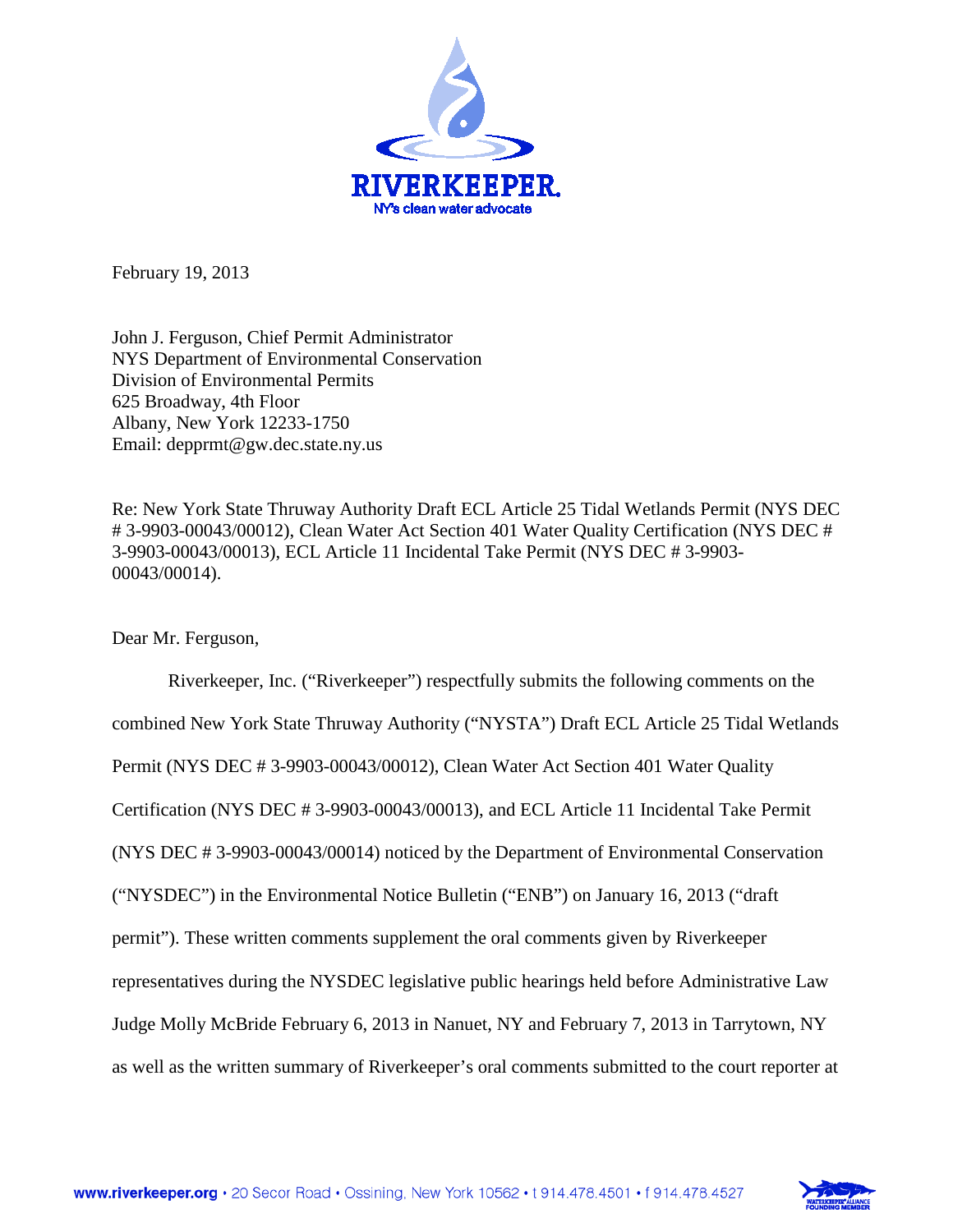the conclusion of these hearings. In addition Riverkeeper supports and incorporates by reference the oral and written comments submitted by Scenic Hudson, Inc. on the draft permit.

Riverkeeper is a member-supported, not-for-profit organization, dedicated to protecting the Hudson River and its tributaries, and to safeguarding the drinking water supply for New York City. Since 1966, Riverkeeper has used litigation, science, advocacy, and public education to end pollution, restore ecological health, and revitalize waterfront use and access.<sup>[1](#page-1-0)</sup>

Riverkeeper has been involved in the Tappan Zee Bridge replacement process since the scoping on the initial 30-mile corridor revitalization plan in the early 2000s, and has been an active participant in the permitting proceedings for the New NY Bridge Project (previously known as: Tappan Zee Hudson River Crossing Project), raising significant concerns as to the Project's impact to the Hudson River throughout the National Environmental Policy Act ("NEPA") and State Environmental Quality Review Act ("SEQRA") review process.<sup>[2](#page-1-1)</sup>

### **I. Introduction**

As the Hudson River's leading clean water advocate, Riverkeeper is extremely concerned about the water quality related impacts of this project, the potential for habitat loss, and impact to endangered species, particularly the recently listed Atlantic Sturgeon.<sup>[3](#page-1-2)</sup>

As set forth in greater detail below, the combined draft permit should be revised to reduce impacts to the Hudson River and ensure compliance with the Clean Water Act and New York State Environmental Conservation Law ("ECL"). NYSDEC must also address the fact that it does not currently have the legal authority to authorize the use of a mixing zone to allow exceedances of water quality standards during construction. The combined permit must contain

<span id="page-1-1"></span><span id="page-1-0"></span><sup>&</sup>lt;sup>1</sup> For additional information on Riverkeeper's mission and work, go to www.riverkeeper.org.<br><sup>2</sup> *See generally* www.newnybridge.com; [www.riverkeeper.org/news-events/news/preserve-river](http://www.riverkeeper.org/news-events/news/preserve-river-ecology/riverkeeper-comments-on-tappan-zee-replacement-final-environmental-study/)[ecology/riverkeeper-comments-on-tappan-zee-replacement-final-environmental-study/](http://www.riverkeeper.org/news-events/news/preserve-river-ecology/riverkeeper-comments-on-tappan-zee-replacement-final-environmental-study/)<br>
<sup>3</sup> 77 Fed. Reg. 5880 (February 6, 2012).

<span id="page-1-2"></span>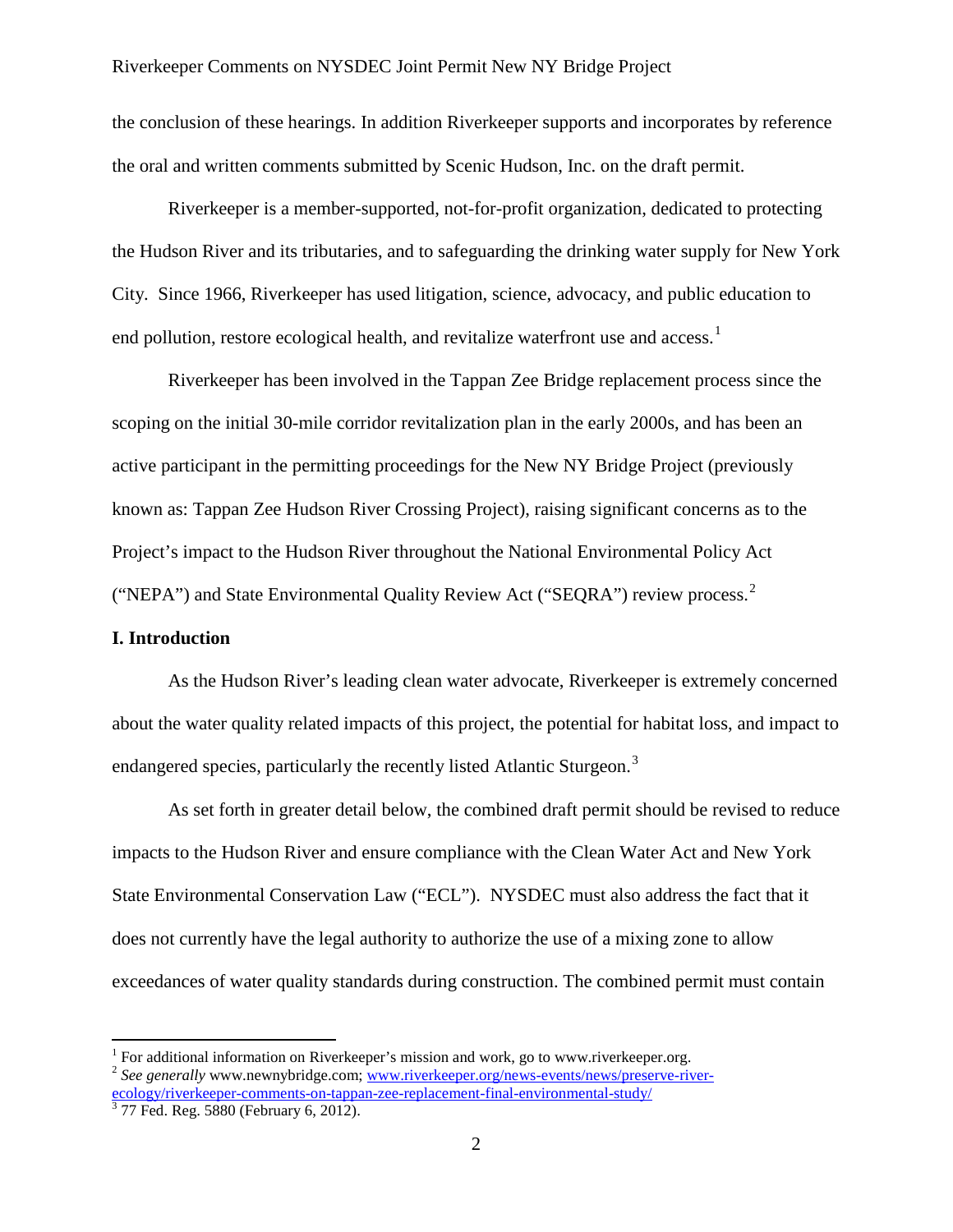clear, enforceable requirements and prohibitions that protect water quality and ensure timely public access to information and transparency regarding the Applicant's compliance with the permit terms. In addition, the permit must require additional mitigation projects or the establishment of additional mitigation funding in order to achieve the Net Conservation Benefit required.

In addition, Riverkeeper has significant procedural concerns regarding the lack of adequate time for NYSDEC to issue a decision on the 401 certification following the agency's review of public comments and determination as to whether substantive and significant issues have been raised within the one year statutory timeframe.

## **II. NYSDEC Does Not Have the Legal Authority to Authorize the Use of a Mixing Zone**

The draft 401 certification is premised upon the Permittee meeting water quality standards at the edge of a 500 foot mixing zone.<sup>[4](#page-2-0)</sup> For the reasons set forth below Riverkeeper is greatly concerned about the water quality impacts to the Hudson River within and outside this 500 foot zone, and assert that the NYSDEC does not have the legal (statutory or regulatory) authority authorize the utilization of a mixing zone to allow for violations of water quality standards.

The primary water quality impacts associated with the construction of the new Tappan Zee Bridge are the resuspension of river sediments during construction and removal of the existing bridge foundations, and the transport and eventual deposition of this resuspended sediment.<sup>[5](#page-2-1)</sup>

In-water construction activities including the dredging and armoring of the construction access channel, construction of temporary and permanent construction platforms and other

<span id="page-2-1"></span>

<span id="page-2-0"></span><sup>&</sup>lt;sup>4</sup> *See* Draft Permit, pg. 10, 11, 13, 15.<br><sup>5</sup> FEIS 18-9. Construction activities expected to contribute to sediment resuspension include dredging, vessel movements, cofferdam construction, pile driving and demolition of the existing bridge. FEIS 18-96.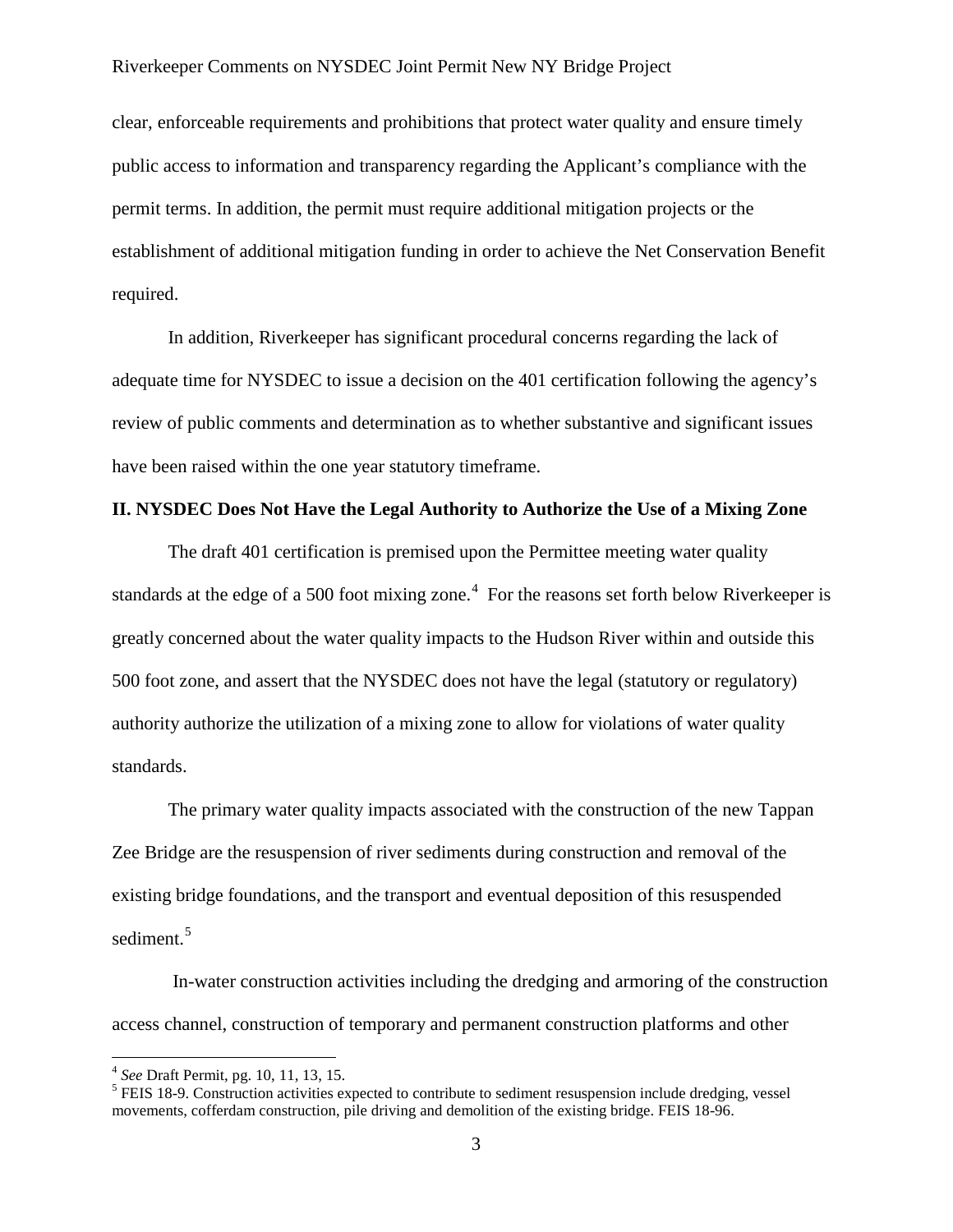structures will result in temporary and permanent habitat loss, habitat modification, and increases in suspended sediment.<sup>[6](#page-3-0)</sup> Resuspended sediments will impact water quality and aquatic biota (including benthic macroinvertebrates).<sup>[7](#page-3-1)</sup>

Project area sediments, which are highly susceptible to resuspension.<sup>[8](#page-3-2)</sup> will remain suspended and will be transported away to be deposited elsewhere in the estuary (or leave the estuary altogether).<sup>[9](#page-3-3)</sup> Resuspension of sediments during dredging also affects water quality through the release of contaminants dissolved in the sediment pore water (i.e., the water occupying the spaces between sediment particles).[10](#page-3-4) Sediment in the project area is contaminated with total PCBs, Total PAH, mercury, dioxin/furan TEQ, Total DDT, DDD and DDE, arsenic, copper, and cadmium—each of which occurs at moderate ("Class B" chronically toxic) to high ("Class C" acutely toxic) concentrations.<sup>[11](#page-3-5)</sup>

## A. Background on Mixing Zones

Water quality standards may include policies such as mixing zones,  $12$  but in order to be allowed and utilized, a mixing zone policy must be submitted to and approved by EPA as part of a state's water quality standards.<sup>[13](#page-3-7)</sup> A mixing zone is an area of dispersal in the receiving waters where the pollutants in the effluent are not sufficiently diluted to meet water quality standards. Mixing zones, if explicitly authorized, are sometimes permissible as a practical necessity since dischargers may be unable to meet all water quality criteria at the point of discharge using

<span id="page-3-2"></span><span id="page-3-1"></span>

<span id="page-3-0"></span><sup>&</sup>lt;sup>6</sup> FEIS 18-95.<br><sup>7</sup> FEIS 18-92.<br><sup>8</sup> FEIS 18-72. Hydrodynamic modeling was used to project the plume of resuspended sediment that would result from sediment disturbing construction activities and the fate and transport of this plume within the Hudson River estuary. FEIS 18-73.<br><sup>9</sup> FEIS 18-71.<br><sup>10</sup> FEIS 18-77.<br><sup>11</sup> FEIS 18-7a7, citing NYSDEC Technical Operations Guidance Series, *In-Water and Riparian Management of* 

<span id="page-3-3"></span>

<span id="page-3-5"></span><span id="page-3-4"></span>*Sediment and Dredged Material* (2004).<br><sup>12</sup> 40 CFR § 131.13.<br><sup>13</sup> *[Northwest Envtl. Advocates v. United States EPA](http://www.lexis.com/research/xlink?app=00075&view=full&searchtype=get&search=268+F.+Supp.+2d+1255%2520at%25201272)*, 268 F. Supp. 2d 1255, 1272 (D. Or. 2003).

<span id="page-3-6"></span>

<span id="page-3-7"></span>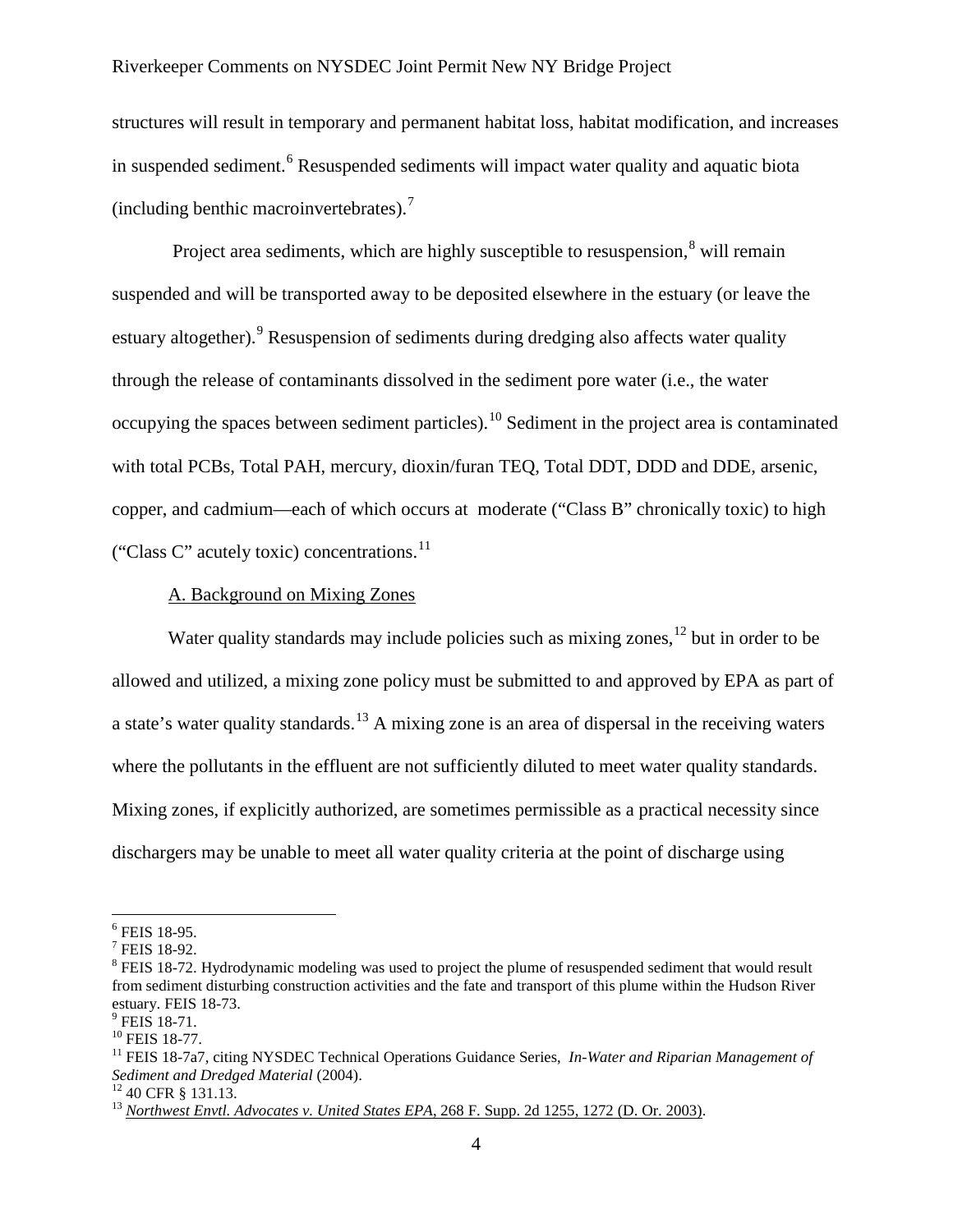current technology, thus it may be appropriate to allow for ambient concentrations above the criteria in small areas near outfalls.<sup>[14](#page-4-0)</sup> The edge or outer circumference of the mixing zone is defined as the boundary at which water quality standards are first met.<sup>[15](#page-4-1)</sup> The size and configuration of the mixing zone is a crucial variable in determining whether or not a given effluent can be discharged.<sup>[16](#page-4-2)</sup>

B. There is No Authority for the Project's Mixing Zone Since New York's Mixing Zone Policy Is Not Explicitly Authorized in New York's Water Quality Standards

Since a mixing zone has the effect of relaxing the State's water quality standards in a designated area, EPA will not include a mixing zone in a Clean Water Act NPDES permit issued by EPA unless mixing zones are explicitly authorized by the State's water quality standards.<sup>[17](#page-4-3)</sup> The fact that a state may have adopted a mixing zone policy outside of its EPA-approved water quality standards does not vary this result.<sup>18</sup> Accordingly, EPA recommends that States have a definitive statement in their standards on whether or not mixing zones are allowed.<sup>[19](#page-4-5)</sup> Where mixing zone provisions are part of the State standards, the State should describe the procedures for defining mixing zones.<sup>[20](#page-4-6)</sup> State water quality standards should describe the State's methodology for determining the location, size, shape, outfall design, and in-zone quality of mixing zones. $21$ 

Currently NYSDEC criteria for mixing zones for in water management of sediment and dredged material are contained in Division of Water Technical & Operational Guidance Series

<span id="page-4-0"></span><sup>&</sup>lt;sup>14</sup> *Am. Wildlands v. Browner*, <u>260 F.3d 1192, 1195 (10th Cir. Colo. 2001)</u>.<br><sup>15</sup> *Id.* at 1198.<br><sup>16</sup> *Marathon Oil Co. v. EPA*[, 830 F.2d 1346, 1349 \(5th Cir.](http://www.lexis.com/research/xlink?app=00075&view=full&searchtype=get&search=830+F.2d+1346%2520at%25201349) 1987).

<span id="page-4-1"></span>

<span id="page-4-2"></span>

<span id="page-4-3"></span><sup>&</sup>lt;sup>17</sup> *See In re: Ketchikan Pulp Company*, 1996 EPA App. Lexis 22; 26 6 E.A.D. 675 (1996).<br><sup>18</sup> *See In The Matter Of Sierra Pacific Power Company*, 1976 EPA App. Lexis 8, 2-3, 1 E.A.D. 182 (1976).

<span id="page-4-4"></span>

<span id="page-4-5"></span><sup>&</sup>lt;sup>19</sup> *EPA Technical Support Document For Water quality Based Toxics Control* (1991) at 33.<br><sup>20</sup> *Id. PHA Water quality Standards Handbook* (2d Ed. 2012) at 5.1.1.

<span id="page-4-6"></span>

<span id="page-4-7"></span>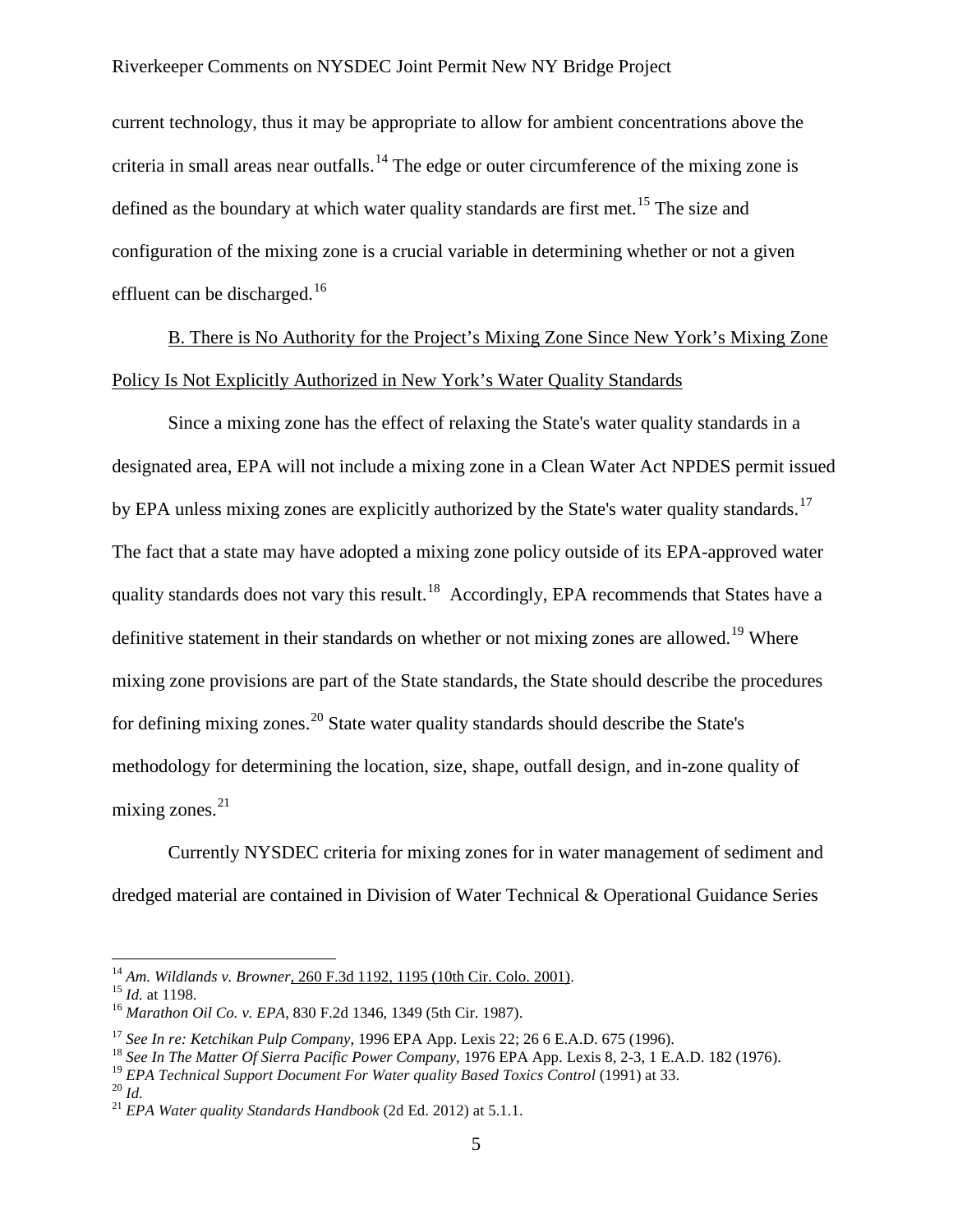(TOGS)  $5.1.9^{22}$  $5.1.9^{22}$  $5.1.9^{22}$  However, the criteria contained in TOGS  $5.1.9$  are only guidance and are not a substitute for explicit regulatory authorization in New York State's water quality standards.

The only water quality standard which contains an explicit mixing zone authorization is contained in 6 NYCRR § 704.3, which provides criteria for mixing zones of thermal discharges into waters of the State. [23](#page-5-1) Other New York State water quality standards contain no similar or equivalent authorization.<sup>24</sup>

Permissible mixing zone characteristics should be established and be incorporated as an explicit authorization in the State's water quality standards to ensure that mixing zones do not impair the integrity of the water body as a whole; there is no lethality to organisms passing through the mixing zone; and there are no significant health risks, considering likely pathways of exposure.<sup>[25](#page-5-3)</sup>

Unless and until the NYSDEC promulgates new water quality standards with explicit mixing zone authorization, NYSDEC may not issue a 401 certification predicating the Project's compliance with water quality standards on the use of a mixing zone. Riverkeeper is committed to working with NYSDEC to ensure that New York's water quality standards are updated via the pending triennial review with respect to mixing zones and other essential elements of the standards.

(a) The department shall specify definable, numerical limits for all mixing zones (*e.g.*, linear distances from the point of discharge, surface area involvement, or volume of receiving water entrained in the thermal plume). (b) Conditions in the mixing zone shall not be lethal in contravention of water quality standards to aquatic biota which may enter the zone.

<span id="page-5-0"></span><sup>&</sup>lt;sup>22</sup> NYSDEC Division of Water Technical & Operational Guidance Series 5.1.9 In-Water and Riparian Management of Sediment and Dredged Material (November 2004), at 35.

<span id="page-5-1"></span><sup>&</sup>lt;sup>23</sup>See 6 NYCRR § 704.3 (" The following criteria shall apply to all waters of the State receiving thermal discharges, except as provided in section 704.6 of this Part.").

<sup>(</sup>c) The location of mixing zones for thermal discharges shall not interfere with spawning areas, nursery areas and fish migration routes."<br> $^{24}$  *See, e.g.,* 6 NYCRR §§ 700.2 and 702.16..

<span id="page-5-3"></span><span id="page-5-2"></span><sup>&</sup>lt;sup>25</sup> American Wildlands v. Browner, 94 F. Supp. 2d 1150, 1162 (D. Colo. 2000), citing EPA Water Quality Standards Handbook.SPDES permits must ensure that discharges will conform to and meet the requirements of the Clean Water Act (CWA) and as well as all rules, regulations and guidelines adopted pursuant thereto. ECL § 17-0801.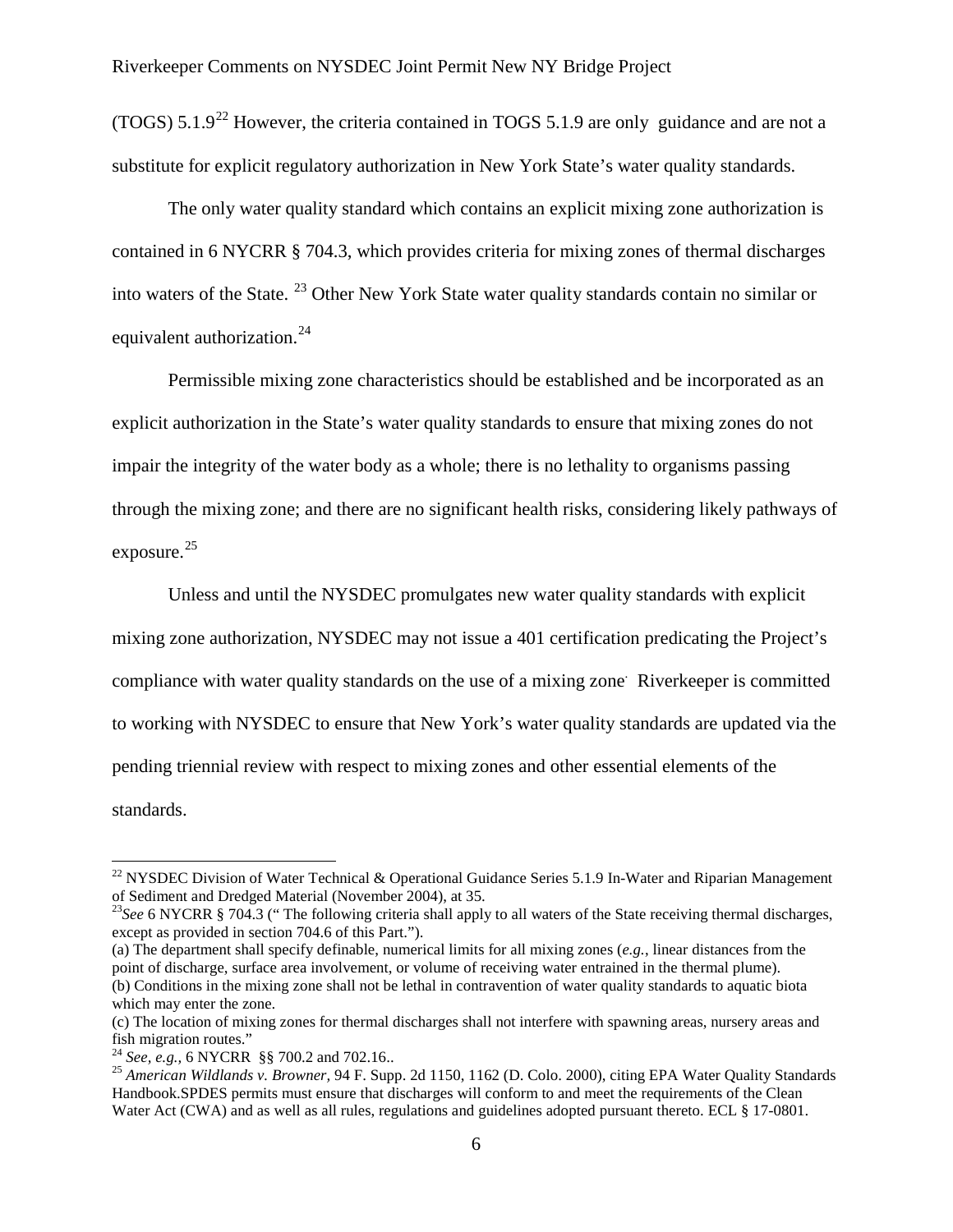## C. A Mixing Zone Cannot Be Authorized in an Impaired Waterbody for a Toxic Pollutant Which Is a Source of the Impairment

Even where a mixing zone is authorized, its use may not be appropriate for all effluents. It is the national policy "that the discharge of toxic pollutants in toxic amounts be prohibited."<sup>[26](#page-6-0)</sup> Certain toxic chemicals which are bioaccumulatory and persistent in the environment, such as PCBs as well as other toxic chemicals which pose threats to human health by being carcinogenic, mutagenic, or teratogenic should not be assigned mixing zones.<sup>[27](#page-6-1)</sup> Additionally, mixing zones for pollutants of concern may not be appropriate in waters which are impaired for those pollutants. The Hudson River is on the State's 303(d) List as impaired for fish consumption by PCBs and other contributing contaminants such as mercury, dioxins/furans, PAHs, pesticides and other heavy metals.<sup>[28](#page-6-2)</sup> NYSDEC has identified the source of the impairment as contaminated sediment.<sup>29</sup>

As EPA has observed, "[w]hen background levels of the pollutant for which a mixing zone is sought already exceed the applicable criterion in the receiving water, there may be no available dilution, despite the availability of a mixing zone."[30](#page-6-4) Where unsafe fish tissue levels or other evidence indicates a lack of assimilative capacity in a particular water body for a bioaccumulative pollutant, care should be taken in calculating discharge limits for this pollutant

<span id="page-6-1"></span><span id="page-6-0"></span><sup>26</sup> 33 U.S.C. § 1251(a)(3). <sup>27</sup> *Hercules, Inc. v. EPA*[, 598 F.2d 91, 116 n.49 \(D.C. Cir. 1978\),](http://www.lexis.com/research/xlink?app=00075&view=full&searchtype=get&search=598+F.2d+91%2520at%2520116) citing EPA Memorandum on Water quality Standards Guidelines Chapter 5, at 16 (1976).

<span id="page-6-2"></span><sup>&</sup>lt;sup>28</sup> *See* NYSDEC 303(d) List (2012) at 24.<br><sup>29</sup> *M* 

<span id="page-6-4"></span><span id="page-6-3"></span>

<sup>&</sup>lt;sup>30</sup> *[Revisions to the Methodology for Deriving Ambient Water quality Criteria for the Protection of Human Health](http://www.lexis.com/research/xlink?app=00075&view=full&searchtype=get&search=65+FR+66444%2520at%252066451)* 65 [Fed. Reg. 66444, 66451](http://www.lexis.com/research/xlink?app=00075&view=full&searchtype=get&search=65+FR+66444%2520at%252066451) (November 3, 2000).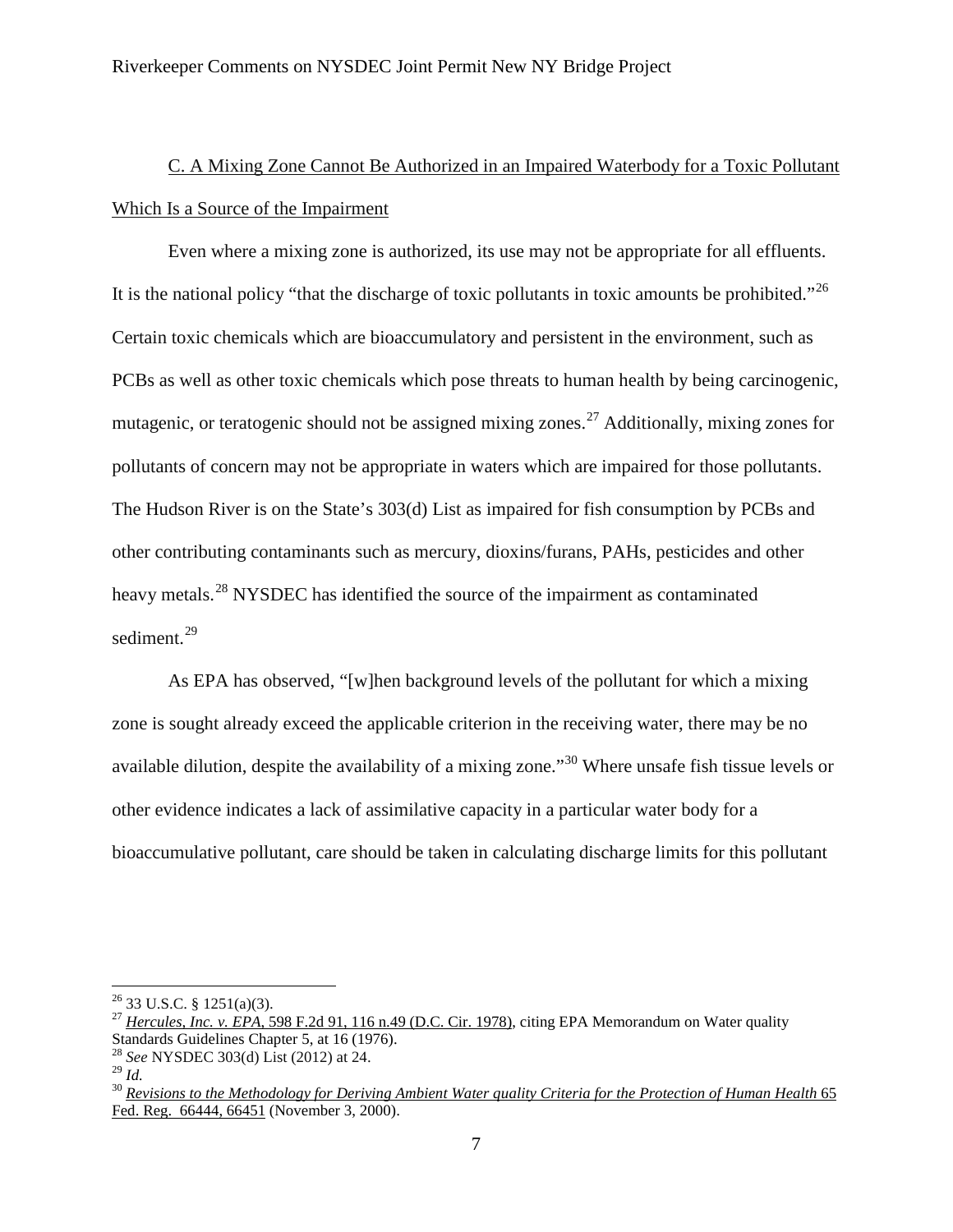or the additivity of multiple pollutants. In such instances, the ecological or human health effects may be so adverse that a mixing zone is not appropriate.<sup>[31](#page-7-0)</sup>

D. NYSDEC Cannot Authorize Discharges That Cause or Contribute to Violations of Water Quality Standards or Violate Antidegradation.

The NYSDEC is required to use all known available and reasonable methods to prevent and control the pollution of the waters of the state. The ECL broadly prohibits any person from, directly or indirectly, throwing, draining, running or otherwise discharging to waters organic or inorganic matter that shall cause or contribute to a condition in contravention of water quality standards.<sup>[32](#page-7-1)</sup> Discharges which could cause or contribute to a violation of water quality standards require water quality based effluent limitations.<sup>33</sup> The Hudson River is on the State's 303(d) List as impaired for fish consumption by PCBs and other contributing contaminants such as mercury, dioxins/furans, PAHs, pesticides and other heavy metals.<sup>[34](#page-7-3)</sup> NYSDEC has identified the source of the impairment as contaminated sediment.<sup>[35](#page-7-4)</sup>

Discharges of pollutants of concern to impaired waters which cause or contribute to the impairment cannot be authorized.<sup>[36](#page-7-5)</sup> NYSDEC must ensure that the level of water quality to be achieved is derived from and complies with water quality standards, and is consistent with the assumptions and requirements of any available TMDL waste load allocation for the discharge pursuant to 40 C.F.R.  $\S 130.7$ .<sup>[37](#page-7-6)</sup> ECL  $\S 17$ -0811[5] similarly requires more stringent water

<span id="page-7-1"></span>

<span id="page-7-2"></span>

<span id="page-7-4"></span><span id="page-7-3"></span>

<span id="page-7-6"></span><span id="page-7-5"></span>

<span id="page-7-0"></span><sup>&</sup>lt;sup>31</sup> EPA Water quality Standards Handbook (2d Ed. 2012) at 5.1.4.<br><sup>32</sup> ECL § 17-0101. ECL § 17-0501<br><sup>33</sup> 33 U.S.C. § 1311(b)(1)(C); ECL § 17-0811(5).<br><sup>34</sup> *See* NYSDEC 303(d) List (2012) at 24.<br><sup>35</sup> 40 C.F.R. § 122.4; *se cert. denied sub nom Carlota Copper Co. v. Friends of Pinto Creek*, 555 U.S. 1097 (2009).<br><sup>37</sup> 40 C.F.R. § 122.44(d)(1)(vii)(A), (B).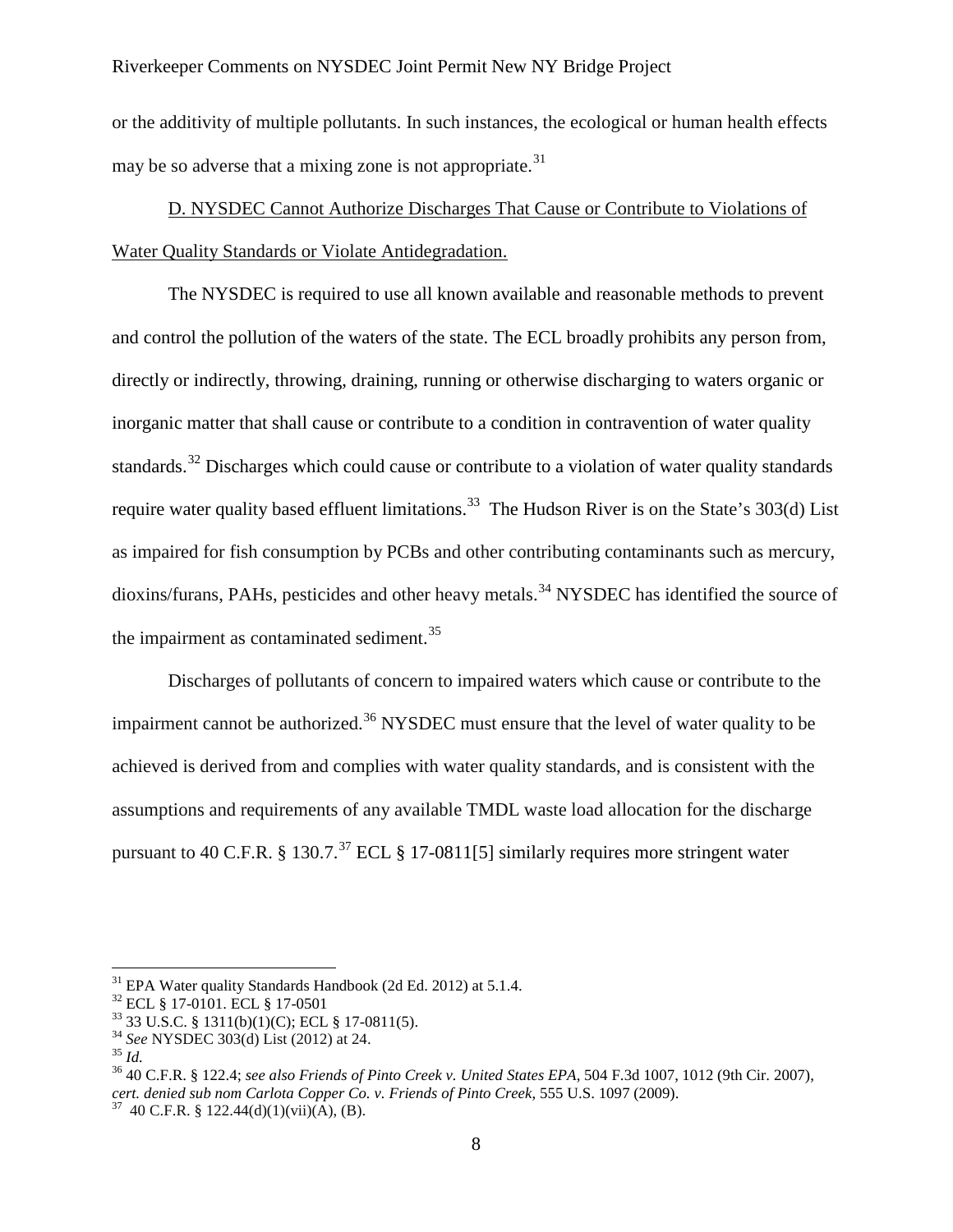quality-based effluent limitations (WQBELs) in order to ensure compliance with water quality standards. [38](#page-8-0)

The Clean Water Act's antidegradation policy requires that "existing instream water uses and the level of water quality necessary to protect the existing uses shall be maintained and protected."<sup>[39](#page-8-1)</sup> As noted above, the Project will cause or contribute to the impairment of Hudson River fish consumption uses (which are already impaired) by authorizing the discharge of PCBs. In addition, the Project will eliminate roughly 13 acres of oyster habitat without adequate mitigation.<sup>40</sup> Proper implementation of Tier One antidegradation protections would prohibit additional degradation of water bodies which are listed as impaired under section 303[d] of the CWA.<sup>[41](#page-8-3)</sup> Tier One antidegradation protections establish the minimum water quality standard for all of a State's waters by requiring that that "[e]xisting in stream water uses and the level of water quality necessary to protect the existing uses shall be maintained and protected.<sup>[42](#page-8-4)</sup> Tier One antidegradation protections for existing uses apply to all waters.<sup>43</sup>Antidegradation policies are implemented for Tier One protection by reviewing and determining whether a discharge would impair an existing use. <sup>[44](#page-8-6)</sup> No activity which could partially or completely eliminate an existing use may be authorized consistent with the antidegradation policy.<sup>[45](#page-8-7)</sup> The existing (as well as the designated) use of the Hudson River for fish consumption is not being met under present conditions, which will only worsen if the project proceeds as planned. Existing Hudson River shellfishing uses will also be eliminated.

<span id="page-8-0"></span><sup>38</sup> *See also* 6 NYCRR § 750-1.11(a)(5).

<span id="page-8-3"></span>

<span id="page-8-4"></span>

<span id="page-8-5"></span>

<span id="page-8-2"></span><span id="page-8-1"></span><sup>&</sup>lt;sup>40</sup> Mitigated at 1.6:1, the mitigation ratio must be higher as discussed in section X, below.<br><sup>41</sup> EPA Final Rule: Water Quality Standards for Puerto Rico, 72 Fed. Reg. 70517, 70520 [Dec. 12, 2007]).<br><sup>42</sup> Id., quoting 40

<span id="page-8-7"></span><span id="page-8-6"></span><sup>&</sup>lt;sup>44</sup> EPA Proposed NPDES and Antidegradation Policy Revisions, 64 Fed. Reg. 46058, 46063 [Aug. 23, 1999]) <sup>45</sup> PUD No. 1 v. Washington Dep't of Ecology, 511 U.S. 700, 718 [1994] citing 40 CFR § 131.12[a][1].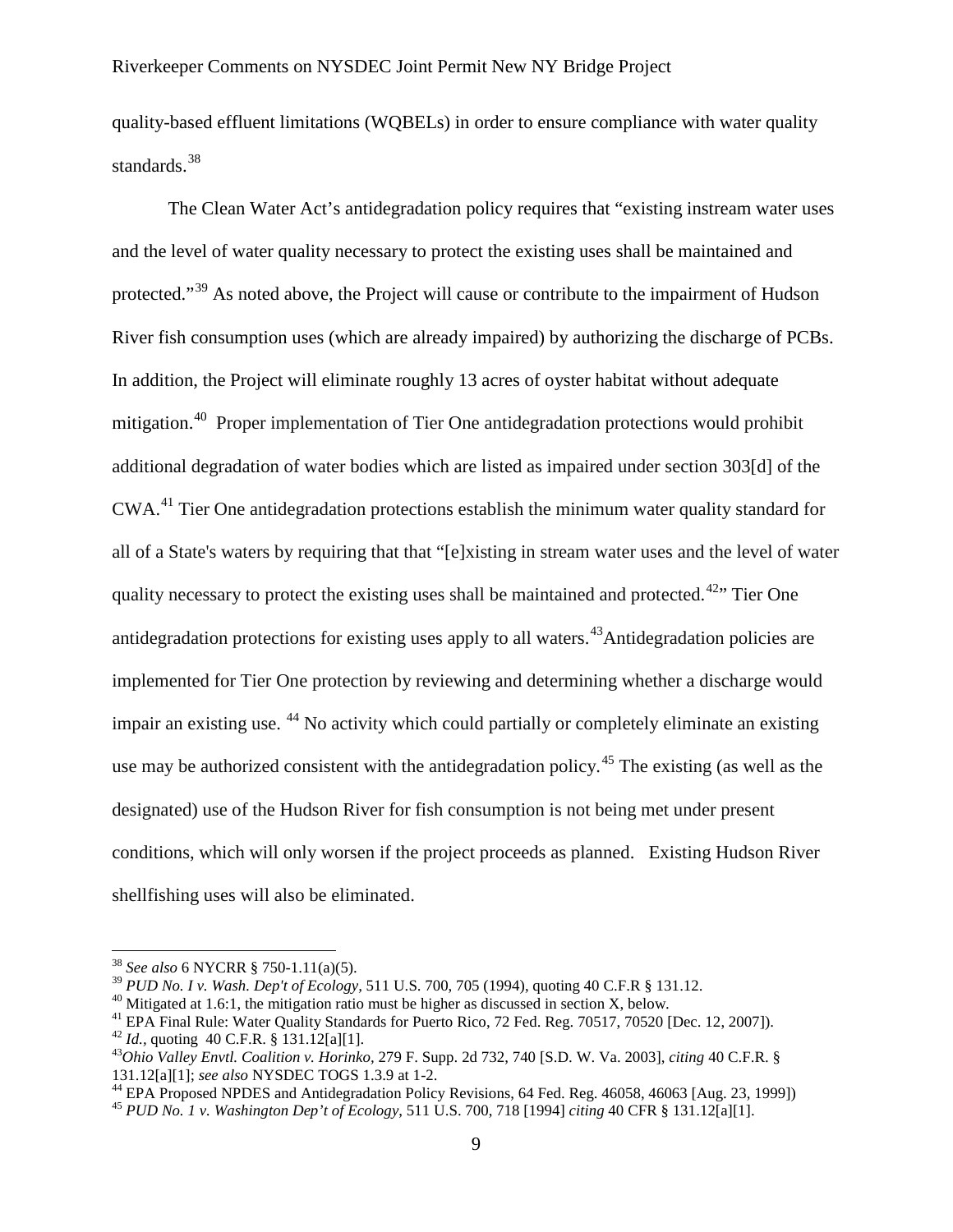Tier Two antidegradation protections preserve existing water quality which is sufficient to support designated uses.<sup>[46](#page-9-0)</sup> As New York's Court of Appeals has explained,

> water quality standards are provisions of State and Federal law, which define the quality goals of a water body or some portion of it, by designating the use or uses to be made of the water, by setting criteria necessary to protect the uses, and by incorporating an antidegradation policy designed to prevent the gradual deterioration of the quality of the water body. $47$

Tier Two of antidegradation protection provides that water quality can only be lowered where the "highest statutory and regulatory requirements" are required for all new and existing point sources . . ."[48](#page-9-2) Accordingly, each pollutant for which the Hudson River is *not* impaired requires the highest statutory and regulatory requirements. As is set forth herein, however, the discharge of TSS and other contaminants would result in water quality violations outside what NYSDEC has identified as a mixing zone.

According to NYSDEC's *Consolidated Assessment and Listing Methodology*, waters which are impaired for fish consumption such as the Hudson "in many cases are the result of either historic/legacy pollutants (PCBs, dioxins, mirex, etc.) in bottom sediments, the continuing discharge of which has effectively been regulated.  $\cdot$  ...<sup>[49](#page-9-3)</sup> But an in-river construction project of the scale and duration (and with the contaminant concentrations) of the TZB unquestionably

<span id="page-9-1"></span><span id="page-9-0"></span><sup>46</sup> 40 C.F.R. § 131.12[a][2]; NYSDEC TOGS 1.3.9 at 2. <sup>47</sup> *Niagara Mohawk Power Corp. v. State Dep't of Envtl. Conservation*, 82 N.Y.2d 191, 194 [1993]; *see also Islander E. Pipeline Co., LLC v. Conn. Dep't of Envtl. Prot.,* 482 F.3d 79, 120-21 [2d Cir. 2006]. ECL § 17-0501 similarly prohibits activities which cause or contribute to a violation of water quality standards, and is "broadly written and any activity which, in fact, results in or contributes to a violation of water quality standards is within its ambit."(*In the Matter of Niagara Mohawk Power Corp*., Decision of the Commissioner [May 1, 1991], [1991 N.Y.](http://www.lexis.com/research/xlink?app=00075&view=full&searchtype=get&search=1991+N.Y.+ENV+LEXIS+36)  [ENV LEXIS 36 at \\*3-4\).](http://www.lexis.com/research/xlink?app=00075&view=full&searchtype=get&search=1991+N.Y.+ENV+LEXIS+36) <sup>48</sup> 40 C.F.R. § 131.12[a][2]; TOGS 1.3.9 at 2. <sup>49</sup> NYSDEC's *Consolidated Assessment and Listing Methodology* (2009) at 7.

<span id="page-9-2"></span>

<span id="page-9-3"></span>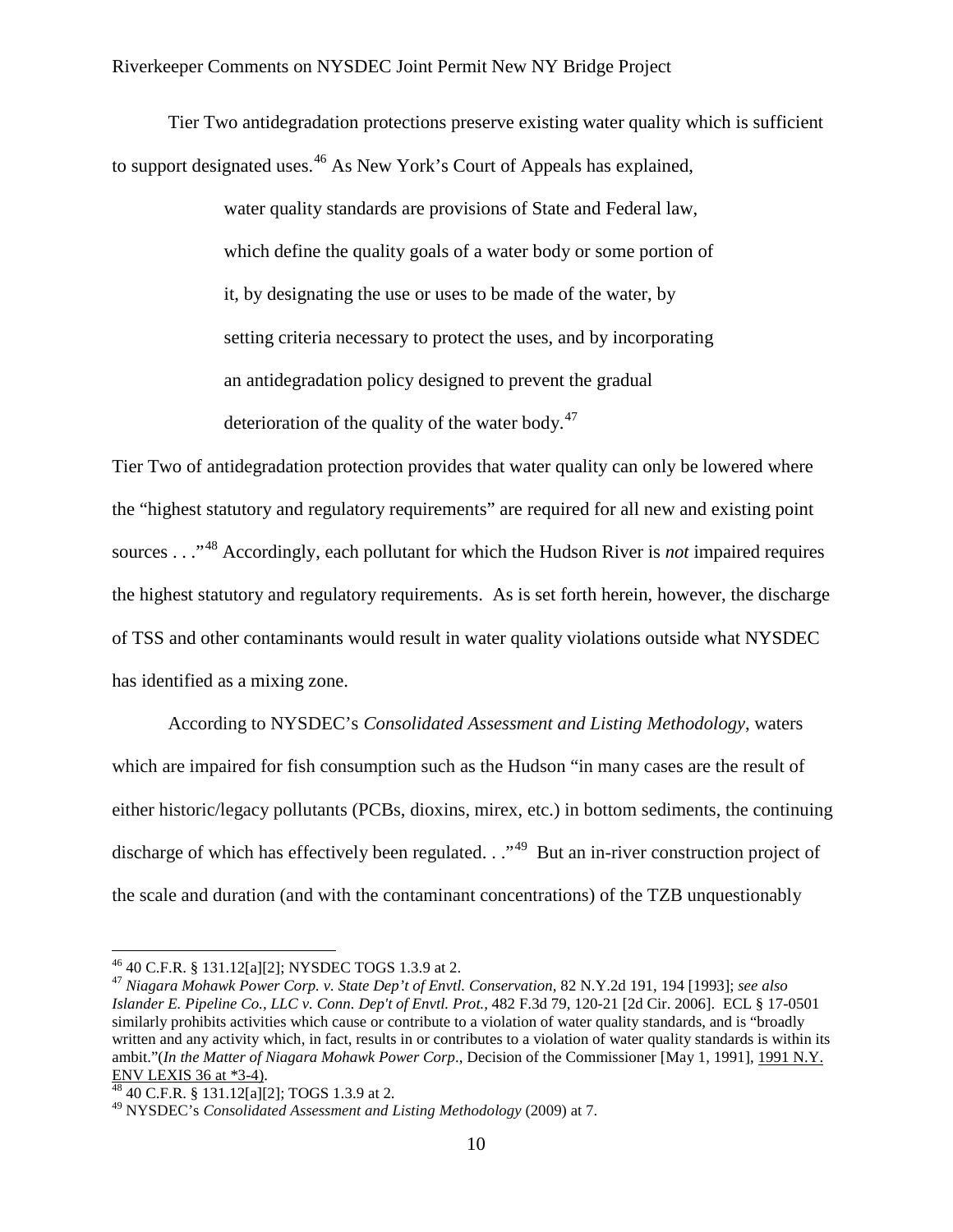"continues" the discharge of PCBs and other bioaccumulative contaminants of concern by reintroducing the additional toxic legacy pollutants into water column and the food chain.

## **III. NYSDEC Cannot Allow Violations of Water Quality Standards at the Edge of the Mixing Zone**

As stated above, existing New York State water quality standards do not authorize the use of a mixing zone to meet water quality standards. Moreover, even if NYSDEC regulations allowed for the use of a mixing zone for this project, NYSDEC cannot allow any exceedances of water quality standards outside the mixing zone.

The general prohibition against pollution contained in ECL § 17-0501 provides that it "shall be unlawful for any person, directly or indirectly, to throw, drain, run or otherwise discharge into such waters organic or inorganic matter that shall cause or contribute<sup>[50](#page-10-0)</sup> to a condition in contravention of the standards adopted by the department pursuant to section 17- 0301." The discharge of industrial waste or other wastes into waters of the state is prohibited "unless such use is in compliance with all standards, criteria, limitations, rules and regulations promulgated or applied by the department pursuant to this article." ECL § 17-0511.

The Project is located within a segment of the Hudson River classified as  $SB$ <sup>[51](#page-10-1)</sup> Pursuant to 6 NYCRR § 701.11, "[t]he best usages of Class SB waters are primary and secondary contact recreation and fishing. These waters shall be suitable for fish, shellfish and wildlife propagation and survival." 6 NYCRR § 703.2 sets narrative standards for Class SB waters and prohibits the discharge of deleterious substances in amounts that will impair the waters for their best usages.

<span id="page-10-0"></span><sup>50</sup> See also 40 CFR §§ 122.4(a) and (d) 122.44. <sup>51</sup> *See* 6 NYCRR §864.

<span id="page-10-1"></span>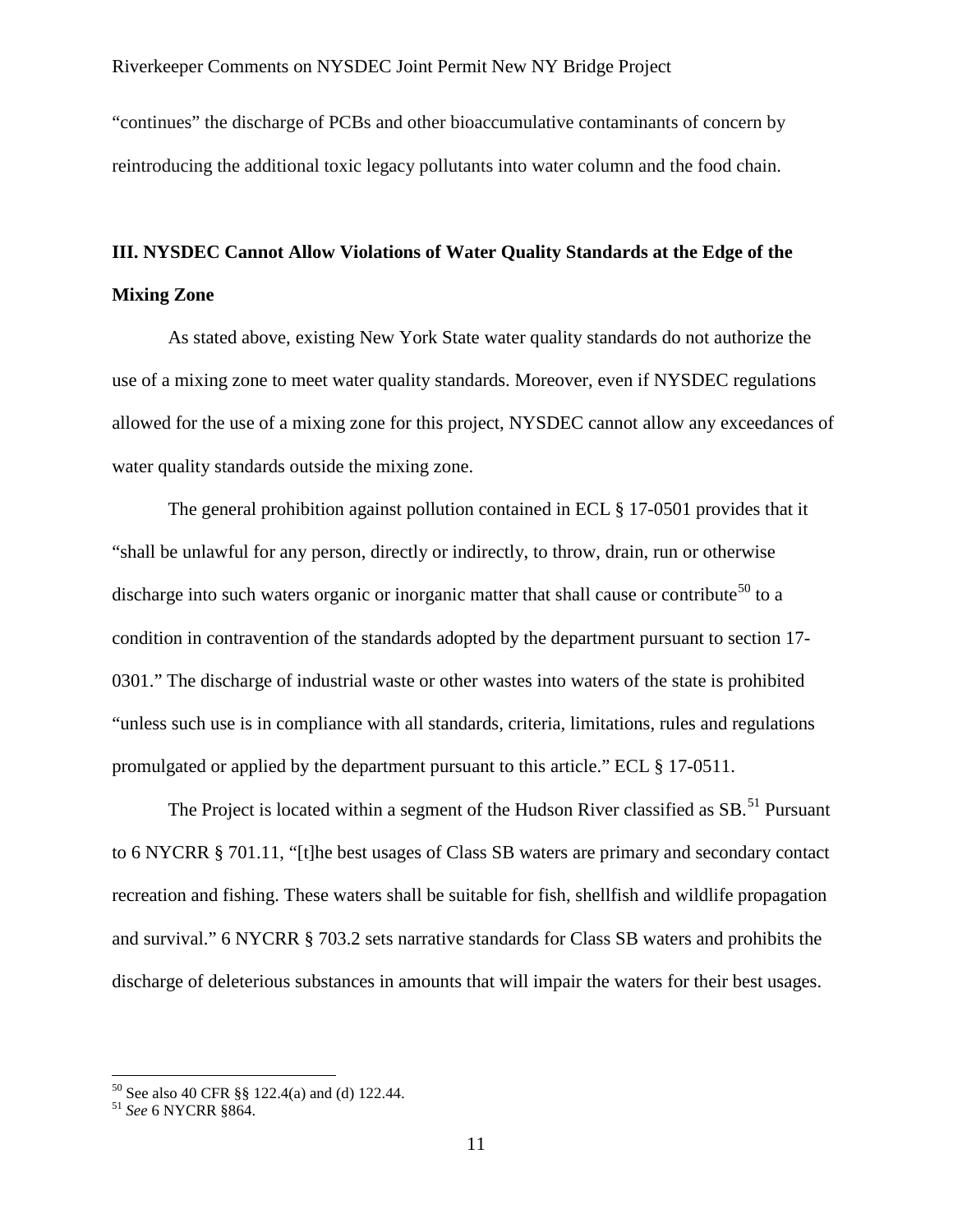6 NYCRR § 703.2 also prohibits any increase in turbidity<sup>[52](#page-11-0)</sup> which will cause a substantial visible contrast to natural conditions.<sup>[53](#page-11-1)</sup> In the absence of a specific standard for PCBs in Class SB waters, NYSDEC requested that Applicant analyze the most stringent Class SB standards (i.e., other than the acute criterion).<sup>54</sup> The results of this analysis showed that predicted dissolved total PCB concentration exceed the Class SB fish consumption water quality criteria *outside* the mixing zone.<sup>[55](#page-11-3)</sup> Estimated dissolved PAH concentrations for four of fifteen PAHs tested would also exceed the Class SB standard for the PAH compounds *outside*<sup>[56](#page-11-4)</sup> the mixing zone.

The draft permit also allows for violations of water quality standards outside of the mixing zone where background concentrations of a given contaminant exceed the water quality standard. The draft permit allows for discharges at 30% above background concentrations for these constituents at the edge of the mixing zone. $57$ 

<span id="page-11-0"></span><sup>&</sup>lt;sup>52</sup> Turbidity can impact the level of dissolved oxygen in water in multiple ways. Increased light absorbency by turbid water can lead to increased water temperatures and decreased oxygen levels. The contents of the particles causing turbidity can also lead to a decrease in dissolved oxygen levels.

<span id="page-11-1"></span><sup>53</sup> Turbidity is measured as NTU which is an abbreviation for nephelometric turbidity units. *See*, Standard Methods for the Examination of Water and Wastewater, 20th edition (1998), p. 2-9. NTU is a measurement of light scattering - a beam of light is shone on a sample and the equipment measures the degree of light scattering. Simply measuring an increase "above ambient conditions" is not an appropriate way to justify an exceedance of water quality standards, since the turbidity standard for Class SB waters is expressed in a narrative standard of "no substantial visible contrast" standard. 6 NYCRR 703.2.

Turbid waters can clog the gills of fish. Migrating fish will avoid such waters if they can. Turbid waters are also expected to have lower levels of dissolved oxygen than clear waters since they are usually warmer (turbidity being absorptive of sunlight's energy).

<span id="page-11-2"></span><sup>&</sup>lt;sup>54</sup> NYSDEC submitted comments to the NYS Department of Transportation dated May 31, 2012 noting an incorrect application of the water quality criteria for aquatic exposure used to compare the results of the modeled dissolved constituent concentrations in the April 24, 2012 memorandum from Dr. Hayes (Attachment 7). NYSDEC indicated that rather than applying an Aquatic Acute water-quality standard from Class B when a standard for Class SB waters was not specified, the most stringent Class SB standards (i.e., other than the acute criterion) should be used in the analysis. NYSDEC also stated that the water-quality criteria that should be used to compare the dissolved water column concentrations predicted by the DREDGE model for arsenic, cadmium, copper, lead, PCBs, PAHs, and mercury should be as follows:

<sup>•</sup> Class SB aquatic chronic) (A(C)) for arsenic, cadmium, copper, and lead;

<sup>•</sup> Class SB health fish consumption (H(FC)) for PCBs;

<sup>•</sup> Class SB criteria for individual PAHs rather than total PAHs; and

<sup>• 0.05</sup> μg/L for mercury.

<span id="page-11-4"></span>

<span id="page-11-5"></span>

<span id="page-11-3"></span>FEIS Appendix E-9.<br><sup>55</sup> FEIS Appendix E-9.<br><sup>56</sup> FEIS Appendix E-10.<br><sup>57</sup> Draft Permit, condition 58, at pg. 15.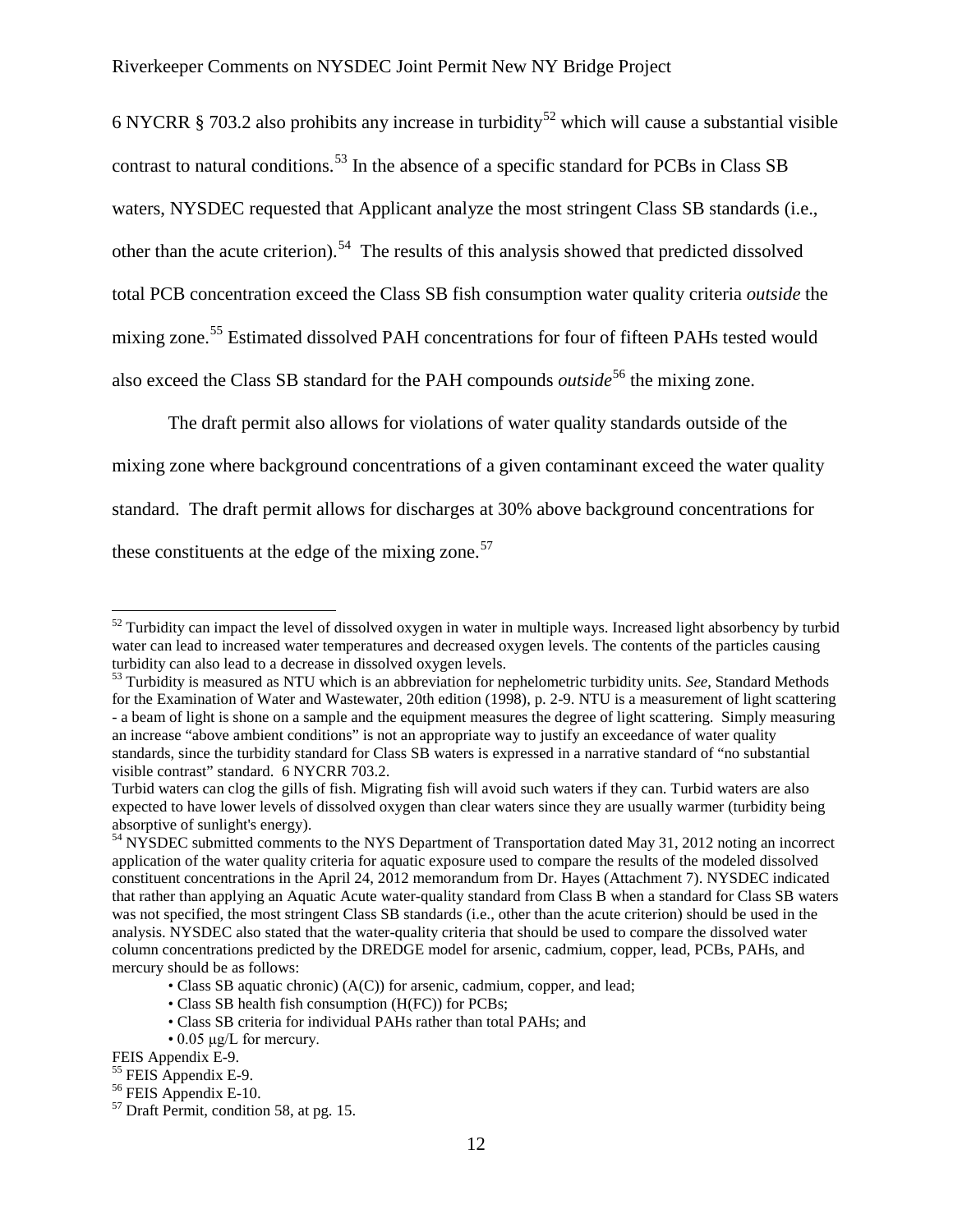The permit should be revised to include a clear prohibition against the violation of water quality standards outside of the mixing zone for the PCB and PAHs modeled to exceed standards. The permit must also contain a requirement that, in areas where background/ambient water quality concentrations already exceed the applicable water quality criteria, discharges that would result in additional exceedances of water quality standards are prohibited at the edge of the mixing zone.

## **IV: The Draft Permit Must Contain a General Prohibition Against Violations of Water Quality Standards**

The certification required by Section 401 of the Clean Water Act is designed ensure protection of New York's water quality. The CWA § 401 provides in pertinent part that a water quality certification (WQC) shall set forth any effluent limitations and other limitations, and monitoring requirements necessary to assure an applicant will comply with any applicable CWA limitations and standards, as well as any other appropriate requirement of State law.<sup>[58](#page-12-0)</sup> New York State's regulations that implement the CWA requirement<sup>[59](#page-12-1)</sup> in turn provide that an applicant must "demonstrate compliance" with the CWA and other applicable provisions of State law.

The current draft permit does not adequately enumerate the requirement that the project must comply broadly with all water quality <sup>[60](#page-12-2)</sup> standards. The permit should include a broad commitment that the project will comply with all water quality standards and should ensure that all monitoring and reporting requirements for the project are clearly spelled out as enforceable terms of the 401 certificate (*see section VII infra)*.

<span id="page-12-0"></span><sup>58</sup> CWA § 401(d), 33 U.S.C. §1341(d).

<span id="page-12-2"></span><span id="page-12-1"></span> $^{59}$  6 NYCRR § 608.9<br><sup>60</sup> CWA § 401(d), 33 U.S.C. §1341(d).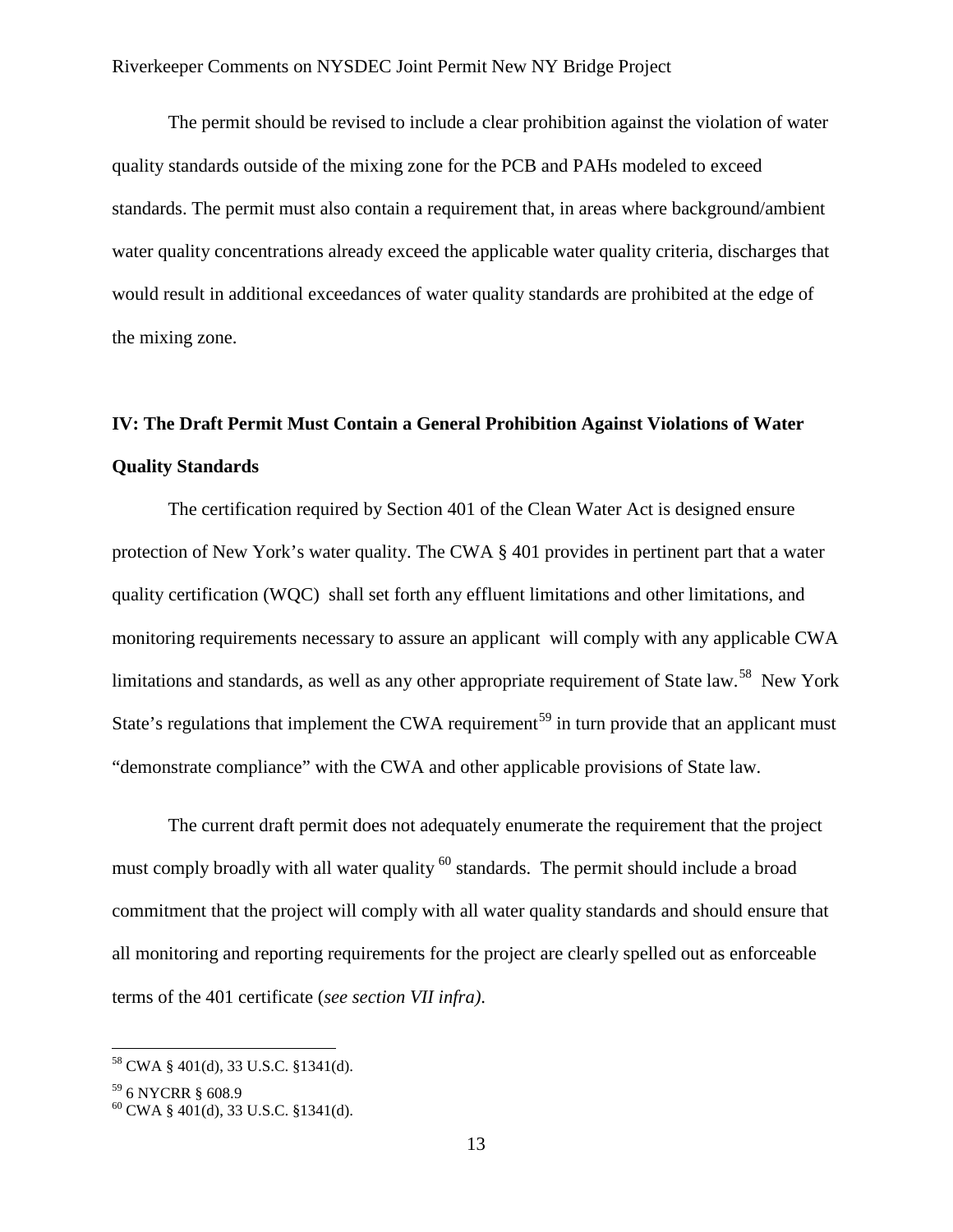## **V. The NYSDEC Must Include Additional Detail in the Permit on Best Practices for a Comprehensive Water Quality Monitoring Program.**

Information on the plan for water quality monitoring during construction is largely absent from the draft permit. The draft indicates that the monitoring program will be developed by the contractor, and implemented subject to approval by NYSDEC. The draft permit requires daily sampling at the onset of construction, with a reduction in frequency to weekly if no water quality exceedances occur during the first two weeks $^{61}$ . The sole permit reference to methodology appears in the criterion that the plume of sediment induced by the dredge should not be "visible" beyond the outer limits of the mixing zone.

In order to ensure that operational protocols are developed and adhered to during the construction, the final permit must include additional detail describing the best practices required to conduct a comprehensive water quality monitoring program.

Riverkeeper retained W. Frank Bohlen, PhD to review the permit protocols and develop recommendations to ensure protection of water quality during construction. These recommendations include 1) the permit include additional detail regarding monitoring best practices; 2) employ moored and mobile instruments in combination with some amount of direct drawn water sampling; 3) employ small boat sampling equipped with a high frequency Acoustic Doppler Current Profiler (ADCP); 4) conduct small boat surveying along a series of defined East-West across-river transects extend upstream and down for a minimum distance of 2500 meters to insure coverage of the entire plume; and 4) provide the ADCP data to the Oversight Environmental Compliance Monitor in as close to real time as possible in order to modify operational protocols. Dr. Bohlen's full recommendations are attached at *Attachment A.*

<span id="page-13-0"></span><sup>&</sup>lt;sup>61</sup> Draft Permit condition 61, at pg. 16.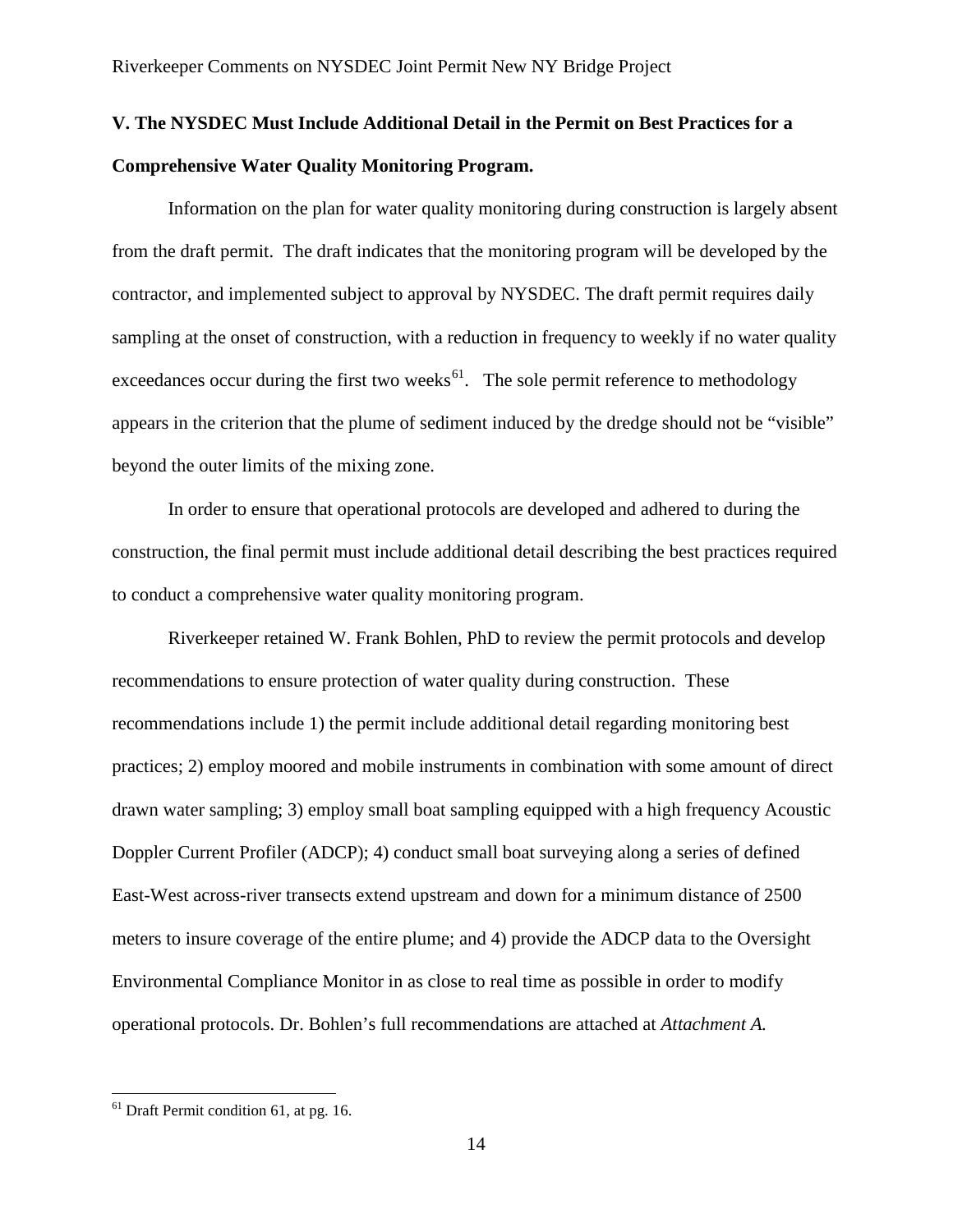## **VI. The 401 Certification Must Require Compliance with Water Quality Standards for Any Decant Water at the Point of Discharge.**

Draft permit Condition  $27^{62}$  $27^{62}$  $27^{62}$  sets forth the requirements for the discharge of any decant water associated with dredging or other construction operations. The current draft condition "precludes adding substantial suspended solids, turbidity or sheens to the receiving water body[,] $^{63}$ [and requires] no increase in turbidity that causes a substantial visible contrast."<sup>[64](#page-14-2)</sup>

This section does not currently contain any specific numerical discharge limitations nor does it specify where the monitoring of the contaminant levels in the discharge would occur. In the absence of specifics regarding the point of monitoring it is assumed that monitoring would occur at the edge of the same 500 foot mixing zone authorized for the project.

Decant water from dredging will concentrate the contaminants from the dredge material and will likely result in discharge water with far higher levels of contamination than what is resuspended during construction. For this reason strict limitations on discharge should be required along with a plan implemented to treat or dispose of any decant water where contaminant levels exceed water quality standards at the point of discharge.

The NYSDEC permit must require compliance with water quality standards for "decant water" that is discharged from barges at the point where the discharge occurs, not in a larger mixing zone. At a minimum, the discharges should not contain higher levels of contamination than background concentrations in the River.

<span id="page-14-1"></span><span id="page-14-0"></span><sup>&</sup>lt;sup>62</sup> Draft Permit, condition 27, at pg. 10.<br><sup>63</sup> Draft Permit, condition 27(B), at pg.10.<br><sup>64</sup> Draft Permit, condition 27(D), at pg.10.

<span id="page-14-2"></span>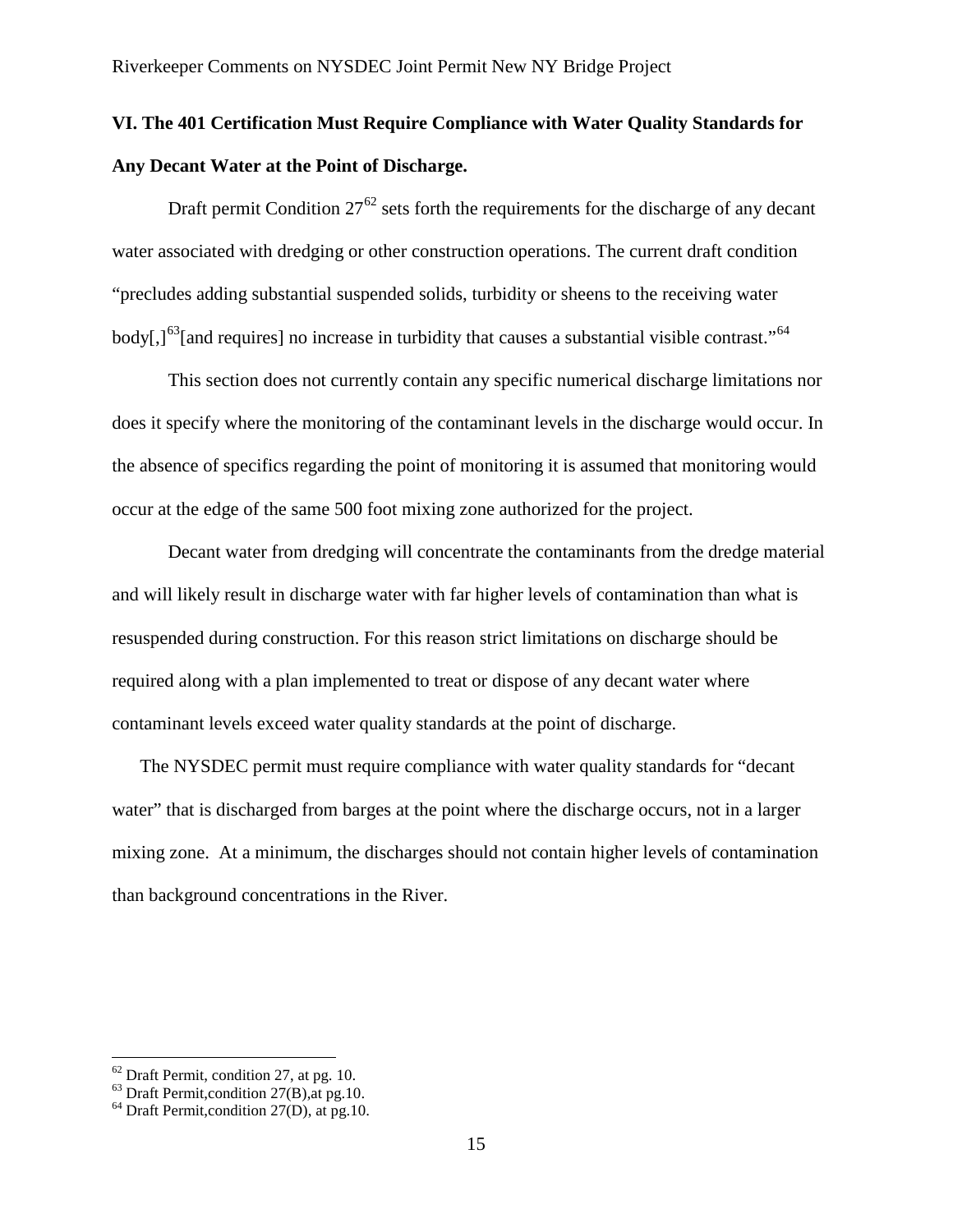As previously stated, in order to ensure that operational protocols are developed and adhered to during the construction, the final permit must include additional detail describing the best practices required to conduct a comprehensive water quality monitoring program.<sup>[65](#page-15-0)</sup>

## **VII: The Draft Permit Must be Revised to Ensure Compliance with All Applicable Statutes and Regulations.**

The Draft Permit must be revised in the following ways to ensure compliance with all applicable statutes and regulations, including but not limited to the New York State ECL and implementing regulations, the federal Endangered Species Act and the Clean Water Act.

### A. Net Conservation Benefit

Section F requires the Permittee to submit a Progress Report to NYSDEC "on a schedule to be developed..."<sup>[66](#page-15-1)</sup> Permittee should be required to submit Progress Reports on a quarterly basis. At a minimum, reports should be submitted annually.

### B. Mitigation

1. The Permittee is required to submit a Compensatory Mitigation Plan to NYSDEC within ninety days of the effective date of the permit, in order to address "dredging related impacts to the benthic community, tidal wetlands and open water community, and plant and animal species utilizing these resources."<sup>67</sup> The permit must specify that the final, approved Compensatory Mitigation Plan will fully mitigate the impacts of construction, not only from dredging but also from pile driving during construction. If monitoring conducted during and after construction indicates that construction related impacts, including impacts from dredging and pile driving, are greater than anticipated, or

<span id="page-15-1"></span><span id="page-15-0"></span><sup>65</sup> *See* Appendix A. <sup>66</sup> Draft Permit at pg. 4. <sup>67</sup> *Id.*

<span id="page-15-2"></span>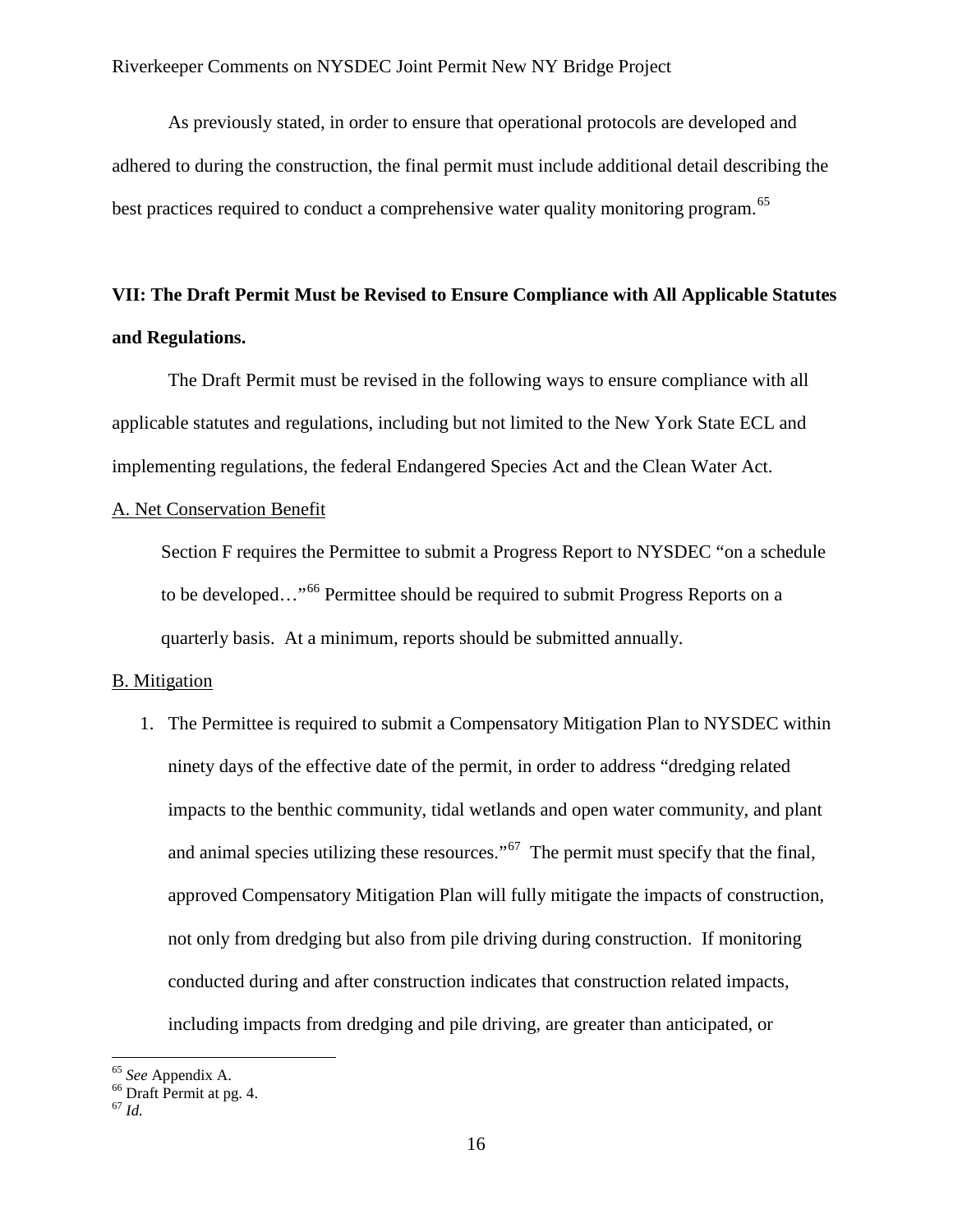previously unforeseen impacts occur, the Permittee and NYSDEC must re-evaluate the effectiveness of the Compensatory Mitigation Plan, and revise it as necessary to ensure adequate mitigation for all construction related impacts in the Hudson River.

- 2. The Mitigation requirements in the Draft Permit are inconsistent regarding the need to determine whether a project is cost effective before it is required to be implemented. While the secondary channel restoration project at Gay's Point must be implemented in a "cost effective manner" in order to proceed, the Wetlands Enhancement at Piermont Marsh project contains no such restriction. The Draft Permit fails to include language explaining why one mitigation project requires a finding that it be done within certain cost parameters, while the other does not. The Permit should either include a description of how cost effectiveness is determined and require that the standard be applied to all proposed Mitigation projects, or removed entirely. The Draft Permit should also contain preliminary cost estimates for each Mitigation project proposed.
- 3. Section  $B(v)$  should be revised to require not less than four years of post-construction monitoring, as initially proposed in the March 2012 Draft Permit. Section C (iv) requires the design and implementation of a "green infrastructure project intended to improve the quality of stormwater entering Sparkill Creek..."<sup>[68](#page-16-0)</sup> However, the Permit fails to contain any timeframe for implementing the project, or the projected reduction in stormwater to be achieved by it. The Permit must be revised to require that the green infrastructure project be designed and implemented within three years, and designed to either reduce stormwater flow into the Creek by a specific percentage, or capture a specific amount of rainfall within a certain area. Post implementation monitoring should be conducted for a minimum of three years following completion of the project. Without this additional

<span id="page-16-0"></span><sup>68</sup> Draft Permit at pg. 6.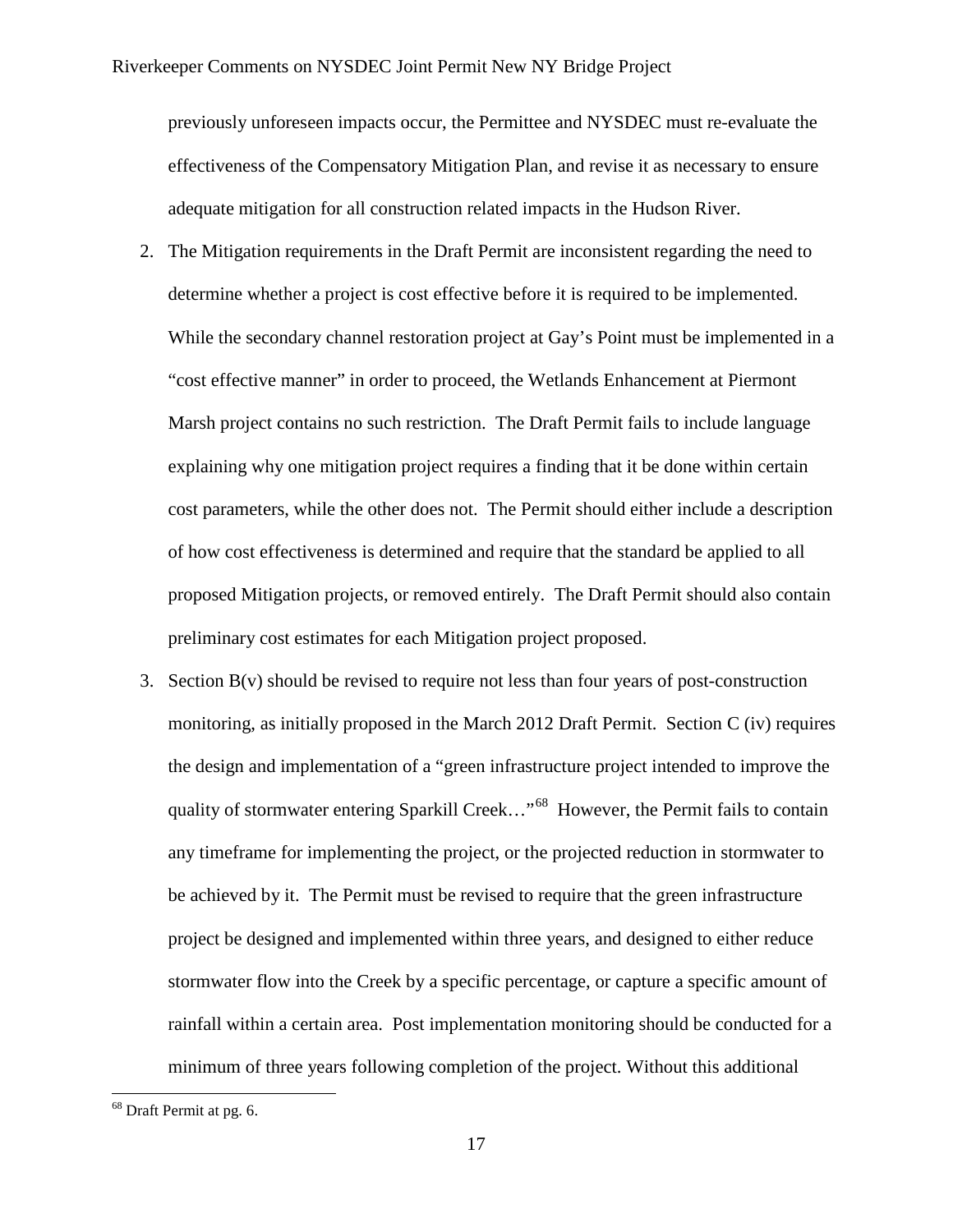specificity, it is impossible to determine whether this Mitigation project will result in any actual improvement of water quality in Sparkill Creek. In addition, NYSDEC should require Permittee to make every effort to solicit public input and participation in the design and implementation of this project, particularly from nearby communities in Rockland County.

4. Section C(v) only requires the Permittee to "assess the feasibility" of restoring historic wetlands in Piermont Marsh, apparently based on the levels of contamination and the cost of removal and disposal of contaminated landfill sediment. The Permit should require the restoration of a specific estimated number of acres, subject to a determination of feasibility that is explained more fully in the permit. If cost is a consideration, this project should be subject to the same "cost effective" standard as the Gay's Point restoration. All mitigation projects proposed in the Draft Permit must either be subject to a consistent cost/feasibility analysis, or this requirement should be removed from the permit. As it currently stands, the Draft Permit contains inconsistent, arbitrary restrictions on implementation of mitigation projects that make it difficult if not impossible to reasonably assess whether they will be implemented at all.

#### C. Permit Conditions

- 1. Environmental Compliance Monitor
	- o The Environmental Compliance Plan (Plan) required in Section 4(C) must be specifically incorporated into or formally appended to the Final Permit, in order to memorialize that the Plan contains enforceable conditions of the Permit itself. The Plan should also be publicly disclosed as soon as it is approved by NYSDEC.
- 2. Pile Driving

18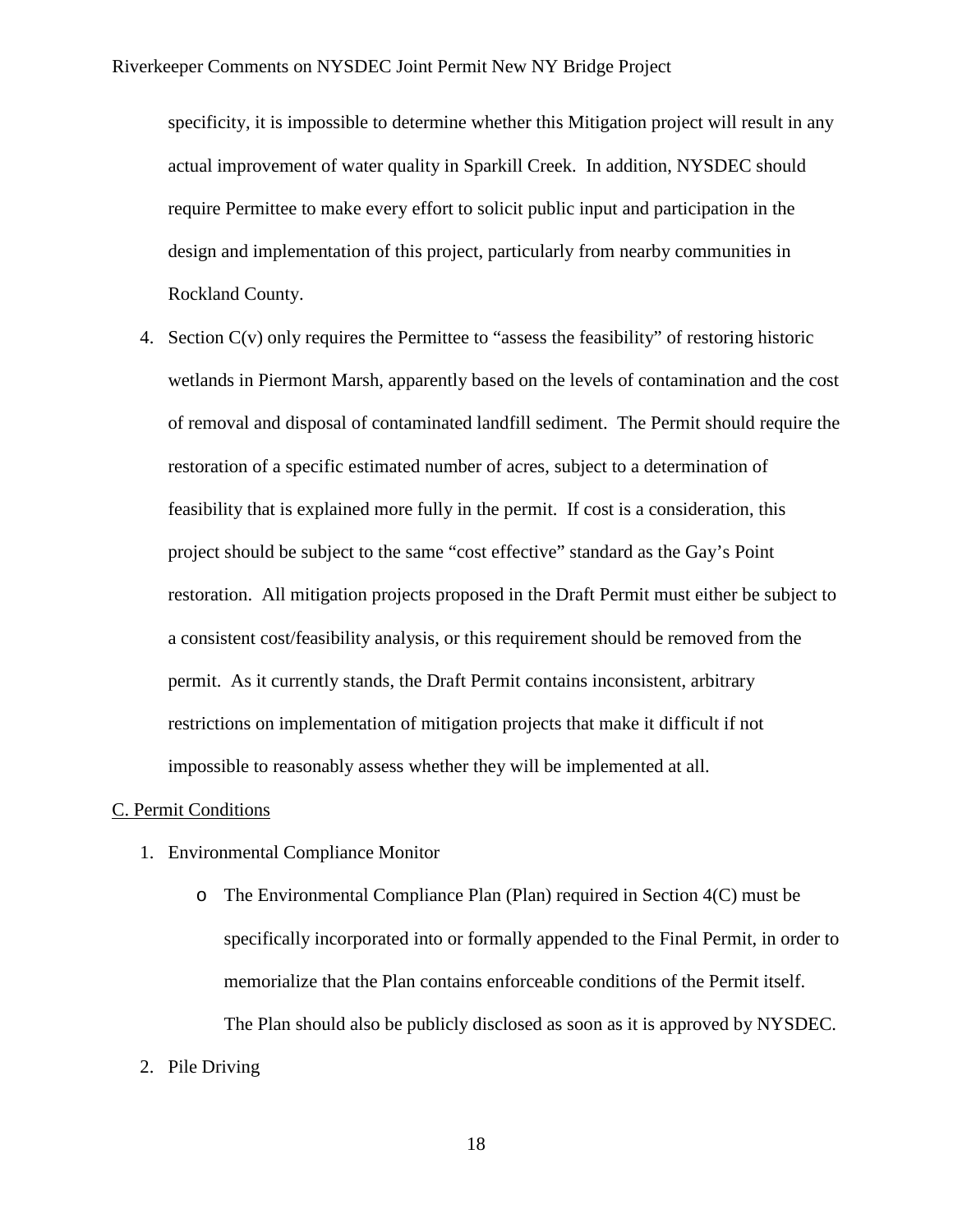- o Condition 8 only requires an underwater sound attenuation system that "minimizes to the maximum extent practicable the effects of underwater sound upon fishes in the Hudson River."<sup>[69](#page-18-0)</sup> The March 2012 Draft Permit required use of the "Best Available Control Technology" to ensure that sound does not exceed levels harmful to fish.<sup>[70](#page-18-1)</sup> In order to protect Hudson River fish in the vicinity of construction, the current Draft Permit must be revised to require that the sound attenuation utilized will minimize the effects of underwater sound on fishes, and will ensure that underwater sound does not exceed levels harmful to fish. The results of the 2013 PIDP 2 Study and the final design of the sound attenuation system should be publicly disclosed prior to the commencement of pile driving in the Hudson River.
- o Condition 13 should be revised to state that "Vibratory pile drivers shall be used to the maximum extent *practicable.* The Draft Permit uses the term "practical."
- o Condition 16 only requires that water from pile and cofferdam dewatering installations may not violate narrative water quality standards ("substantial visible contrast") in the Hudson River outside the piling or cofferdam.<sup>71</sup> The Permit must clearly state that water from pile and cofferdam dewatering discharged into the Hudson River is prohibited from causing or contributing to violations of water quality standards, in order to comply with the ECL.

## 3. Dredging

<span id="page-18-1"></span><span id="page-18-0"></span><sup>69</sup> Draft Permit at pg. 8. <sup>70</sup> NYS DEC June 2012 Draft Permit at pg. 8, *available at* www.newnybridge.com/documents/dec-permit/draftpermit.pdf

<span id="page-18-2"></span> $71$  Draft Permit at pg. 9.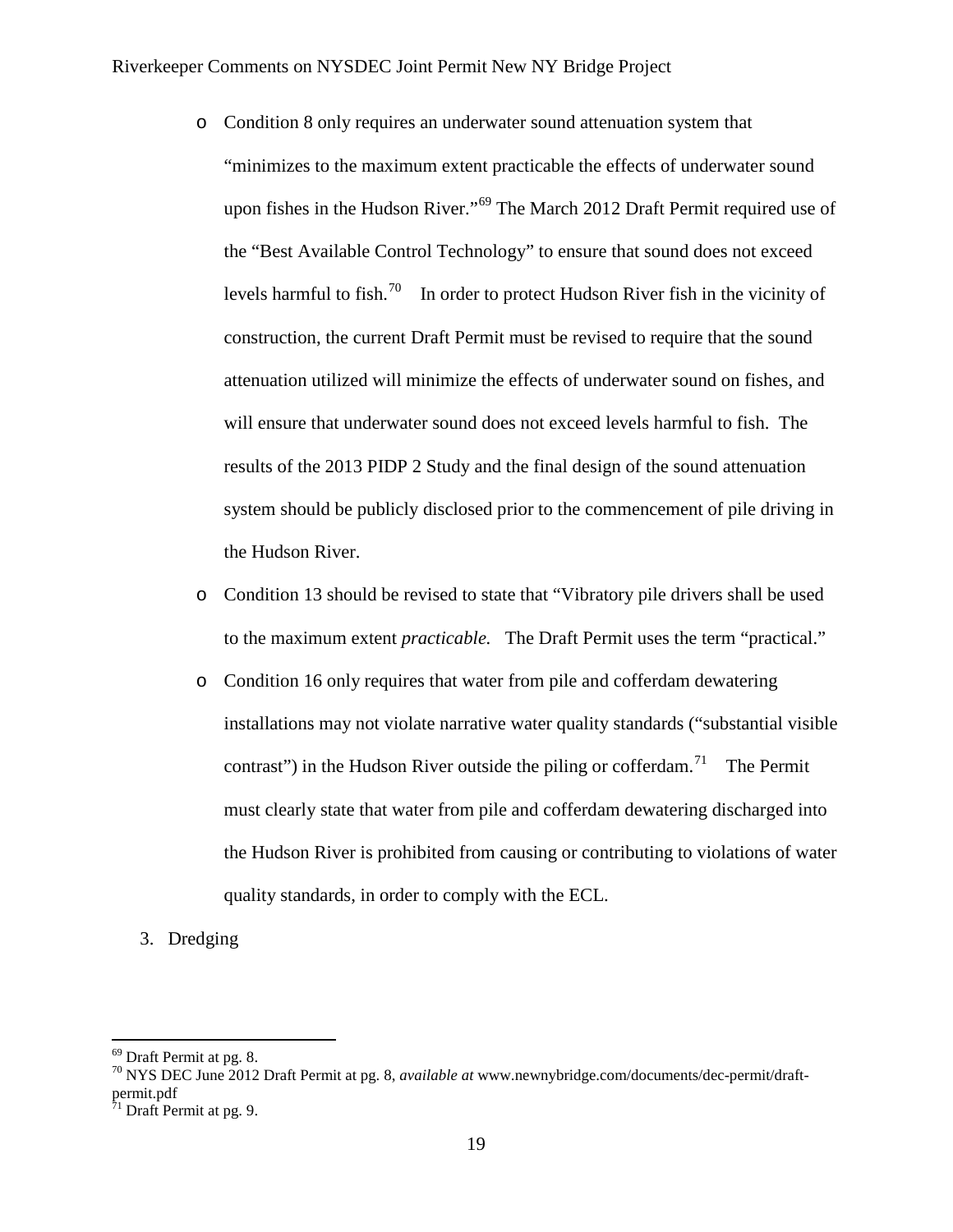- o Condition 25 states that "Dredging operations may not cause turbidity that results in substantial visible contrast to the Hudson River outside of the 500 foot mixing zone."<sup>72</sup> Riverkeeper hereby reserves its rights regarding our position on the NYSDEC's lack of authority to grant a mixing zone. However, in the event a 500 foot mixing zone is allowed, the Permit must be modified to state that "Dredging operations are prohibited from causing or contributing to violations of water quality standards outside of the 500 foot mixing zone, in order to comply with the ECL."
- o Condition 27 does not currently contain any specific numerical effluent limitations for the discharge of dredge decant water from nor does it specify where the monitoring of the contaminant levels in the discharge would occur. The final permit must include additional detail describing the best practices required to conduct a comprehensive water quality monitoring program
- 4. In-water Concrete Production, Delivery, and Placement
	- $\circ$  Permit condition 18<sup>[73](#page-19-1)</sup> requires the submission of plans and descriptions of the means of concrete production, delivery and placement. According to the draft permit the plans must prevent to the maximum extent practicable discharges of cement into the River. This language weakens the language contained in the draft permit notice by the Department on July 25, 2012.<sup>[74](#page-19-2)</sup> The permit must be revised to clearly prohibit the discharge of concrete leachate and fresh concrete into the Hudson as was required by the original draft permit.<sup>[75](#page-19-3)</sup>

<span id="page-19-3"></span><span id="page-19-2"></span>

<span id="page-19-1"></span><span id="page-19-0"></span><sup>72</sup> Draft Permit at pg. 10. <sup>73</sup> Draft Permit, condition 18, at pg. 9. <sup>74</sup> NYS DEC June 2012 Draft Permit , *available at* www.newnybridge.com/documents/dec-permit/draft-permit.pdf <sup>75</sup> *Id.* at 8-9.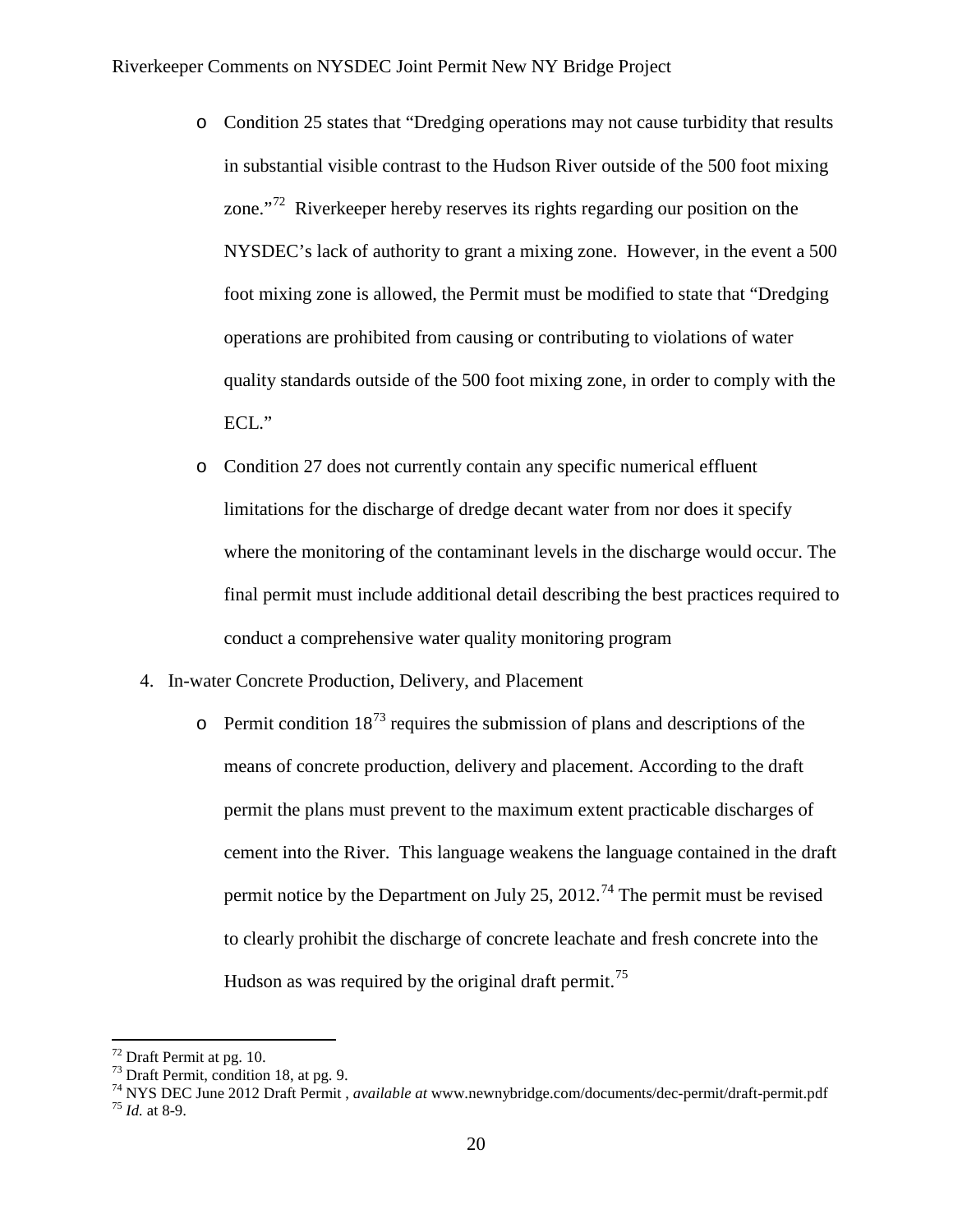- 5. Fish Monitoring
	- o In order to provide the greatest protection to Atlantic and shortnose sturgeon, as well as other fish species that may be affected by the Authorized Activity, the Draft Permit must specifically require that all receivers must be emplaced and operational prior to commencement of any in –water Authorized Activity. As currently written, Condition 40 of the Draft Permit only requires that the Permittee submit a plan for monitoring fish movement prior to commencing inriver activities.<sup>76</sup> There is currently no required time frame for implementing the monitoring plan, once it's approved by NYSDEC. As a result, the current Draft Permit fails to provide the protection required by state and federal law, and must be revised accordingly.
	- o Condition 41 requires that an SOP be prepared that describes the procedures for conducting daily surveys of the project area during pile driving and dredging to check for stunned or dead fish.<sup>77</sup> At a minimum, the SOP must require that weekly summaries of the daily surveys be submitted to NYSDEC and disclosed to the public at the same time. The SOP should be publicly disclosed as soon as it is approved by NYSDEC.
- 6. Bridge Demolition
	- o Condition 46 only prohibits violations of the "substantial visible contrast" standard beyond the 500 foot mixing zone during demolition activities. In order to comply with the ECl and Clean Water Act, the Draft Permit must be revised to state that "Bridge demolition must be conducted in a manner that minimizes the

<span id="page-20-1"></span><span id="page-20-0"></span> $^{76}$  Draft Permit at pg. 11-12.<br> $^{77}$  Draft Permit at pg. 12.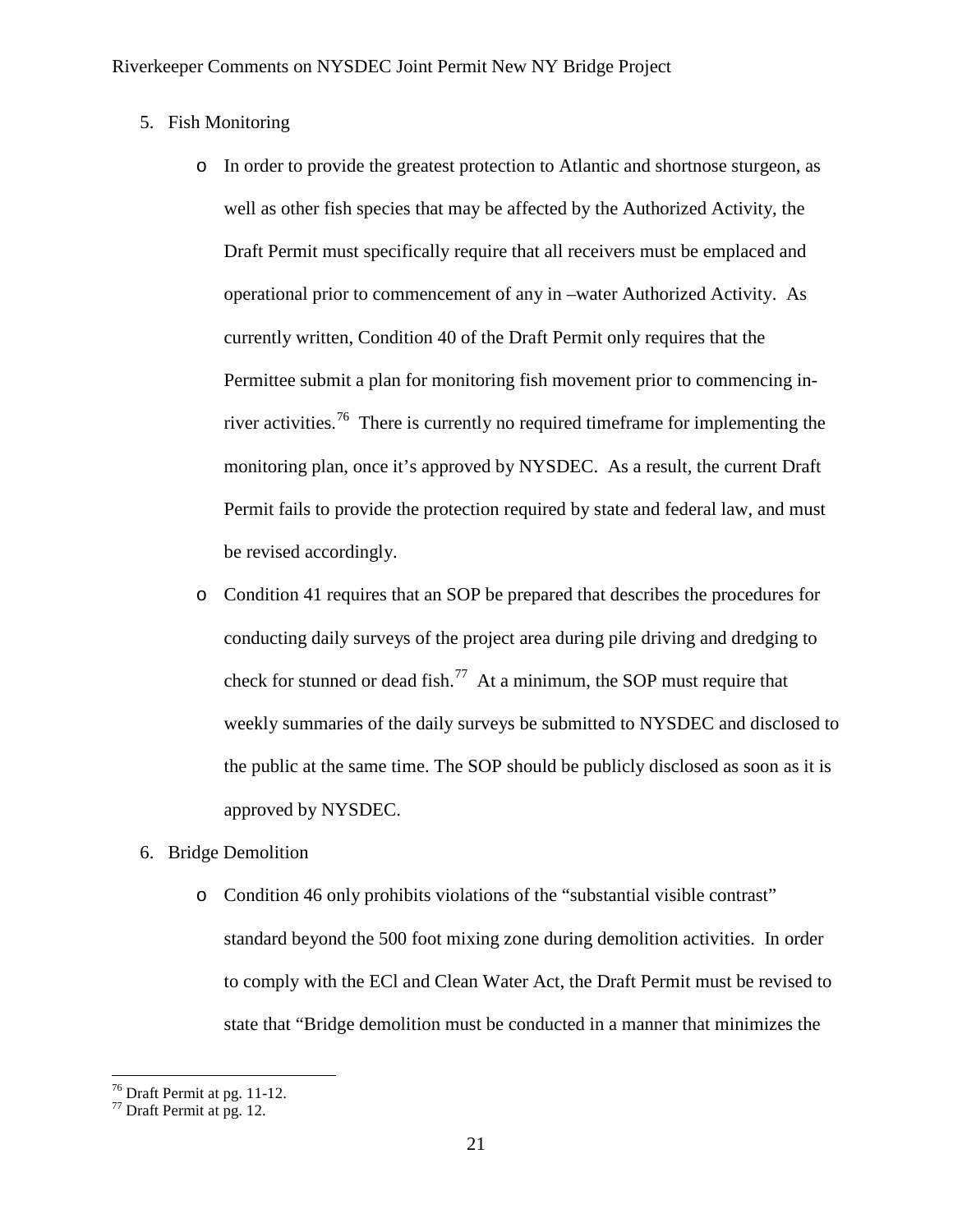resuspension of sediment, and does not cause or contribute to a violation of water quality standards outside a mixing zone with a 500 foot radius of the immediate work area." As stated previously, Riverkeeper expressly reserves its rights concerning the lack of NYSDEC authority to grant a mixing zone for this project.

- o Condition 51 states that a sound attenuation system must be approved by the NYSDEC before blasting starts. The Final EIS for the bridge states that no blasting will be used to demolish the existing bridge. The draft permit is inconsistent with the Final EIS and should be revised to prohibit the use of blasting during demolition.
- 7. General comment re: numbering of Draft Permit sections
	- o The Final Permit must correct duplicative numbering of sections that occurs in the Draft Permit on pgs. 13-14. Both the Bridge Demolition and Post Construction sections have conditions numbered 49-51. In order for the numbering to follow previous sections, the Post-Construction section should begin with Condition 52.
- 8. Post-Construction Surveys
	- o All surveys required pursuant to Conditions 49-51 of this Section should be disclosed to the public after they are received and considered final by the NYSDEC.

## **VIII. Clean Water Act Section 401 certification waiver**

Section 401 of the Clean Water Act contains a statutory mandate that the State must act upon a request for certification within a "reasonable period of time (which shall not exceed one year."[78](#page-21-0) If the state fails or refuses to act on a certification request the certification requirements

<span id="page-21-0"></span><sup>&</sup>lt;sup>78</sup> CWA Section  $401(a)(1)$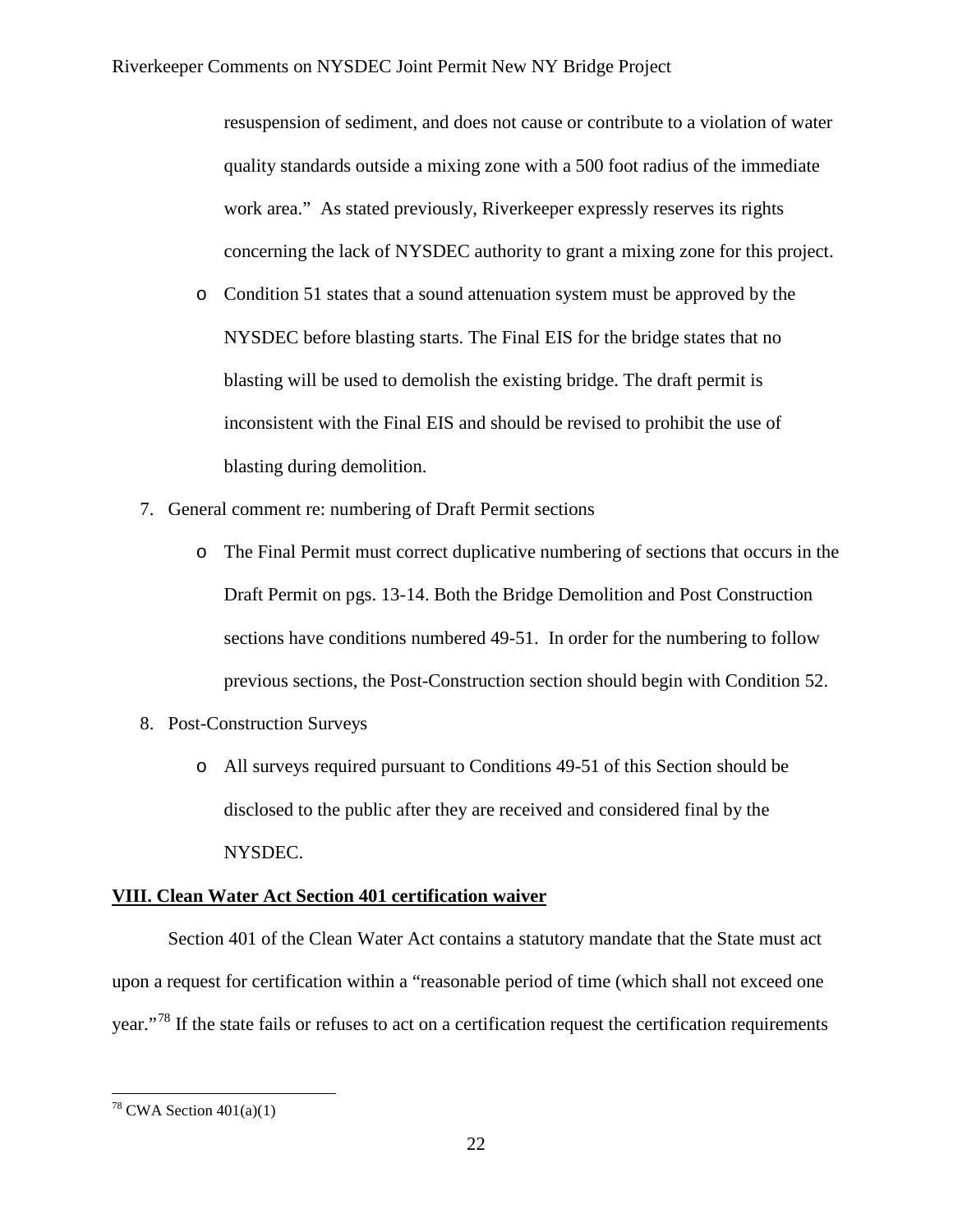of Section 401 are deemed waived. Section 401 also makes clear that "[n]o license or permit shall be granted until the certification...has been obtained or has been waived....<sup>79</sup>"

The New York State Thruway Authority submitted its joint application for an ECL Article 25 Tidal Wetlands Permit, Clean Water Act Section 401 water quality Certification , ECL Article 11 Incidental Take Permit, Army Corps of Engineers Nationwide Permit 15, New York State Office of General Services State Owned Lands Underwater Docks, Moorings, or Platforms, and New York State Department of State Coastal Consistency Concurrence in March of 2012.<sup>[80](#page-22-1)</sup>

Assuming the application was complete for purposes of the one year timeframe described in the Clean Water Act, the NYSDEC must make a decision on the section 401 Certification prior to April 2013 or the request will be deemed waived. With comments to the Department due by February 18<sup>th</sup>, 2013 the NYSDEC has very limited time to revise and finalize the draft permit and prepare a Responsiveness Summary in this timeframe.

Riverkeeper has serious concerns regarding the timing of the NYSDEC's acceptance and review of comments from the public and interested parties and the potential for the Department to be unable to complete the required, meaningful review of these comments prior to the Clean Water Act's statutory waiver deadline.

As stated in the NYSDEC public notice published in the ENB on January 16, 2013 all comments on the project application will be considered by the NYSDEC to determine if they "raise substantive and significant issues relating to any findings or determinations required of the Department under the Environmental Conservation Law.<sup>[81](#page-22-2)</sup>"

<span id="page-22-1"></span><span id="page-22-0"></span><sup>79</sup> *Id.* 80 The Joint Application materials, made available at www.newnybridge.com/documents/NYSDECpermit/index.html, were signed by the applicant on March 22, 2012. The date application was made to the NYSDEC is not listed, but would presumably be sometime shortly following March 22, 2012.

<span id="page-22-2"></span><sup>&</sup>lt;sup>81</sup> New York State Department of Environmental Conservation Notice of Application and Public Hearing, New York State Thruway Authority Draft ECL Article 25 Tidal Wetlands Permit (NYS NYSDEC # 3-9903- 00043/00012), Clean Water Act Section 401 water quality Certification (NYS NYSDEC # 3-9903-00043/00013),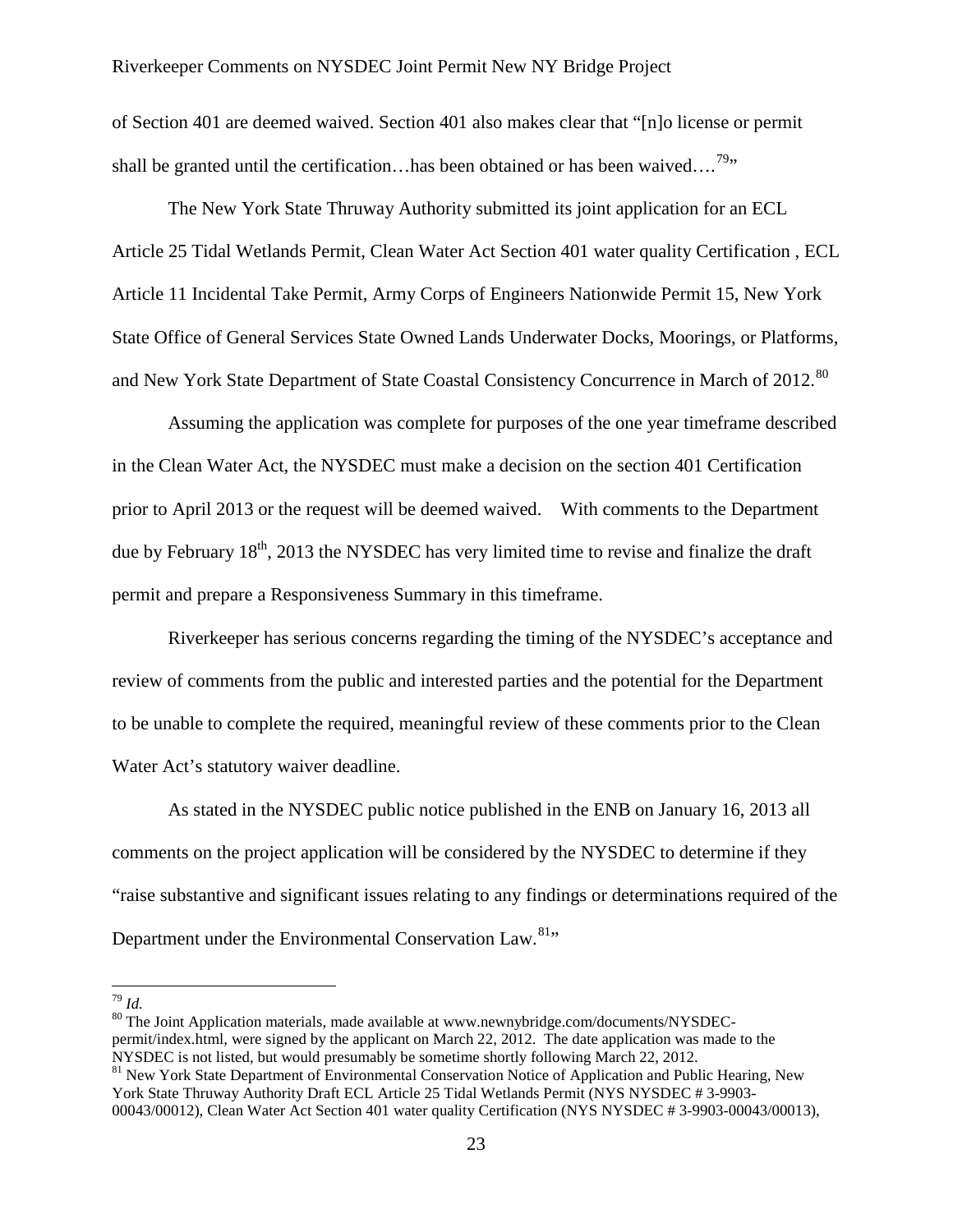The Environmental Conservation Law ("ECL") states that an adjudicatory hearing is necessary when comments received from the public or other interested party "raise substantive and significant issues," the resolution of which "may result in denial [i.e., rejection] of the permit."[82](#page-23-0) Riverkeeper asserts that the comments submitted herein raise substantive and significant issues and request an adjudicatory hearing on such issues.

 Given the due process concerns that arise under the current timeframe, Riverkeeper hereby requests that NYSDEC deny the current Application without prejudice, in order to restart the review period, or request that the Thruway Authority withdraw and resubmit the Application in order to restart the statutory Section 401 clock.<sup>[83](#page-23-1)</sup>

## **IX. The Proposed Mitigation is Insufficient Given the Scale and Environmental Impacts of the Project.**

As discussed above<sup>[84](#page-23-2)</sup> Riverkeeper has significant concerns regarding the mitigation required by the draft permit. As discussed further below the mitigation proposed in the draft permit is insufficient given the scale and environmental impacts of the project.

A. The Scope of Mitigation and Mitigation Funding Required by the Draft Permit is Significantly Less than What Should be Required for a Project of this Size and Scope.

The permit as currently drafted requires a series of mitigation projects including restoration of oyster beds, secondary channel restoration at Gay's Point, and wetlands

 $\overline{a}$ 

<span id="page-23-2"></span><span id="page-23-1"></span>.") (emphasis added). <sup>83</sup> U.S. EPA Office of Wetlands, Oceans, and Watershed, "Clean Water Act Section 401 Water Quality Certification: a Water Quality Protection Tool for States and Tribes at 13 (April 2010), available at http://water.epa.gov/lawsregs/guidance/cwa/upload/CWA\_401\_Handbook\_2010 \_Interim.pdf <sup>84</sup> *Infra* section VII(A), (B).

24

ECL Article 11 Incidental Take Permit (NYS NYSDEC # 3-9903-00043/00014) *available at*  www.newnybridge.com/documents/NYSDEC-permit/noca-hearing-2013.pdf.<br><sup>82</sup> See 6 NYCRR §621.8 (b) (stating that NYSDEC "shall hold an adjudicatory public hearing" "where any

<span id="page-23-0"></span>comments received from members of the public or other interested parties raise substantive and significant issues. .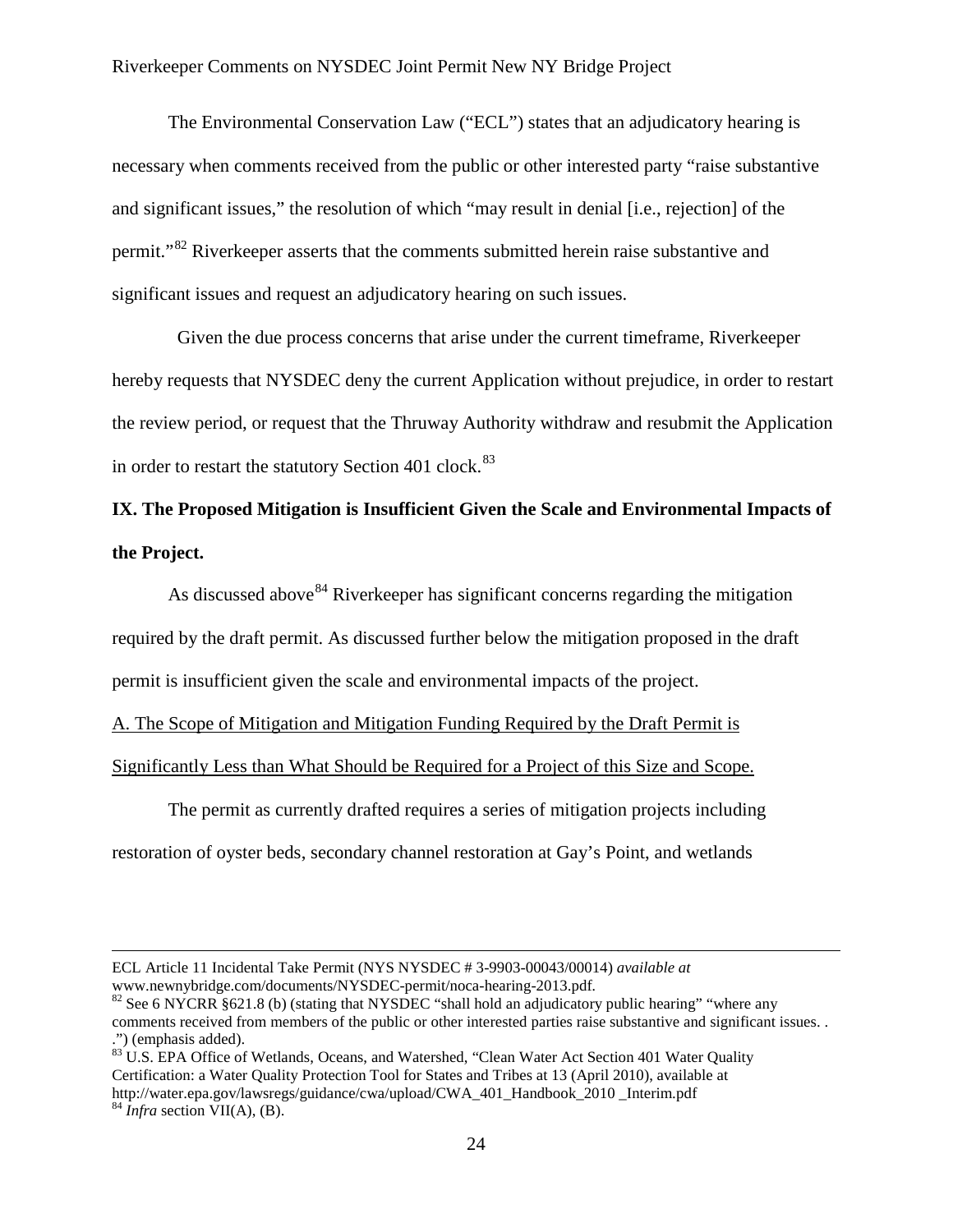enhancement at Piermont Marsh.<sup>[85](#page-24-0)</sup>The total funding required for mitigation is approximately \$8 million.

In comparison, the Woodrow Wilson Bridge Project spanning the Potomac River between Maryland and Virginia, completed in 2009, included a \$50 million environmental mitigation program to restore aquatic habitat in the mid-Potomac River watershed.<sup>86</sup>

Mitigation projects for the Woodrow Wilson Bridge included restoration of migratory river herring, removal of migratory fish blockages, and a larval river herring stocking program. Additionally, \$8 million went to establish 23 acres of tidal wetlands, the Anacostia East project, near the border of Maryland and Washington D.C on a former landfill.<sup>87</sup>

In comparison to the New NY Bridge Project the Woodrow Wilson Bridge is shorter in length (16,013' long compared to 6,736' long) and was less expensive (approximately \$3.9 Billion compared to \$2.5 Billion).

Both the Potomac and Hudson Rivers are designated as impaired water bodies, and are home to endangered species (including shortnose sturgeon<sup>[88](#page-24-3)</sup>). The New NY Bridge Project has a significantly larger footprint and capital budget, yet the current draft NYSDEC permit mandates significantly less mitigation in terms of acreage and funding. The NYSDEC must increase the amount of mitigation for this project to a level commensurate with the size and impacts of the New NY Bridge Project. Based on the comparison between the Woodrow Wilson Bridge and the Tappan Zee replacement, it is clear that the mitigation for the Tappan Zee replacement must

<span id="page-24-1"></span><span id="page-24-0"></span><sup>&</sup>lt;sup>85</sup> Draft Permit at pg. 4-6.<br><sup>86</sup> U.S. Dep't of Transportation, Federal Highway Administration, Water Wetlands and Wildlife, *Woodrow Wilson Bridge Project in Maryland, Virginia, and the District of Columbia: Environmental Stewardship at its Best*,

<span id="page-24-2"></span><sup>&</sup>lt;sup>87</sup> *See* Woodrow Wilson Bridge Project, *Anacostia Wetland Site* (2009), http://www.wilsonbridge.com/index.php/about-us/environmental-updates/189

<span id="page-24-3"></span><sup>&</sup>lt;sup>88</sup> See US Fish and Wildlife Service "Status of Shortnose Sturgeon in the Potomac River", *available at* www.fws.gov/northeast/marylandfisheries/reports/FINAL%20REPORT%20SNSPotomac.pdf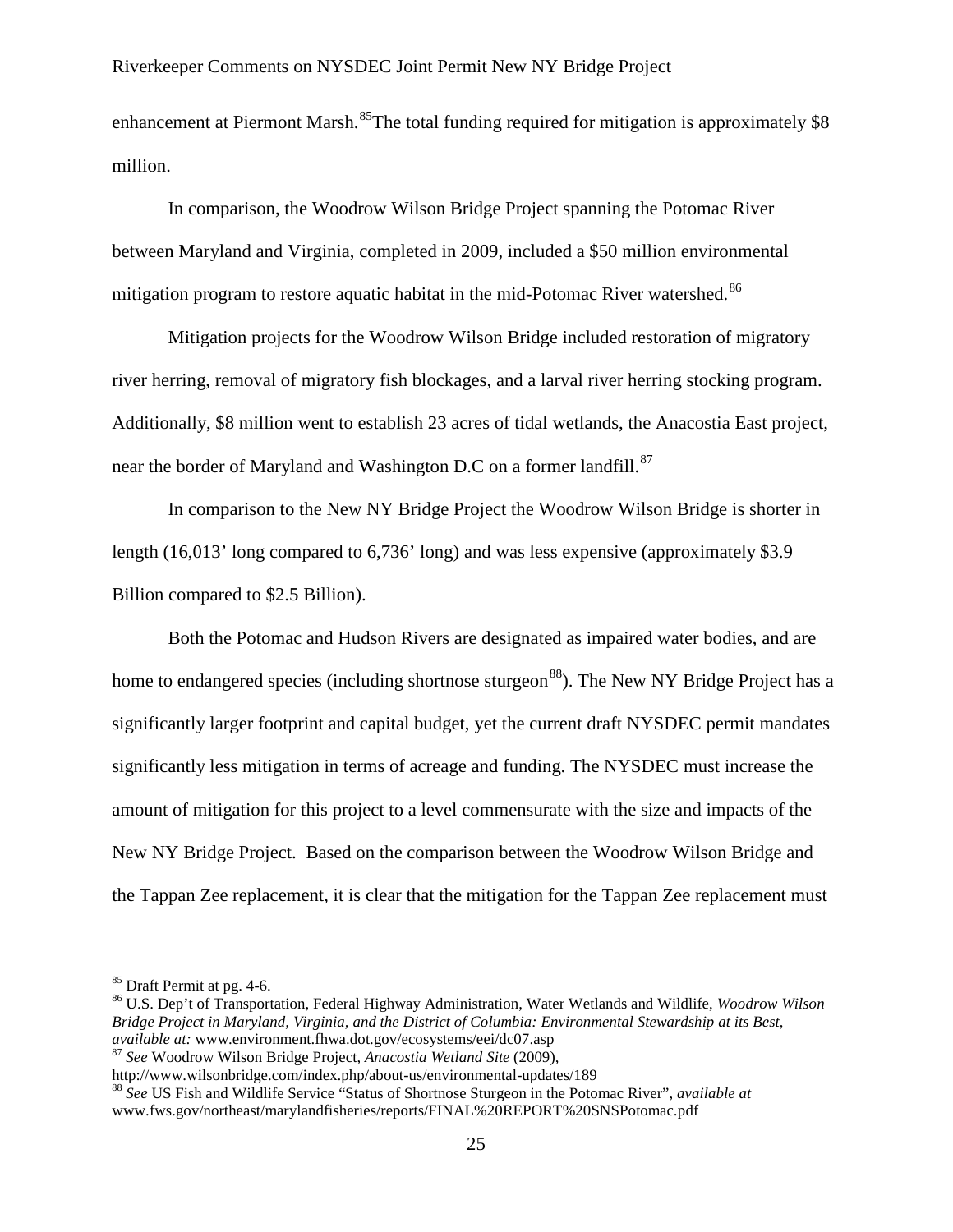be substantially increased, and at a minimum should exceed the \$50 million fund mandated for the construction of the Woodrow Wilson Bridge.

## B. The Ratio of Mitigation to Harm is Insufficient

The mitigation measures proposed in the draft permit are insufficient, given the scale and impacts of the new bridge. In determining the size of a mitigation area the replacement ratio should be based on an analysis of the risk of failure of the mitigation project, the expected time delay and the quality of the impact site as compared to the mitigation site. $89$ 

The draft permit mitigation plan only requires restoring 13 acres of oyster beds after 8 acres will be destroyed. Oysters serve a significant function in the estuary including water filtration and shoreline stabilization.  $90$  Their current populations have been decimated from historic highs.<sup>[91](#page-25-2)</sup> Given the overall impacts of the project and the importance of Oyster beds to the Hudson River ecosystem, the permit should require a restoration ratio of at least 2:1.

In addition to the mitigation measures mentioned above Riverkeeper supports and incorporates by reference the comments submitted by Scenic Hudson Inc., in particular their proposed list of mitigation projects.

# C. The State Must Commit to Funding Additional Mitigation Projects to Support Impacted Communities

Riverkeeper supports and incorporates by reference the comments submitted by Scenic Hudson Inc., in particular their proposed list of community impacts mitigation projects.

<span id="page-25-0"></span><sup>89</sup> 40 CFR § 230; 33 CFR §§ 325, 332.

<span id="page-25-1"></span><sup>90</sup> *See* Oyster Restoration Research Project Technical Report (2010-2011), *available at* 

www.nynjbaykeeper.org/images/stories/Oyster\_Program/PDFs/Grizzle\_et\_al\_2011\_ORRP\_Phae\_1\_Report\_03\_29\_ 2012\_Printed.pdf

<span id="page-25-2"></span> $\frac{5}{91}$ *Id.*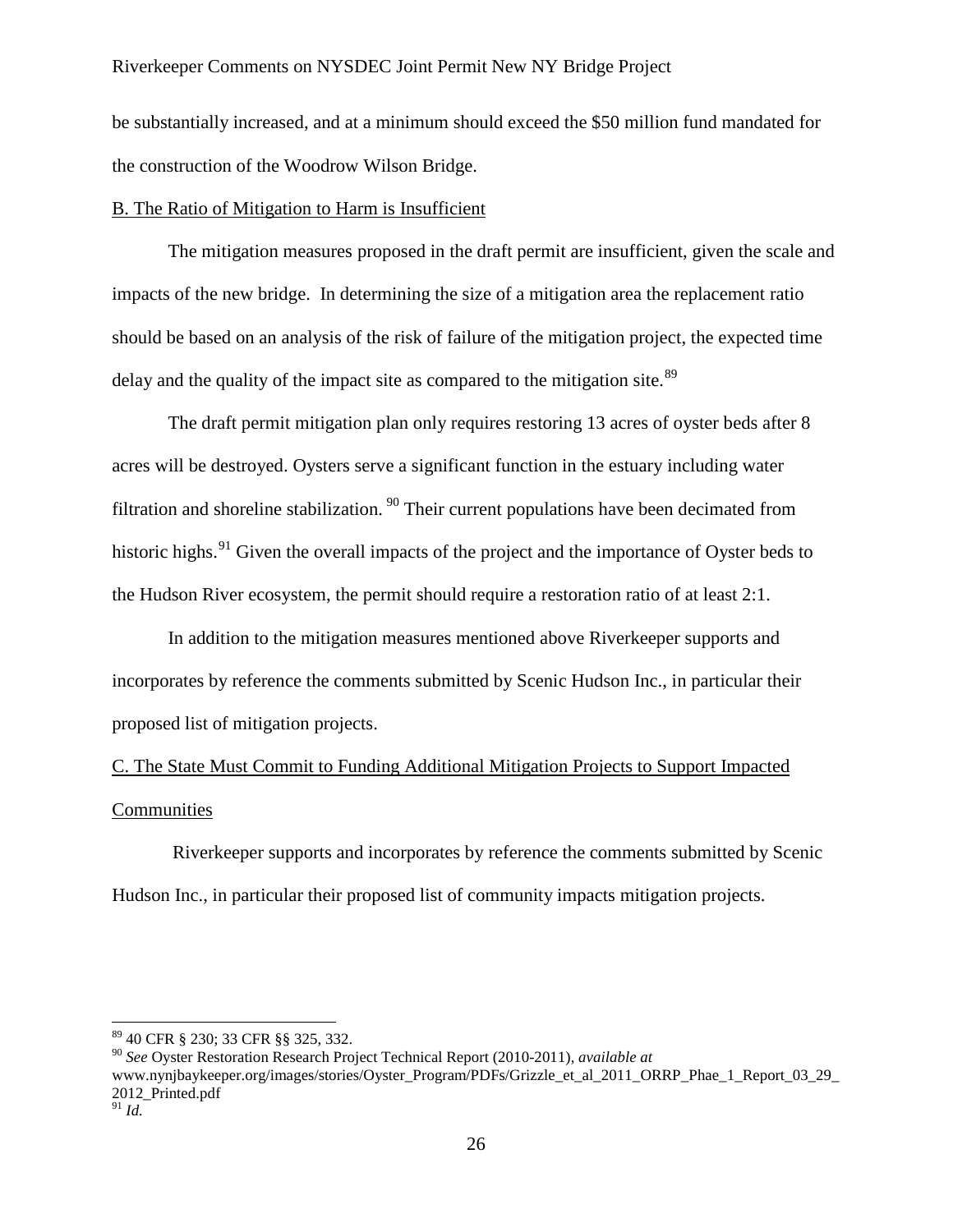## **X. NYSDEC Should Increase Project Transparency Through a Public Document**

## **Repository for Project Documents**

NYSDEC should establish both an online and local document repository to provide the public with access to all the reports, surveys, Plans and monitoring data required under the state permit. Riverkeeper hereby requests that the following reports, Plans, monitoring data, etc. required to be prepared pursuant to the Draft Permit be disclosed to the public in electronic form at a publicly available website, and in hard copy at local document repositories in Rockland and Westchester County.

- 1. Final versions of the Endangered and Threatened Species Mitigation Plan and the Implementation Plan, including final schedules and execution programs;<sup>[92](#page-26-0)</sup>
- 2. Compensatory Mitigation Plan;<sup>[93](#page-26-1)</sup>
- 3. All documents, including reports and data relating to the Pile Load Testing Program, or the Pile Installation Demonstration Program ("PIDP  $2$ ");<sup>[94](#page-26-2)</sup>
- 4. All reports and information submitted to NYSDEC pursuant to Condition 4, relating to the work of the Oversight and Environmental Compliance Monitor;
- 5. The final Environmental Compliance Plan required pursuant to Condition 5;
- 6. Final plans for the construction of temporary and permanent platforms and bulkheads, pursuant to Condition 7;

<span id="page-26-0"></span> $92$  Draft Permit at pg. 3.

 $93$  Draft Permit at pg. 4.

<span id="page-26-2"></span><span id="page-26-1"></span><sup>&</sup>lt;sup>94</sup> Draft Permit Condition 1.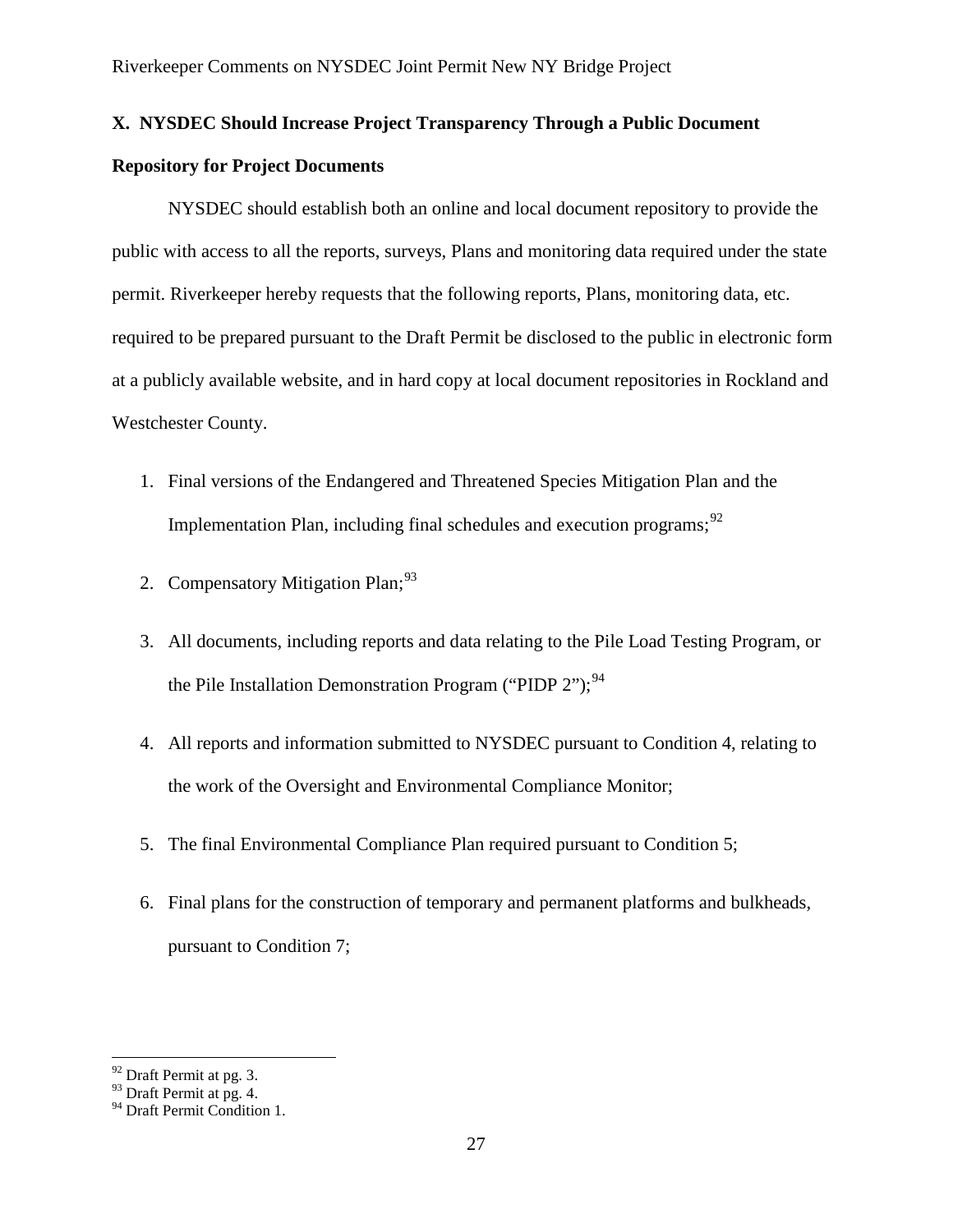- 7. Final design plans and operational specifications for the underwater sound attenuation system, as required by Condition 7;
- 8. All plans and descriptions of the means of concrete production, delivery and placement pursuant to Condition 18, including all measures to minimize or prevent discharges of concrete leachate and cement into the Hudson River;
- 9. Dredging Plan pursuant to Condition 19;
- 10. Drawings and specifications of the closed clamshell bucket and other dredging equipment, including specifications demonstrating that appropriate design considerations are incorporated in the equipment, pursuant to Condition 23;
- 11. Final plan for decanting of barges pursuant to Condition 27;
- 12. Plan for monitoring the sedimentation rate in Piermont Marsh pursuant to Condition 29;
- 13. Dredging Report pursuant to Condition 34;
- 14. Armoring Plan pursuant to Condition 36;
- 15. Fish Monitoring Plan pursuant to Condition 40;
- 16. Results of daily surveys and SOP describing the procedures for conducting the surveys pursuant to Condition 41;
- 17. All information related to the necropsies of dead sturgeon, if needed, pursuant to Condition 44;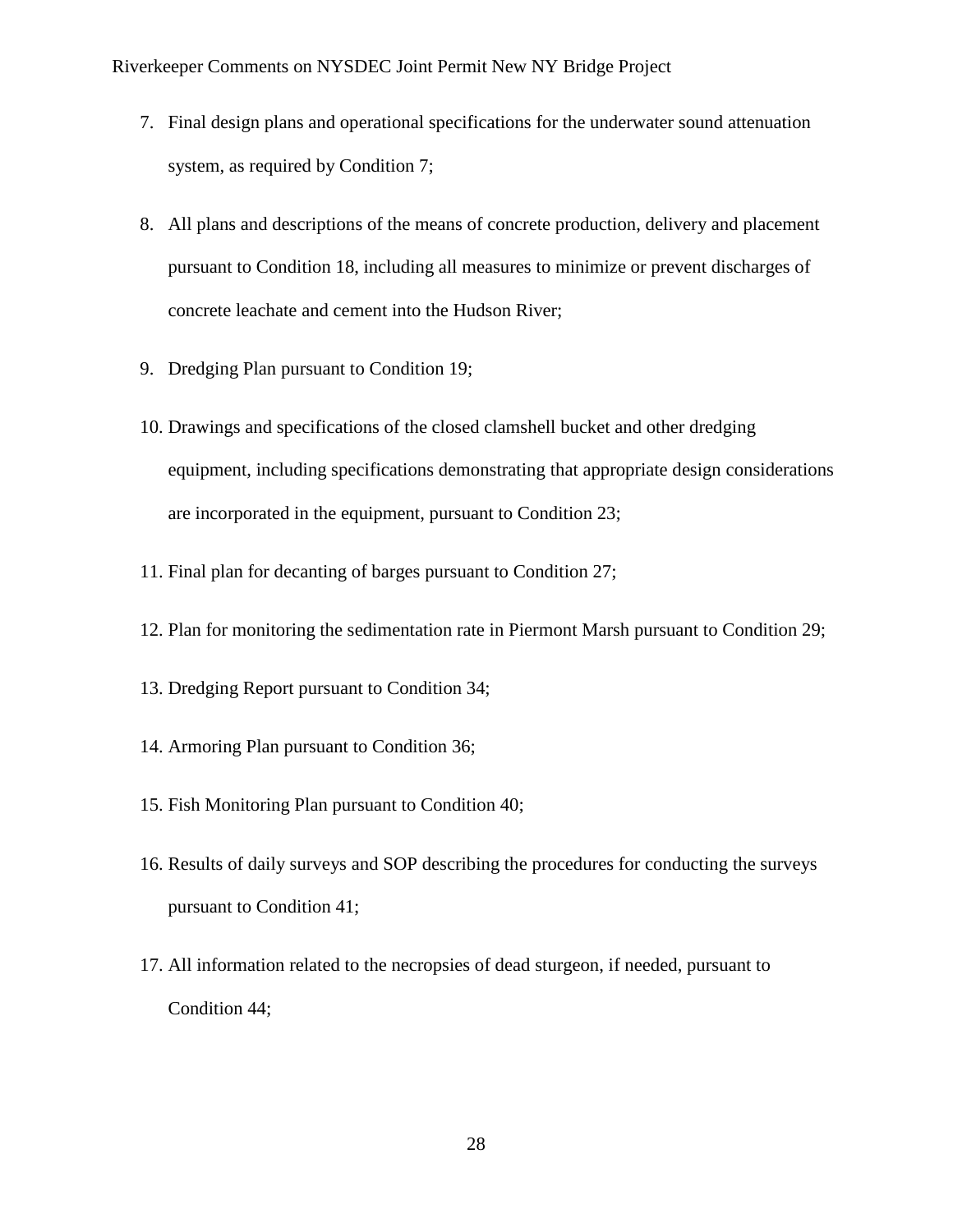- 18. Final plan of all in-water demolition work related to the demolition of the existing bridge, pursuant to Condition 45;
- 19. All hydrographic and benthic invertebrate surveys required pursuant to Conditions 49, 50 and 51;
- 20. Water Quality Monitoring Plan pursuant to Conditions 56 and 57;
- 21. All analytical results and notifications pursuant to Conditions 59 and 60;
- 22. Monitoring reports pursuant to Condition 62; and
- 23. Completed submissions of Water Treatment Chemical Usage Notification forms pursuant to Condition 68.

## **XI. Riverkeeper's Request for an Adjudicatory Hearing**

Riverkeeper hereby requests an adjudicatory hearing upon New York State Thruway Authority Draft ECL Article 25 Tidal Wetlands Permit (NYS NYSDEC # 3-9903-00043/00012), Clean Water Act Section 401 Water quality Certification (NYS NYSDEC # 3-9903- 00043/00013), ECL Article 11 Incidental Take Permit (NYS NYSDEC # 3-9903-  $00043/00014)^{95}$ .

Under 6 NYCRR  $\S 621.8$  (b) NYSDEC is required to hold an adjudicatory hearing  $96$ "where any comments received from members of the public or other interested parties raise substantive and significant issues. . ." the resolution of which "may result in denial [i.e.,

<span id="page-28-1"></span><span id="page-28-0"></span><sup>&</sup>lt;sup>95</sup> *See* 6 NYCRR § 621.8.<br><sup>96</sup> 6 NYCRR § 621.8. ("*shall* hold an adjudicatory public hearing" (emphasis added)).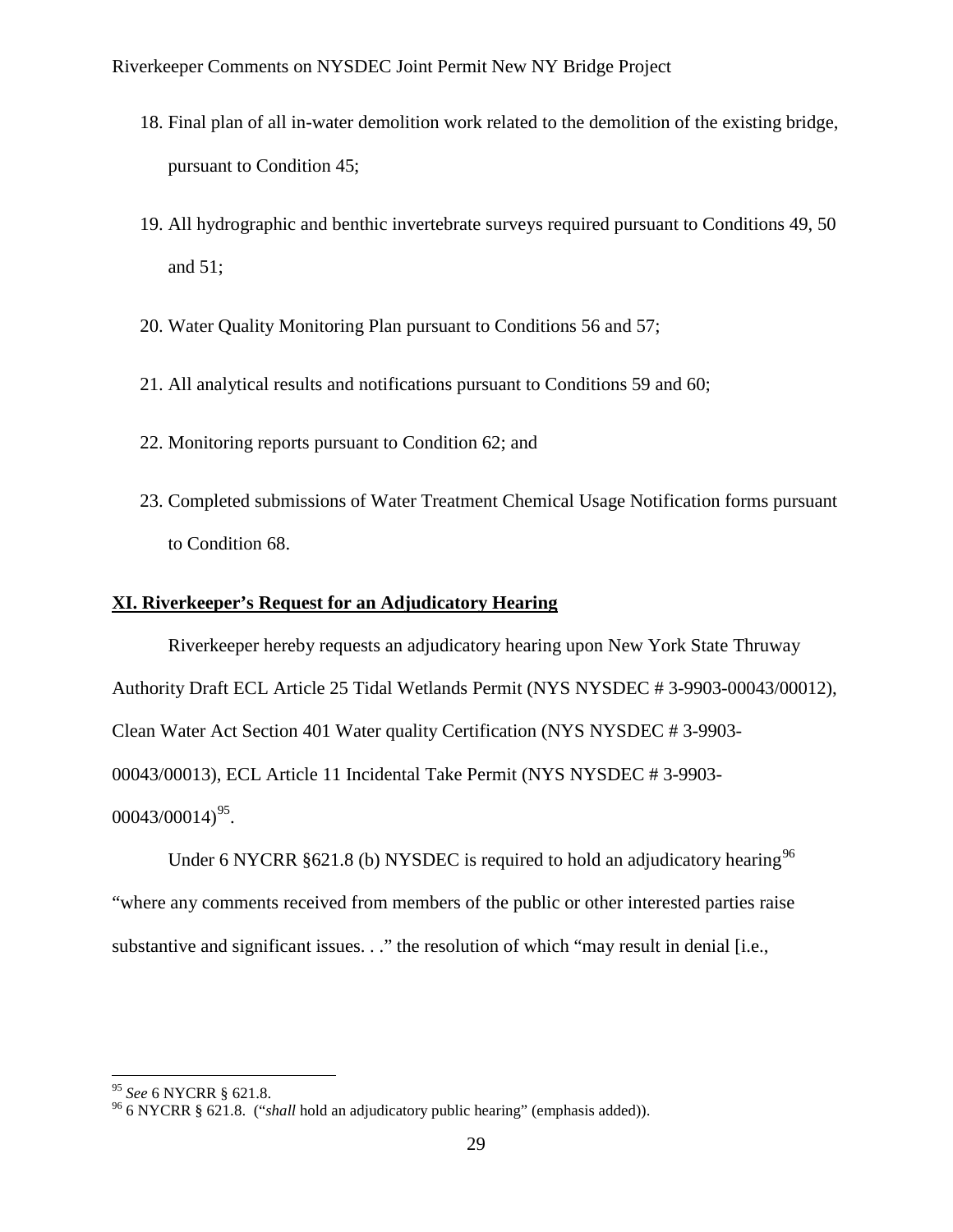rejection] of the permit."<sup>97</sup> A hearing is necessary in this case because the comments herein raise substantive and significant issues.

NYSDEC must base its determination to hold an adjudicatory public hearing on whether the permit, "as proposed, may not meet statutory or regulatory criteria or standards."<sup>[98](#page-29-1)</sup> NYSDEC's draft combined permit for the New NY Bridge project, raises a number of "substantive and significant" issues as set herein.

The threshold for proffering "substantive and significant" issues has clearly been met by the instant comments. Applicable regulations explain that written comments can "raise substantive and significant issues" by "expressing objection or opposition" to a permit and by "explain[ing] the basis of that opposition and identify[ing] the specific grounds which could lead the department to deny [i.e., reject] or impose significant conditions on the permit."<sup>[99](#page-29-2)</sup>

Regulations and precedent offer additional guidance as well. In terms of what constitutes a "substantive" issue:

> An issue is substantive if there is sufficient doubt about the applicant's ability to meet statutory or regulatory criteria applicable to the project, such that a reasonable person would require further inquiry. In determining whether such a demonstration has been made, the ALJ must consider the proposed issue in light of the application and related documents, the draft permit, the content of any petitions filed for party status, the record

<span id="page-29-1"></span><span id="page-29-0"></span>97 *Id.*

<span id="page-29-2"></span><sup>&</sup>lt;sup>99</sup> 6 NYCRR § 621.8(d).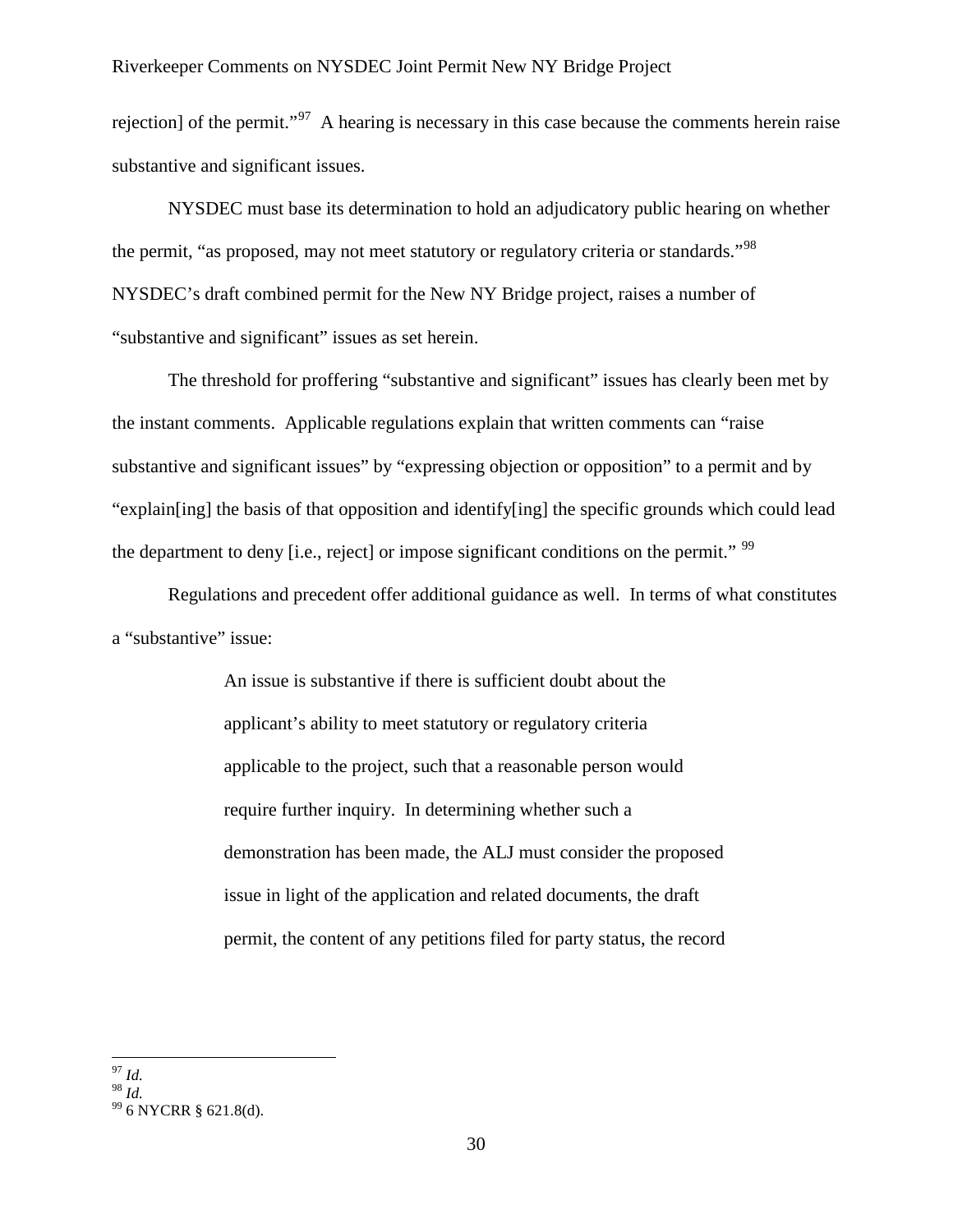of the issues conference and any subsequent written arguments authorized by the  $ALJ<sub>100</sub>$  $ALJ<sub>100</sub>$  $ALJ<sub>100</sub>$ 

Precedent further explains that "[t]o be substantive, the issue cannot be based merely on speculation but on facts that can be subjected to adjudication."  $101$  Further, "an issue can be demonstrated by identifying a substantive defect or omission in the application materials."<sup>[102](#page-30-2)</sup>

In terms of what constitutes a "significant" issue: "[a]n issue is significant if it has the potential to result in the denial of a permit, a major modification to the proposed project or the imposition of significant permit conditions in addition to those proposed in the draft permit."<sup>[103](#page-30-3)</sup>

Notably, at the initial stage of proffering "substantive and significant" issues, an interested party "need not present proof of its allegations sufficient to prevail on the merits."<sup>[104](#page-30-4)</sup> An "adjudicable issue," i.e., an issue that is "substantive and significant"<sup>[105](#page-30-5)</sup> exists "where there are sufficient doubts about the . . . ability to meet all statutory and regulatory criteria such that reasonable minds would inquire further. Requiring a greater showing would effect an unfair burden on intervening parties."<sup>[106](#page-30-6)</sup>

<span id="page-30-1"></span><span id="page-30-0"></span> $100$  6 NYCRR §624.4(c)(2).<br> $101$  In the Matter of an Application for a State Pollutant Discharge Elimination System (SPDES) permit pursuant to Environmental Conservation Law (ECL) Article 17 and Title 6 of the Official Compilation of Codes, Rules and Regulations of the State of New York (6NYCRR) Parts 750 *et seq.* by Athens Generating Company, LP, 111 Washington Avenue, Albany, New York 12208, Ruling on Proposed Issues for Adjudication and Petitions for Party Status, NYSDEC No.: 4-1922-00055/00001, SPDES No.: NY-0261009 (April 26, 2000), *available at* http://www.dec.ny.gov/hearings/10977.html (citing *Matter of Concerned Citizens Against Crossgates v. Flacke*, 89

<span id="page-30-2"></span><sup>&</sup>lt;sup>102</sup> Id. (citing Matter of Oneida County Energy Recovery Facility, Interim Decision, July 27, 1982; Matter of *Halfmoon Water Improvement Area*, Interim Decision, April 2, 1982; *Matter of Broome County Department of* 

<span id="page-30-4"></span><span id="page-30-3"></span><sup>&</sup>lt;sup>103</sup> 6 NYCRR §624.4(c)(3).<br><sup>104</sup> *See* In the Matter of the Application of Bonded Concrete, Inc. for Mining and Freshwater Wetlands Permits pursuant to Articles 23 & 24 of the Environmental Conservation Law and  $6$  NYCRR Parts 420-426 and 663, 1990 N.Y. ENV LEXIS 44, \*3-4 (1990).

<span id="page-30-6"></span><span id="page-30-5"></span><sup>&</sup>lt;sup>105</sup> see 6 NYCRR § 624.4(c)(iii)<br><sup>106</sup> See In the Matter of the Application of Bonded Concrete, Inc. for Mining and Freshwater Wetlands Permits pursuant to Articles 23 & 24 of the Environmental Conservation Law and 6 NYCRR Parts 420-426 and 663, 1990 N.Y. ENV LEXIS 44, \*3-4 (1990).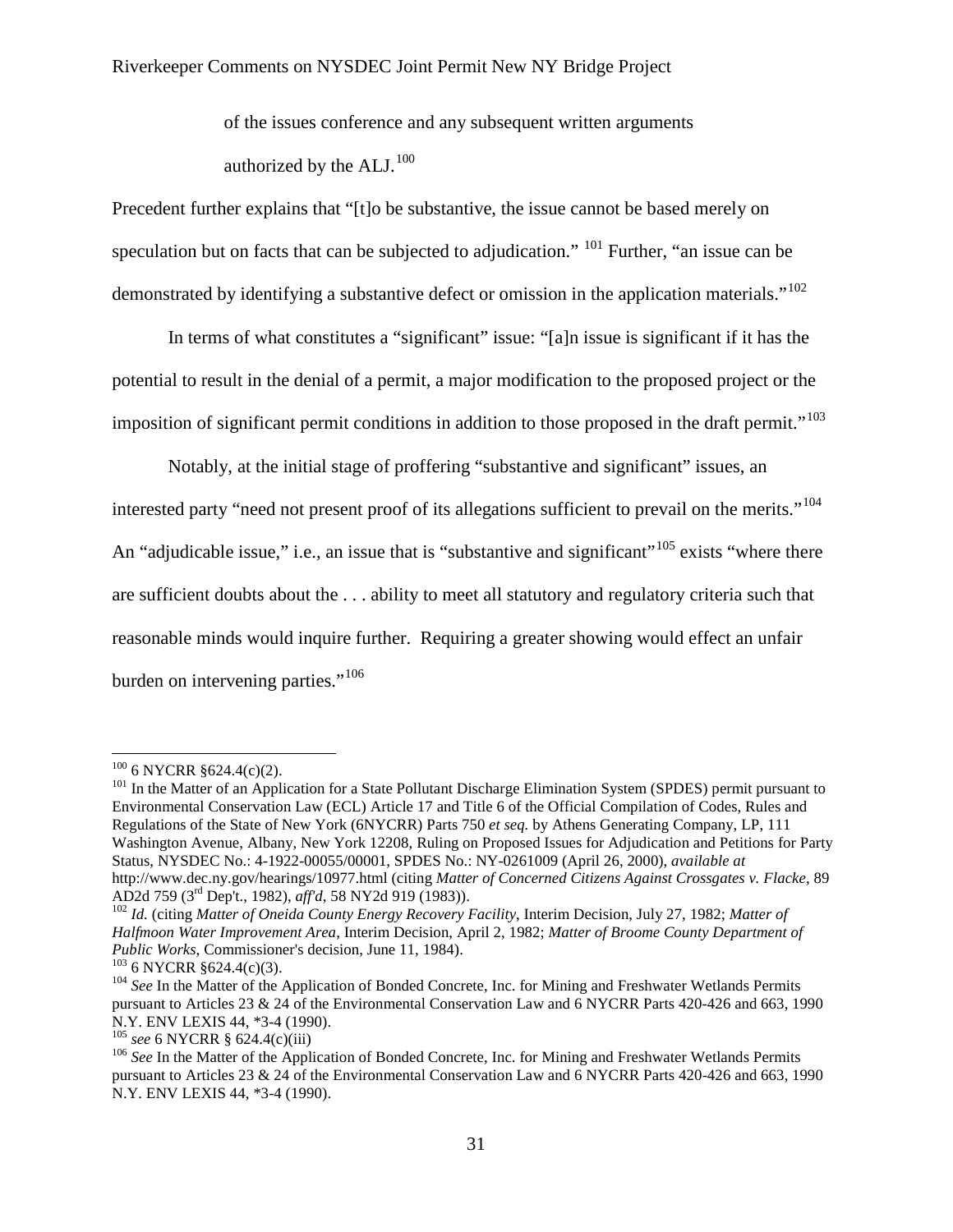Based on these applicable standards and burdens, Riverkeeper's comments herein raise a number of "substantive and significant" issues, which mandate, and for which Riverkeeper formally requests, a public adjudicatory hearing.

## **XII. Conclusion**

For the foregoing reasons Riverkeeper respectfully requests that NYSDEC grant Riverkeeper's request for a formal adjudicatory hearing on the "substantive and significant issues" raised herein.

Riverkeeper appreciates NYSDEC's consideration of the above comments. Should you require any clarification, or additional information, please do not hesitate to contact the undersigned at (914) 478-4501.

Respectfully Submitted,

/s/ Joshua Verleun\_\_\_/ Joshua S. Verleun, Esq. Chief Investigator & Staff Attorney

Hillig Munegoes

Phillip Musegaas, Esq. Hudson River Program Director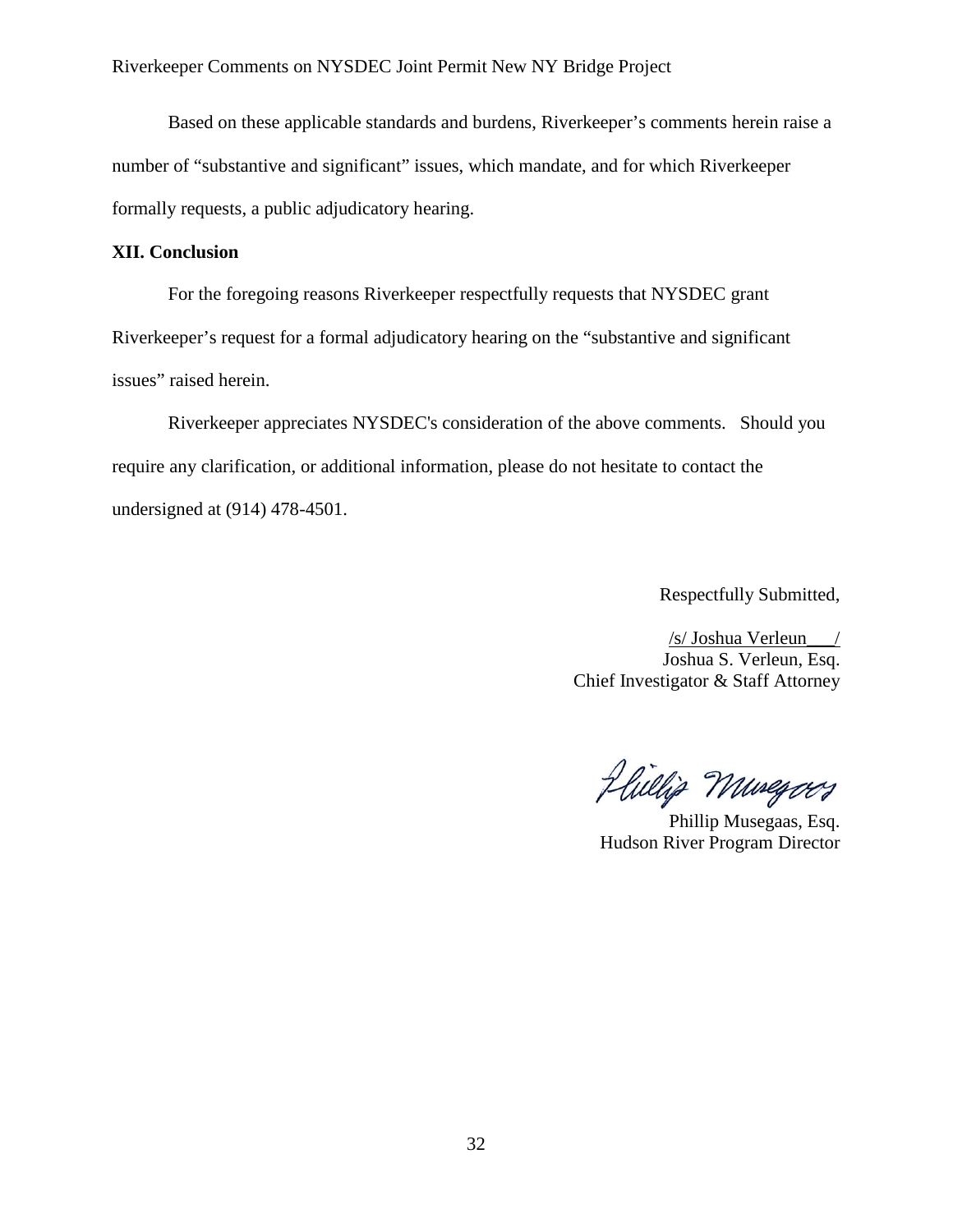W. Frank Bohlen 1 Scott Lane Mystic, Connecticut 06355

Mr. Phillip Musegaas Esq. The Contract of the Secretary 19, 2013 Hudson River Program Director Riverkeeper Inc. 20 Secor Road Ossining, NY 10562

## Dear Mr. Musegaas:

At the request of Riverkeeper I have reviewed a variety of documents resulting from the evaluation of possible environmental impacts produced by the replacement of the existing Tappan Zee Bridge including much of the Final Environmental Impact Statement and Section 4(f) Evaluation dated July, 2012 and the New York State Department of Environmental Conservation Draft Permit DEC ID 3-9903-00043/00012 ("Draft Permit"). My review placed particular emphasis on potential sediment/contaminant transport associated with dredging and armoring of access channels and subsequent construction and demolition (i.e. removal of historic bridge following completion of new bridge). I have more than 45 years of experience conducting research in the area of coastal sediment transport and the effects of aperiodic events such as dredging and dredged material disposal. I conducted some of the first field investigations of the amounts of sediment introduced into suspension by mechanical clamshell bucket dredging and have designed and deployed a variety of instrumentation providing time series observations of sediment dispersion in the vicinity of ongoing dredging projects in a variety of coastal environments. (See attached CV).

The effects of several aspects of the dredging operations expected during the replacement of the Tappan Zee Bridge including dredge induced resuspension and associated dispersion, prop wash within the dredged access channels and the transport of selected contaminants (Pb, Hg, total PCBs and Total PAHs) were evaluated by Dr. Donald Hayes (see Appendix E , EIS). These evaluations while rudimentary, appear adequate and provide a reasonable basis for the design of a monitoring program to be conducted during the construction period and the specification of dredging windows.

After reviewing the analyses described above I searched for information detailing the plan for water quality monitoring during construction or efforts to verify the predictions under actual operating conditions. Based upon my review this information is largely absent from the documents I reviewed. The Draft Permit appears to indicate that the monitoring program is to be designed and executed by the contractor subject to approval by the Department of Environmental Conservation (DEC). Section 61 of the Draft Permit requires daily sampling at the onset of construction, with a reduction in frequency to weekly if no water quality exceedances occur during the first two weeks. However, the sole reference to methodology appears in the criterion that the plume of sediment induced by the dredge should not be "visible" beyond the outer limits of the mixing zone.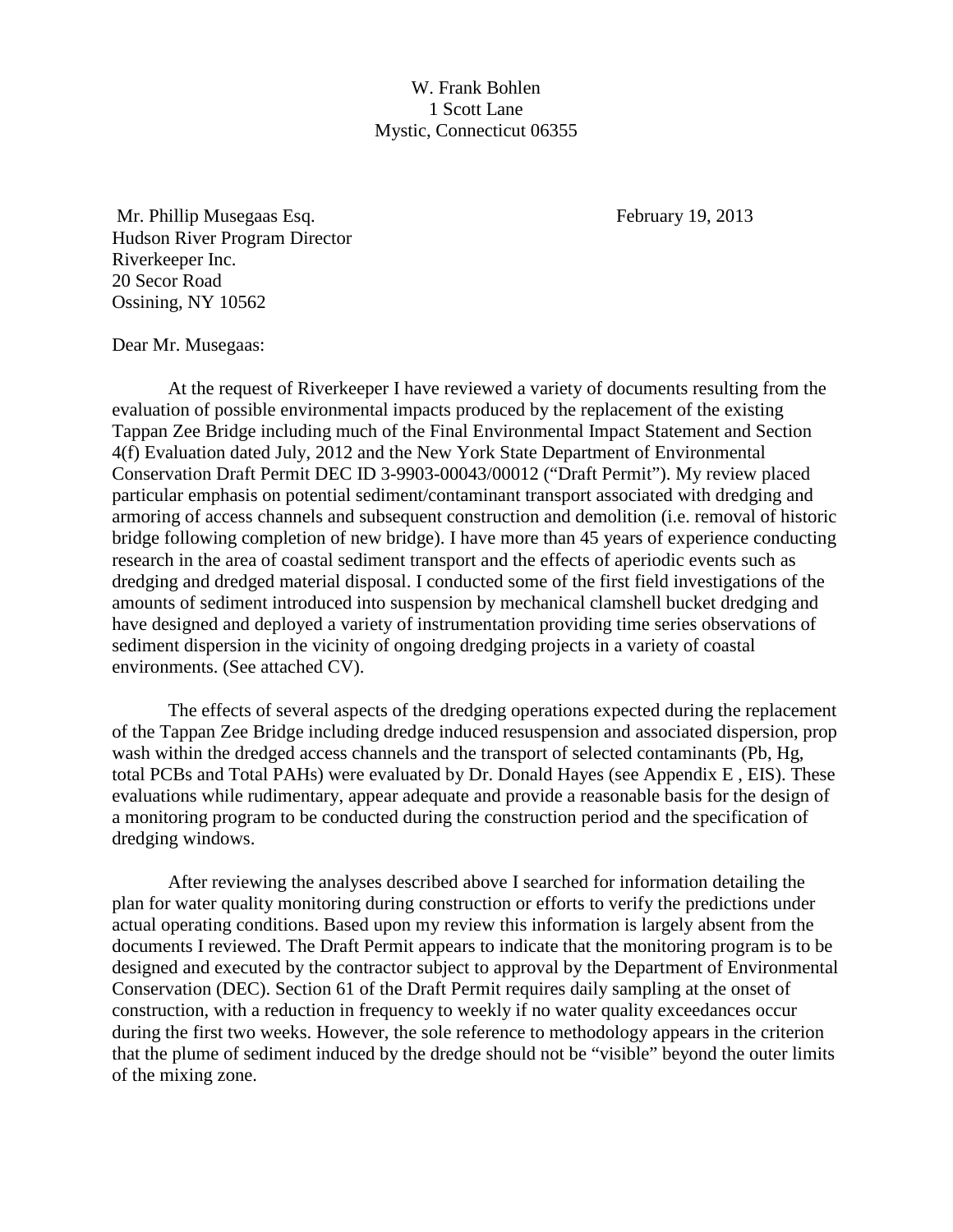In order to ensure that operational protocols that will minimize impacts to water quality and ensure adequate monitoring are developed and adhered to during the construction I recommend that the Draft Permit include additional detail describing the best practices required to conduct a comprehensive water quality monitoring program.

Accurate sampling and water quality monitoring during this type of construction project presents certain challenges. The plume of sediment resulting from the vertical excursion of a clam-shell bucket through the water column and into an attendant barge (no overflow) tends to display significant spatial and temporal variability as a function of water depth, local flows, and production rate. The resulting plume is not a contiguous feature which complicates sampling. Relying primarily on discrete samples to detect exceedances can result in "missing" the plume. This variability also makes it very difficult to accurately assess the amounts of material introduced by discrete sampling particularly in areas such as the lower Hudson River where flows are affected by the combination of astronomical tides and streamflows as well as, to a lesser extent, density driven flows due to the intrusion of salty water. Add to these factors, the settling of suspended particles which itself is influenced by particle grain size, concentration, and aggregation and it is clear that the plume is thoroughly four dimensional (i.e. vertical, horizontal, lateral and time). Visual delimiting of such a feature is impossible since it provides no information on vertical structure and discrete point sampling is difficult.

As a result of these complicating factors, I recommend that the Draft Permit's Water Quality Monitoring Plan require the following practices. Recognizing that accurate sampling of dynamic plumes of suspended sediments sufficient for the verification of preliminary model results and the associated water quality analyses is best realized by time series observations the specified monitoring program must employ a variety of moored and mobile instruments in combination with some amount of direct drawn water sampling. Since the dredging of the access channels is to proceed across the main stem of the Hudson River at relatively high rates (15,000 yds<sup>3</sup>/day indicated in EIS) data from fixed moorings would most probably be of limited value due to the lateral migration of the plume. This leaves small boat sampling as the most probable optimum platform for plume detailing. I would recommend equipping each sampling boat with a high frequency Acoustic Doppler Current Profiler (ADCP) sufficient to measure both backscatter related to suspended material concentrations and concurrent flow speeds at a series of points over the vertical (0.5m resolution). The backscattering signal would be calibrated against suspended material concentrations from water samples obtained at the study site. Concentrations would be determined by vacuum filtration of 1 liter samples through dried and pre-weighed filters 0.45 micron pore size.

The recommended small boat surveying would be conducted along a series of defined East-West across-river transects beginning in close proximity to the dredge. The surveyed area would extend downcurrent for a minimum distance of 2500m to insure coverage of the entire plume and some amount of adjoining area. A minimum of four transects downcurrent from the dredge would span this area. A single across-river transect would be conducted immediately upcurrent from the dredge to provide control. Surveys would be conducted daily during both flood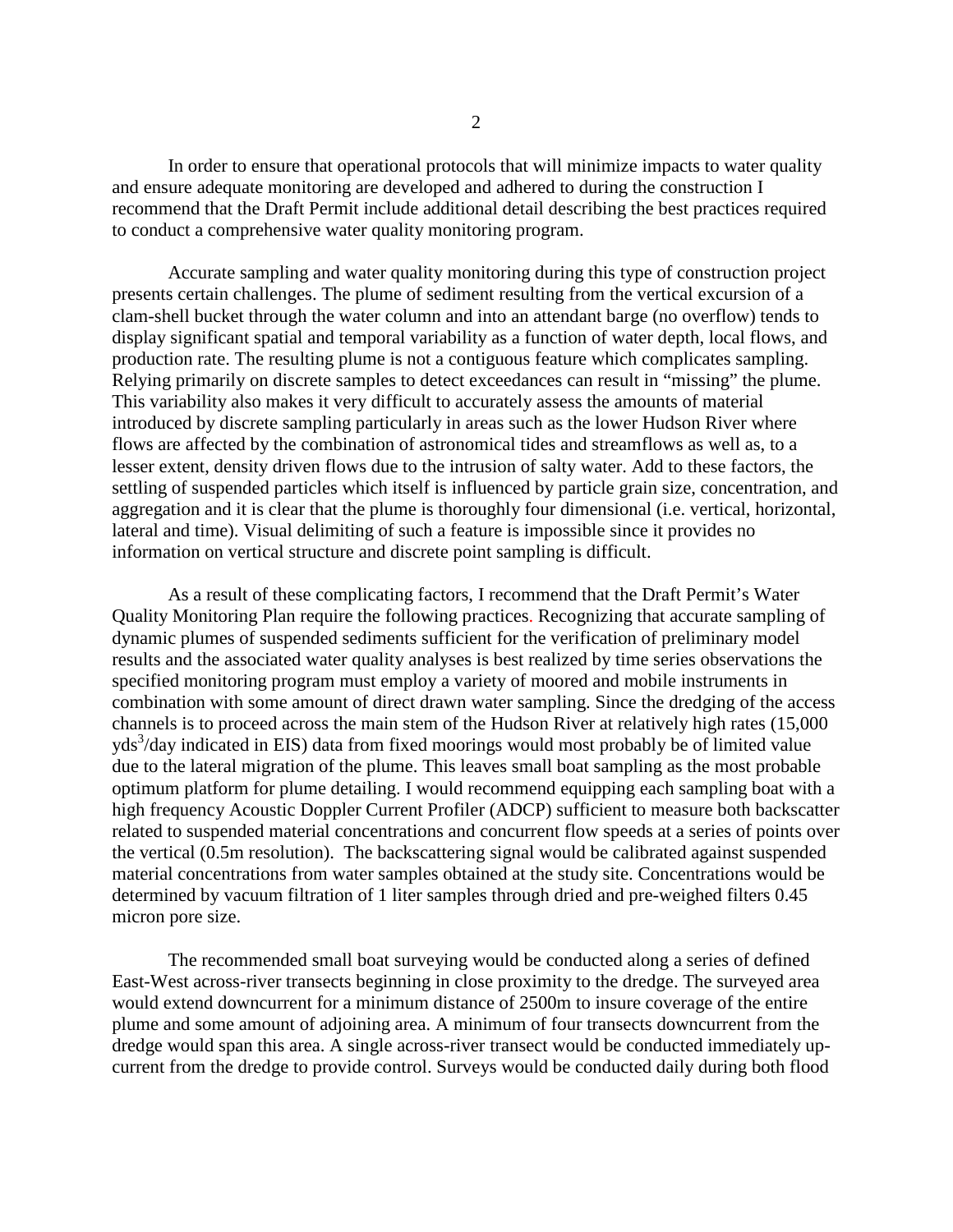and ebb tidal conditions with drawn water samples at three points on the vertical obtained at locations along each transect shown to have the highest SMC values by the real time ADCP backscattering signal operating in combination with an optical sensor (OBS) located on the pumped sampler being used to obtain water samples.

The data provided by the ADCP should be provided to the Oversight Environmental Compliance Monitor (see Section 4 of the Draft Permit) in as close to real time as possible and used to modify operational protocols, such as production rate, if they show SMC values above water quality standards. The analysis of the drawn water samples will require more time depending and the extent of the evaluation and the parameters selected.

The specified methodology that I have recommended recognizes the complexity of plume dispersion in an estuarine setting and has the potential to provide the monitoring necessary to insure adherence to Permit criteria while facilitating efficient project completion.

Sincerely,<br>W. Frank Bohlen.

W. Frank Bohlen PhD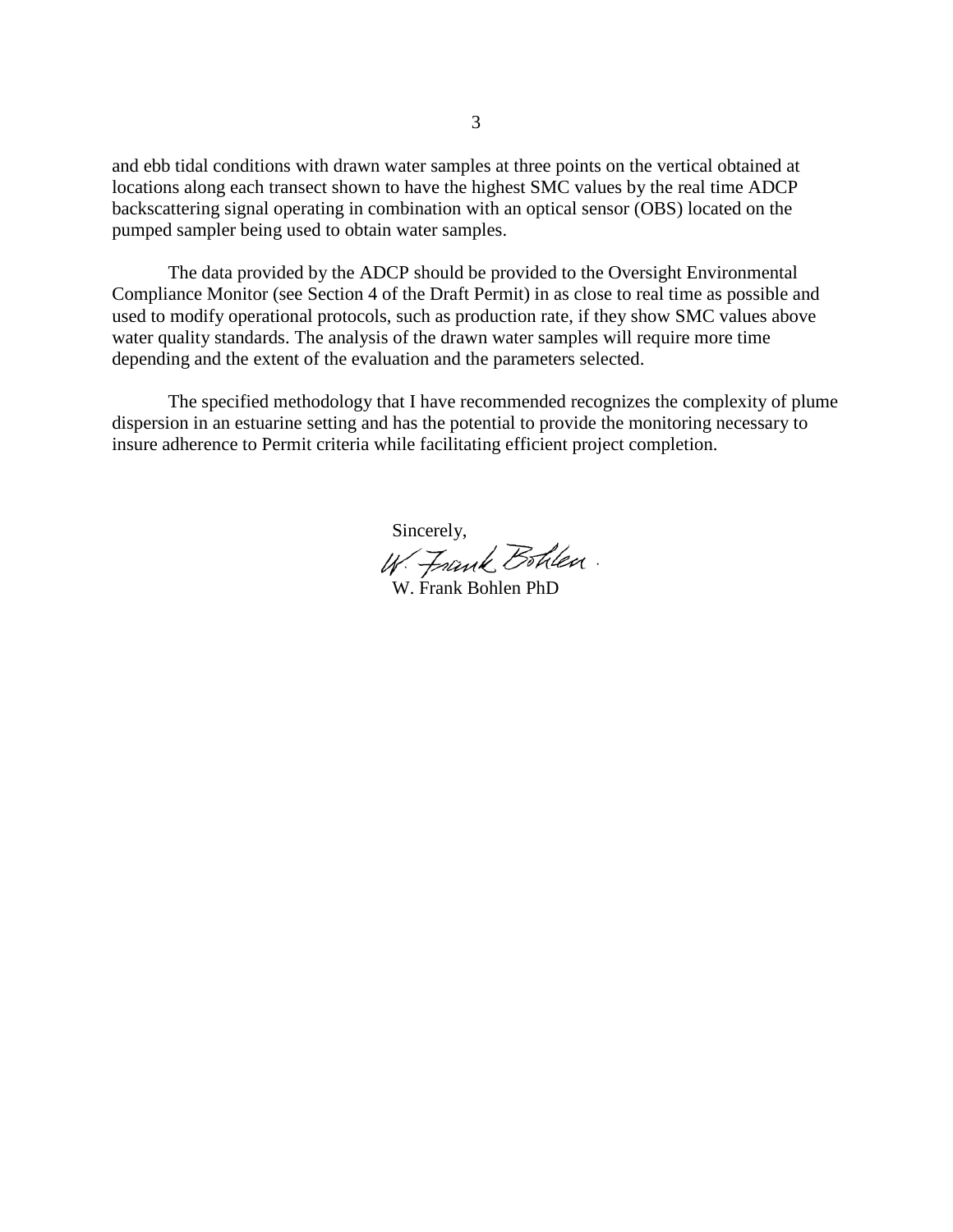## **W. FRANK BOHLEN Department of Marine Sciences The University of Connecticut Groton, CT 06340 (860) 405-9176** Rev. 9/12 **Bohlen@uconn.EDU**<br>Birthdate: 6/21/38 **Home Address: Birthdate:** 6/21/38 **Home Address:** 1 Scott Lane

Mystic, CT 06355

#### **EDUCATION**

B.S. 1960 University of Notre Dame

Ph.D. 1969 Massachusetts Institute of Technology/

 Woods Hole Oceanographic Institution Joint Program **LICENSES AND CERTIFICATION** 

 Hazardous Waste Site Operator and Emergency Response Training (OSHA 29 CFR 1910.120) May,l996 (Ref.10/98)

#### **EXPERIENCE**

| $1960 - 62$ | U.S. Navy - Engineering Officer                             |
|-------------|-------------------------------------------------------------|
| $1962 - 63$ | Research Assistant, Woods Hole Oceanographic Institution    |
| 1963-64     | Staff Engineer, Robert Taggart, Inc.                        |
| 1964-65     | Research Assistant, Woods Hole Oceanographic Institution    |
| 1965-69     | Research Assistant, MIT                                     |
| 1969-77     | Assistant Professor, The University of Connecticut          |
| 1977-78     | Visiting Investigator, Woods Hole Oceanographic Institution |
| 1980-90     | Associate Professor, The University of Connecticut          |
| 1985        | Visiting Scientist, Virginia Institute of Marine Science    |
| $1991 -$    | Professor, The University of Connecticut                    |
| 1992        | Acting Director, Williams College-Mystic Seaport            |
|             | Museum - Maritime Studies Program                           |
| 2009        | Professor Emeritus                                          |
|             |                                                             |

#### **PROFESSIONAL SOCIETIES**

Member: American Geophysical Union, Estuarine Research Federation, The Oceanography Society, Marine Technology Society

#### **HONORS OR DISTINCTIONS**

WHOI Fellowship 1967-68; Member, Research/Planning Advisory Committee of the New England River Basins Commission; American Geophysical Union Visiting Scientist Lecturer 1970-73; Invited Lecturer 3rd Annual Ocean Disposal Conference,U.S. Army Corps of Engineers, West Boothbay Harbor, ME;Invited Lecturer 4th Annual Ocean Disposal Conference,Boston, MA; Associate Editor, Estuaries 1979-84; Invited Lecturer, 40 Mtg. Coastal Engineering Research Board 1983; Member, NAS/NRC Committee on National Dredging Issues 1983-85;Delegate,10th U.S./Japan Experts Meeting,Kyoto, Japan,1984; Member, NAS/NRC Panel, Particulate Wastes in the Ocean, 1987- 88. Member NAS/NRC Committee on Contaminated Marine Sediments 1993-1998 .EPA Hazardous Substances Research Center-South and Southwest Chair Science Advisory Committee. Chairman, Scientific Advisory Committee 1998- . Member NAS/NRC Committee on Assessment of Risks from Remediation of PCB-Contaminated Sediments 1999-2001.Member EPA SAB Contaminated Sediments

W.F. Bohlen Page 2

Science Panel 2002-03; Member N.Y.Harbor CARP Model Evaluation Group,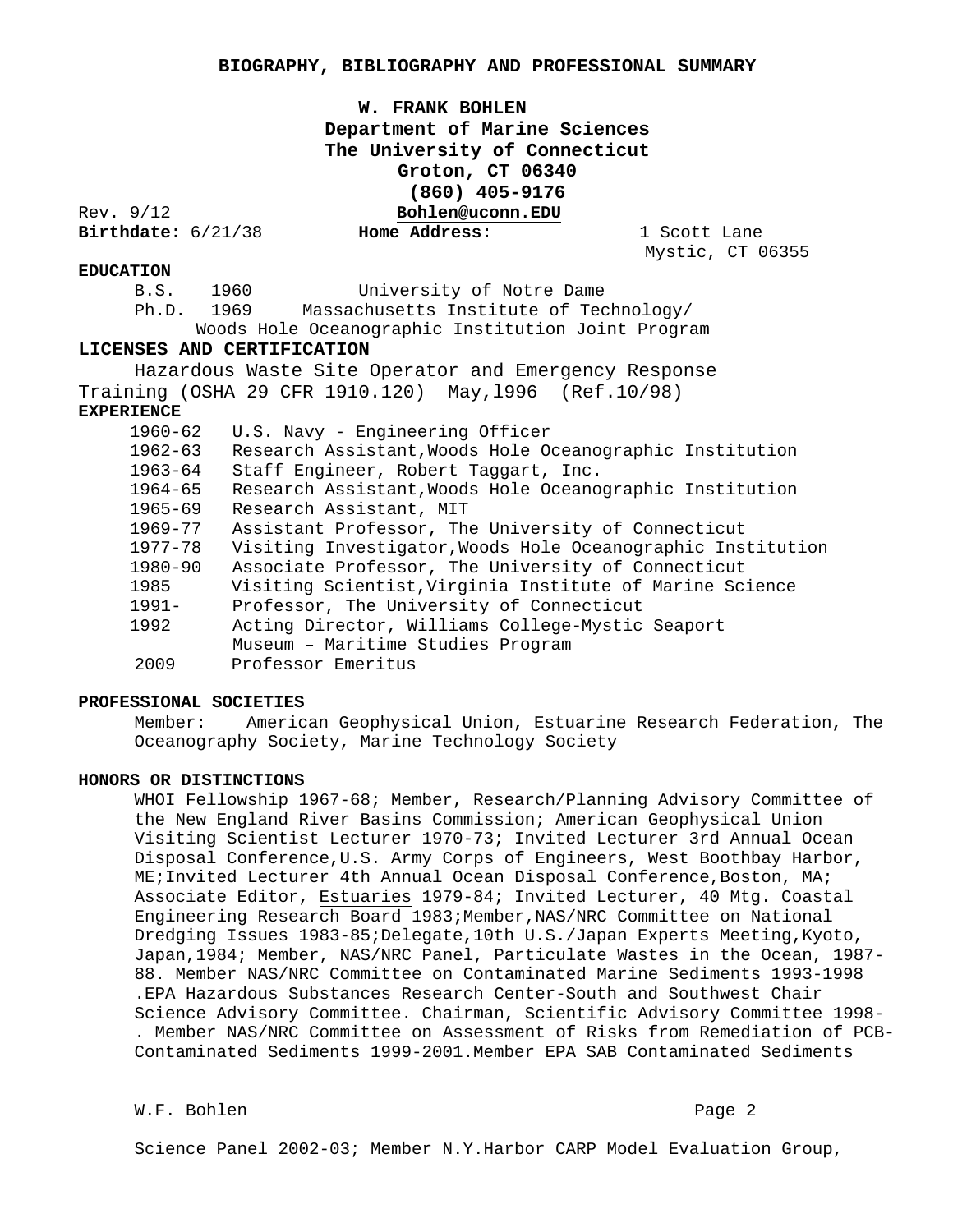2000-2007; Member EPA Housatonic River Peer Review Panel-Model Evaluation Group 2001-2006.

### **FIELD OF SPECIALIZATION**

Physical Oceanography – Coastal Processes

## **RESEARCH INTERESTS**

Fluid Mechanics, Turbulence, Sediment Transport Processes, Coastal Monitoring Systems, History of Science

#### **PUBLICATIONS**

- Bohlen, W.F. 1964. The search for materials data. Geo-Marine Technology 1: 36-38.
- Bohlen, W.F. 1965. Data center for hydro-wire experience. Geo- Marine Technology 1: 18-23.
- Bohlen, W.F. 1971. On the measurement of turbulence in estuaries. Proc. of 1971 IEEE Int'l. Conf., Engineering in the Ocean Environment. Sept. 1971. San Diego, CA. pp. 238-242.
- Bohlen, W.F. 1974. Continuous monitoring systems in Long Island Sound: description and evaluation. Proc. of IEEE Int'l. Conf., Engineering in the Ocean Environment 2: 61-69. Aug. 1974. Halifax, Nova Scotia.
- Bohlen, W.F. 1975. Suspended material concentrations and transport in eastern Long Island Sound. J. Geophys. Res. (Oceans and Atmospheres) 80(36): 5089-5100.
- Bohlen, W.F. 1977. Shear stress and sediment transport in unsteady turbulent flows. In Estuarine Processes, Vol. II. M. Wiley, editor. Academic Press. pp. 109-123.
- Bohlen, W.F., D.F. Cundy and J.M. Tramontano. 1978. Suspended material distributions in the wake of estuarine channel dredging operations. Estuarine and Coastal Marine Science 9: 699-711.
- Bohlen, W.F. 1979. Factors governing the distribution of dredge-resuspended sediments. Proc. of the 16th Coastal Engineering Conf., Amer. Soc. of Civ. Eng. NY, NY. pp. 2001-2017.
- Cundy, D.F. and W.F. Bohlen. 1979. A numerical simulation of the dispersion of sediments suspended by estuarine dredging operation. In Wetland and Estuarine Processes. Plenum Press. pp. 339-353.
- Bohlen, W.F. 1980. A comparison between dredge-induced resuspension of sediments and that produced by naturally occurring storm events. Proc. of the 17th Coastal Engineering Conf., Amer. Soc. of Civ. Eng. NY, NY. pp. 1700-1707.
- Tramontano, J.M. and W.F. Bohlen. 1982. The nutrient and trace metal geochemistry of a dredge plume.Estuarine,Coastal and Shelf Science18:385-401 W.F. Bohlen

#### **PUBLICATIONS (continued)**

Bohlen, W.F. 1982. In situ monitoring of sediment resuspension in the vicinity of active dredge spoils disposal areas. Proc. of Oceans '82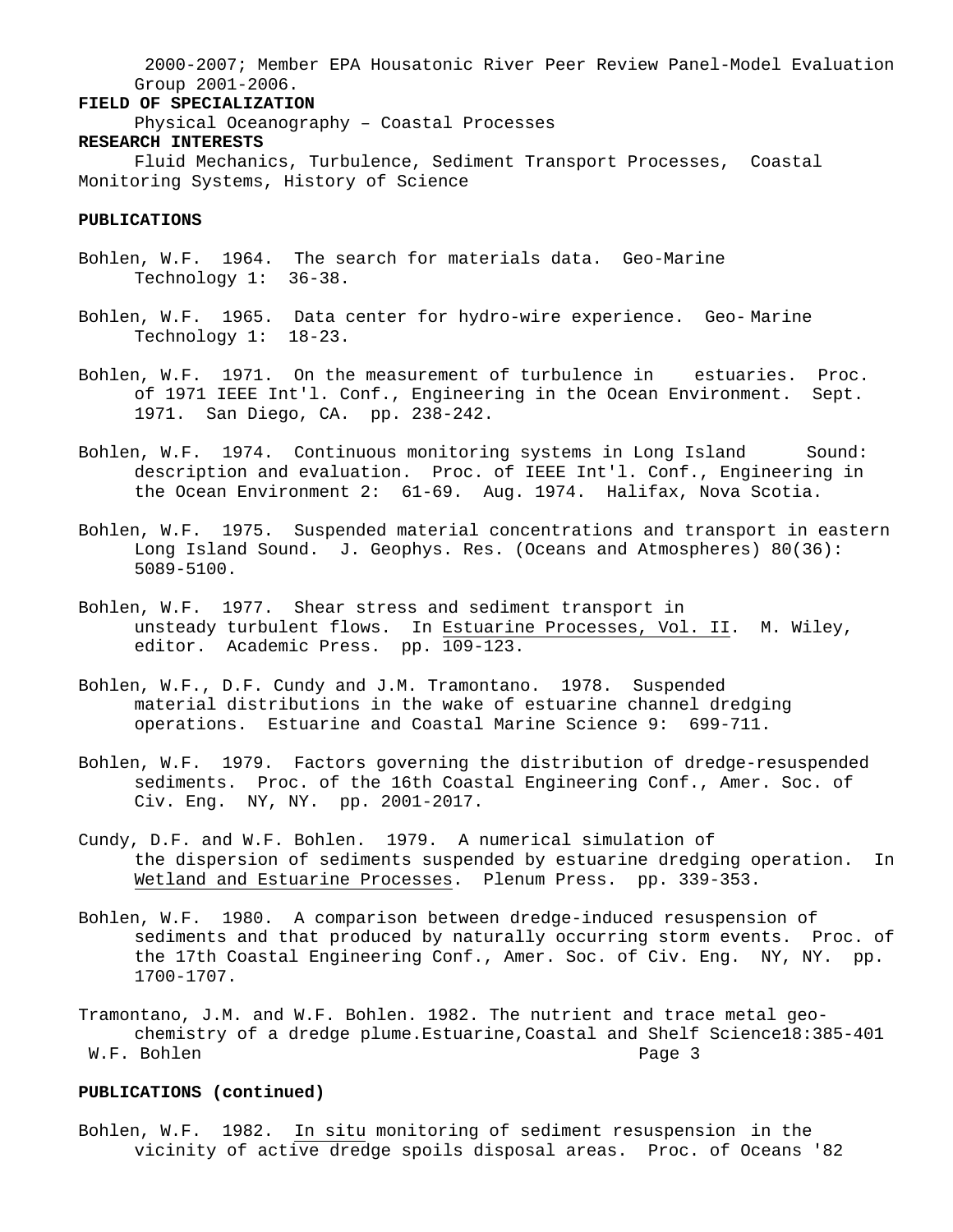MTS/IEEE Conf. pp. 1028-1033.

- Welsh, B.L., R.B. Whitlatch and W.F. Bohlen. 1982. Relationship between physical characteristics and organic carbon sources as a basis for comparing estuaries in southern New England. In Estarine Comparisons. V. Kennedy, editor. Academic Press. pp. 53-67.
- Gordon, R.B., W.F. Bohlen, H.J. Bokuniewicz, M. De Picciotto, J. Johnson, K.S. Kamlet, T.F. McKinney, J. Schubel, D.J. Suskowski and T.D. Wright. 1982. Management of Dredged Material. In Ecological Stress and the New York Bight: Science and Management. G.F. Mayer, editor. Estuarine Research Federation. pp. 113-134.
- Tolmazin, D., W.F. Bohlen and M. Fecher. 1983. Variability of currents and horizontal eddy coefficients in eastern Long Island Sound. Continental Shelf Res. 2(1): 35-48.
- Bohlen, W.F. 1984. Evaluations of the factors governing the mobility of dredged materials placed at open water disposal sites. Proc. of 10th U.S./Japan experts meeting on the management of bottom sediments containing toxic substances. November 1984. Kyoto, Japan. U.S. Army Engineer Waterways Experiment Station, Vicksburg, MS.
- Bohlen, W.F. and K.B. Winnick. 1985. Apparent non-linearities in the magnitude of stom induced sediment resuspension in estuaries. EOS Trans. of Amer. Geophys. Un. 66(51): 1260.
- Bohlen, W.F., D.C. Rhoads, P. McCall and R.W. Morton. 1986. The impact of Hurricane Gloria on dredged material disposal sites in Long Island Sound. Proc. 6th International Ocean Disposal Symposium. 21-25 April 1986. Asilomar, CA. p. 184.
- Bohlen, W.F. 1987. Time variability of suspended material concentrations in estuaries. Proc. 1987 National Conference on Hydraulic Engineering HY DIV/ASCE. Williamsburg, VA. pp. 218-224.
- Boon, J.D., W.F. Bohlen and L.D. Wright. 1987. Estuarine versus inner shelf disposal sites: a comparison of benthic current regimes. Proc. of Coastal Sediments 1987, Vol. I: 571-583. ASCE. NY, NY.
- Fredette, T.J., W.F. Bohlen and D.C. Rhoads. 1988. Erosion and resuspension effects of Hurricane Gloria at Long Island Sound dredged material disposal sites. Proc. of Water Quality 1988. U.S. Army Corps of Engineers, Hydraulic Engineering Center. Davis, CA.
- Fenster, M.S., D.M. Fitzgerald, W.F. Bohlen, R.S. Lewis and C.T. Baldwin. 1990. Stability of giant sand waves in eastern Long Island Sound, U.S.A. Marine Geol. 91: 207-225.

W.F. Bohlen Page 4

#### **PUBLICATIONS (continued)**

Bohlen, W.F. 1990. Ocean disposal of particulate wastes: practices, properties and processes. In Geotechnical Aspects of Ocean Waste Disposal. K.R. Demars and R.C. Cheney, editors. Amer. Soc. for Testing and Materials, Spec. Pub.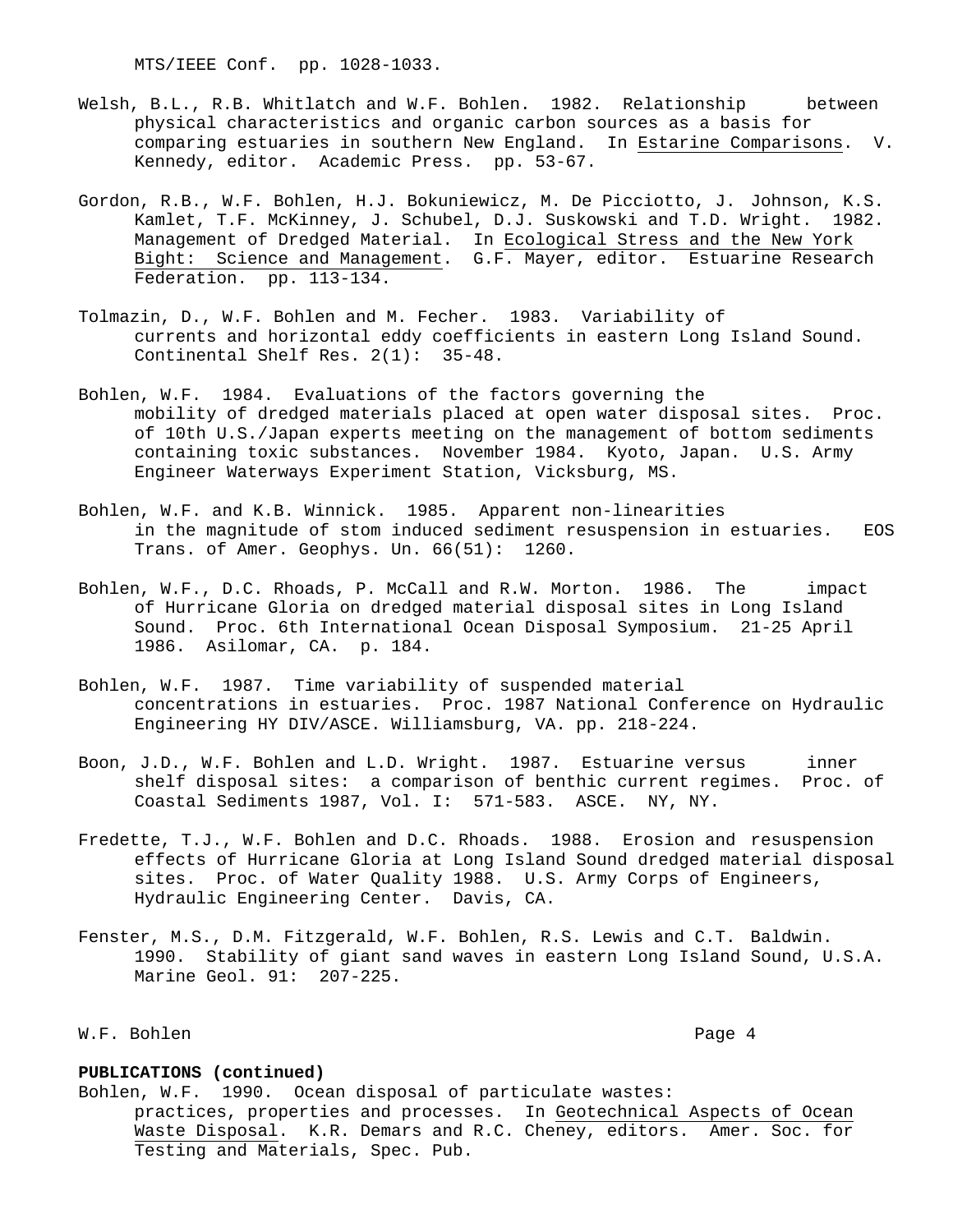- Bohlen, W.F. 1993 Fine grained sediment transport in Long Island Sound: Transport modelling considerations. In, Long Island Sound Research Conference Proceedings (M.S. VanPatten ed.). Pub. No. Ct-SG-93-03. Connecticut Sea Grant Program. Groton, Connecticut pp.67-72
- Wang,Y-H, Howard-Strobel, M.M. and W.F. Bohlen 1993 Hydrodynamic and suspended sediment variations during the passage of Hurricane Gloria over Eastern Long Island Sound. In, Long Island Sound Research Conference Proceedings. (M.S. Van Patten,ed.)Publication No. CT-SG-93-03 Connecticut Sea Grant Program. Groton, Connecticut. pp. 73-78
- Bohlen, W.F. 1997 Dredging and dredged material disposal: State of the Practice. Proceeding of the  $3<sup>rd</sup>$  Biennial Long Island Sound Research Conference. (M.S. Van Patten,ed.)Publication No. CT-SG-97-08). Connecticut Sea Grant College Program. Groton, Connecticut. pp. 1-3.
- Bohlen, W.F.,Morton,E.T.,Howard-Strobel,M.M. and J.O'Donnell 1997 A field investigation of the turbidity maximum in the Connecticut River Estuary. In, Proceedings of the 3<sup>rd</sup> Biennial Long Island Sound Research Conference. (M.S. Van Patten,ed.) Publication No. CT-SG-97-08. Connecticut Sea Grant College Program. Groton, Connecticut. pp 8-20.
- Howard-Strobel,M.M.,O'Donnell,J.,Bohlen,W.F. and D.R.Cohen 1997 Observations on the hydrography of the Connecticut River during high and low river discharges. In, Proceedings of the 3<sup>rd</sup> Biennial Long Island Sound Research Conference. (M.S. Van Patten,ed.) Publication No. CT-SG-97-08. Connecticut Sea Grant College Program. Groton, Connecticut pp.32-41.
- Wang,Y.H., Bohlen,W.F. and J. O'Donnell 2000 Storm enhanced bottom shear stress and associated sediment entrainment in a moderate energy estuary. J. of Oceanog of Japan 56(3):1-10
- Tedesco,M., Bohlen,W.F.,Howard-Strobel,M.M.,Cohen,D.R. and P.A. Tebeau 2003 The MYSOUND Project: Building an estuary wide monitoring network for Long Island Sound, N.Y. Env. Monitoring and Assessment 81:35-42
- O'Donnell,J., Bohlen,W.F. and H.G. Dam 2006 Wind stress and ventilation of the hypoxic zone in Western Long Island Sound. Proceedings of the 8<sup>th</sup> Biennial Long Island Sound Research Conference. Ct Sea Grant and the LIS Foundation. Groton, CT pp 32-36

W.F. Bohlen Page 5

#### **PUBLICATIONS (continued)**

- Howard-Strobel,M.M.,Bohlen,W.F., and D.R. Cohen 2006 A year of acoustic Doppler current meter observations from Central Long Island Sound. Proceedings of the 8<sup>th</sup> Biennial Long Island Sound Research Conference. Ct Sea Grant and the LIS Foundation Groton, CT pp.26-31.
- O'Donnell,J.,Dam, H.G.,Bohlen,W.F.,Fitzgerald,W.,Gay,P.S.,Houk,A.E.,Cohen,D.R. and M.M. Howard-Strobel 2008 Intermittent ventilation in the Hypoxic zone of Western Long Island Sound during the summer of 2004. J. Geophys. Res,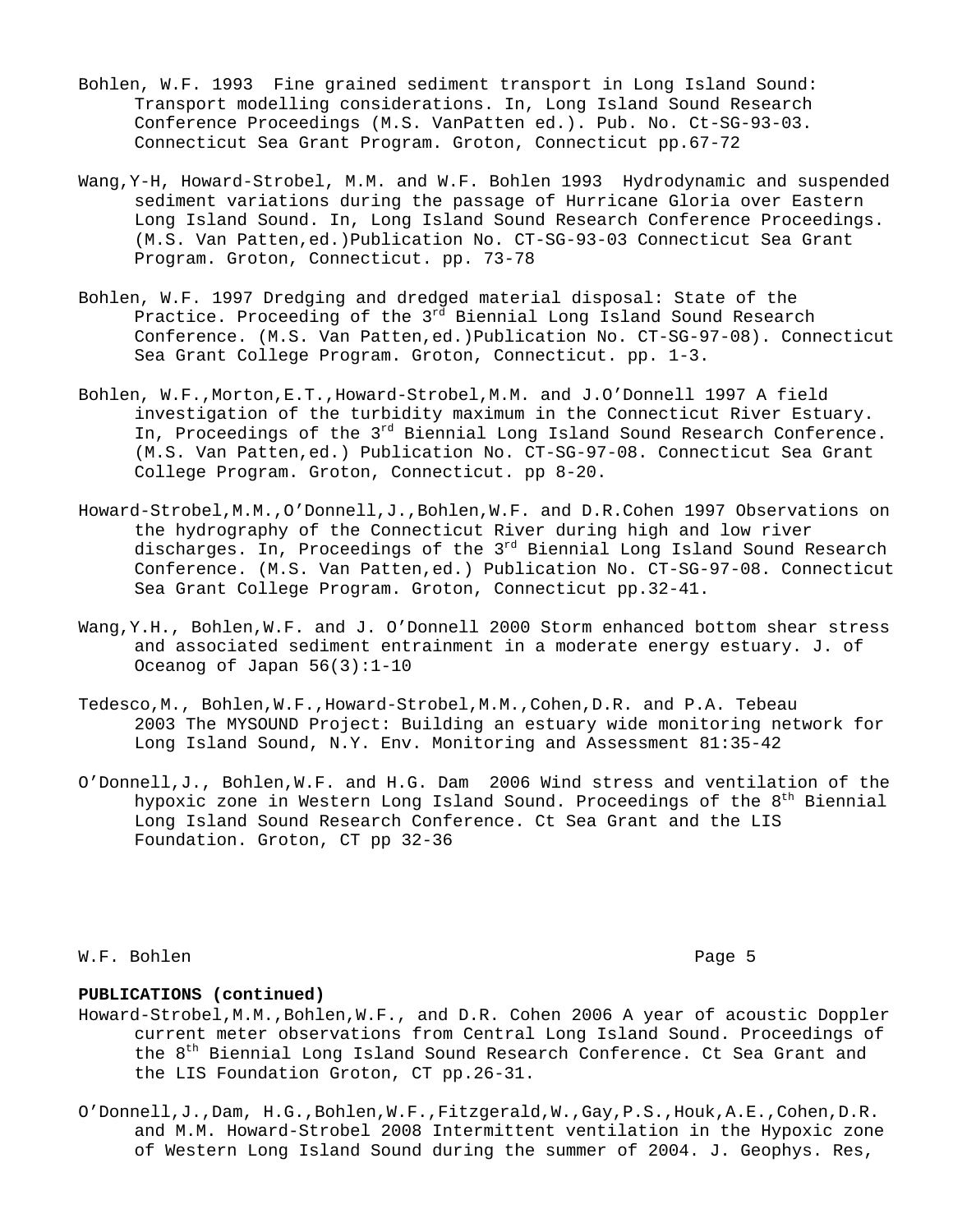Bennett,D.C.,O'Donnell,J.,Bohlen,W.F., and A.E. Houk 2010 Tides and overtides in Long Island Sound. J. of Marine Res., Vol68(1):1-43

#### **ABSTRACTS**

- Bohlen, W.F. 1970. Experimental studies of turbulence in liquid-solid flows. EOS Trans. of Amer. Geophys. Un. 51(4): 279.
- Bohlen, W.F. 1971. Some observations of suspended material transport near the mouth of the Connecticut River. Proc. 2nd Coastal and Shallow Water Res. Conf. October 1971. Newark,DE. p. 261.
- Bohlen, W.F. 1972. Turbidity measurements in estuaries. EOS Trans. of Amer. Geophys. Un. 53(4): 421.
- Bohlen, W.F. 1973. Suspended material concentrations in eastern Long Island Sound. EOS Trans. of Amer. Geophys. Un. 54(4): 259.
- Bohlen, W.F. and M.M. Smith. 1974. The effects of storms on suspended material concentrations in eastern Long Island Sound. EOS Trans. of Amer. Geophys. Un. 55(4): 280.
- Leonard, J.E., W.F. Bohlen and H. Wright. 1975. Nearshore and offshore current monitoring systems: a review. Abstracts with Programs Vol. 7(1): 88. Tenth Annual Meeting, Northeast Section, The Geological Society of America.
- Bohlen, W.F. and J.M. Tramontano. 1976. The influence of dredging operations on suspended material characteristics in an estuary. EOS Trans. of Amer. Geophy. Un. 57(4): 268.
- Bohlen, W.F. 1978. The response of the suspended material field in eastern Long Island Sound to selected storm events. Abstracts with Programs Vol. 10(2): 33. 13th Annual Meeting, Northeast Section, The Geophysical Society of America.
- Bohlen, W.F. 1979. Observations of storm-induced sediment resuspension in eastern Long Island Sound. EOS Trans. of Amer. Geophys. Un. 60(18): 285. W.F. Bohlen Page 6

### **ABSTRACTS (continued)**

- Bohlen, W.F. 1979. Some observations concerning the cross-shelf flux of finegrained suspended sediments along the coast of southern New England. Proc. of the 5th Estuarine Research Conference.
- Bohlen, W.F. 1980. Storm-induced variations in suspended material concentrations in coastal waters. 26th International Geological Congress. Paris, France. Published Abstracts. p. 438.
- Bohlen, W.F. 1982. Storms and sediment resuspension in eastern Long Island Sound. EOS Trans. of Amer. Geophys. Un. 63(3): 73.

Aubrey, D.G., M.C. Miller, W.F. Bohlen and R.F. Morton. 1982.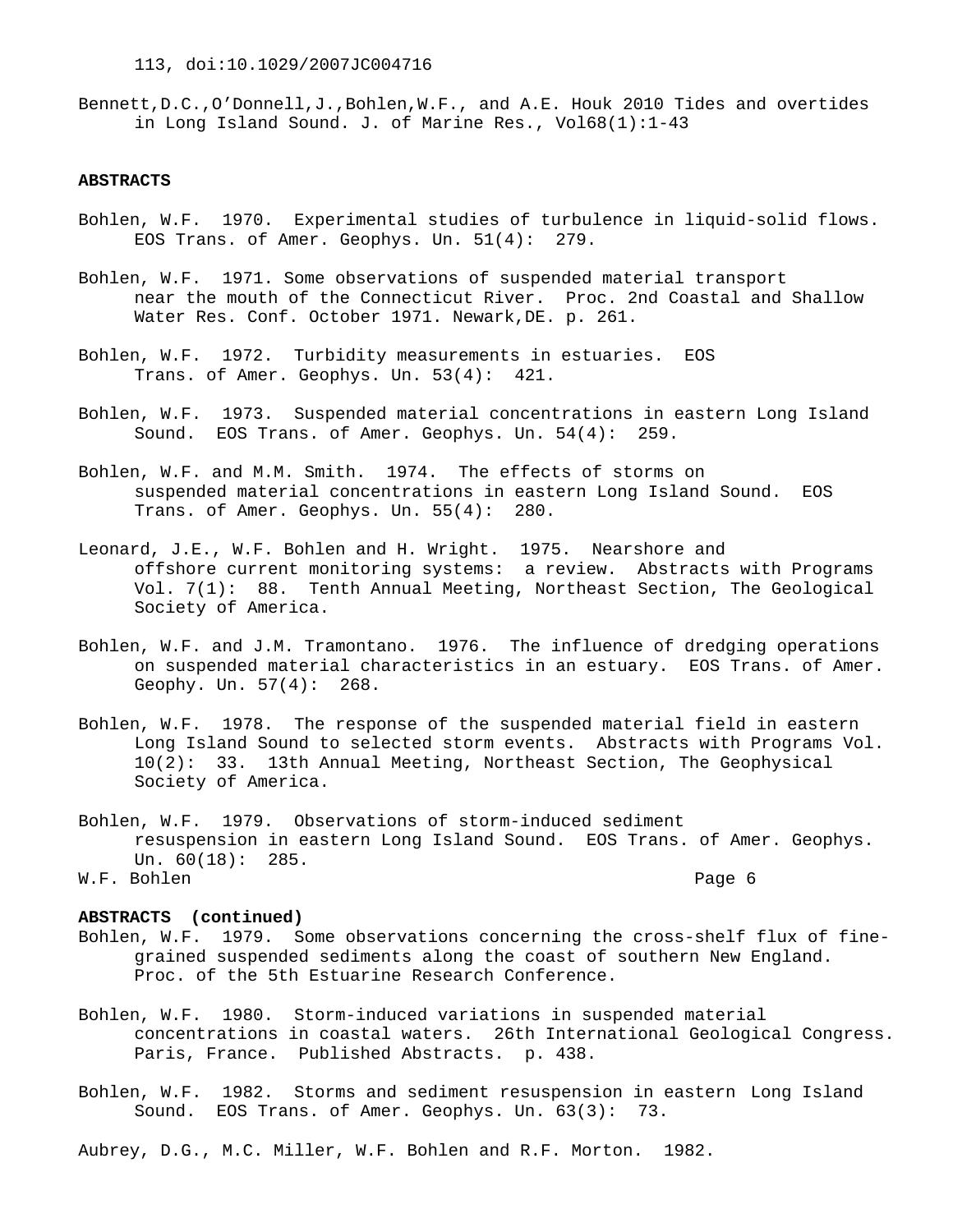Seasonal patterns of beach change along the U.S. coastlines. EOS Trans. of Amer. Geophys. Un. 63(45): 988.

- Bohlen, W.F. and K.B. Winnick. 1983. Time series observations of near bottom suspended matter concentrations in an estuary. EOS Trans. of Amer. Geophys. Un. 64(52): 1042.
- Bohlen, W.F. 1985. On the temporal variability of suspended material concentrations in estuaries. Estuaries 8(2b): 113A.
- Boon, J.D., W.F. Bohlen, K.B. Winnick and R.L. Lukens. 1985. Measurements of near bottom sediment resuspension in lower Chesapeake Bay. Atlantic Estuarine Research Soc. Spring Mtg. April 1985. Gloucester Point, VA.
- Bohlen, W.F. 1997 Physical factors and the evaluation of dredging and dredged material disposal:perception and reality. The Estuarine Research Federation  $14<sup>th</sup>$  International Conference. Providence, Rhode Island. October 1997.
- Bohlen,W.F.,O'Donnell,J.,Howard-Strobel,M.M., and D.Cohen 1998 Time series observations of the suspended material field within the Connecticut River estuary. New England Estuarine Research Society (NEERS) Spring, 1998 Meeting. May 7-9,l998.

#### **TECHNICAL REPORTS**

- Bohlen, W.F. 1969. Hot wire studies of turbulence in open channel flows transporting neutrally buoyant particles. Experimental Sedimentology Lab. Report No. 69-1, MIT. Cambridge, MA. 120 pp.
- Bohlen, W.F. 1971. Experimental studies of turbulence in liquid-solid flows. Final Report to Research Foundation, The University of Connecticut. Storrs, CT. 34 pp.
- Bohlen, W.F. and J.D. Devine. 1972. Bibliography on the disposal of dredge spoils in coastal waters. Prepared for the U.S. Army Corps of Engineers. 64 pp.

### W.F. Bohlen Page 7

#### **Technical Reports (continued)**

- Bohlen, W.F. 1971. Hydrographic Data Report: Connecticut River Entrance. October 6, 1971. Prepared for the U.S. Geological Survey. Hartford, CT. 12 pp.
- Bohlen, W.F. 1973. An investigation of suspended material transport in eastern Long Island Sound. The University of Connecticut Marine Sciences Institute Annual Report of Sea Gran Programs, National Oceanic and Atmospheric Admin. Rockville, MD. Appendix E. 29 pp.
- Bohlen, W.F. 1973. A water quality survey of the sewage treatment plant discharge areas adjoining Stonington, CT: The Mystic River Estuary. Prepared for the Town of Stonington, CT. 37 pp.
- Bohlen, W.F. and J.M. Tramontano. 1974. Oceanographic factors relating to the disposal of dredged materials in Long Island sound. Physical and chemical characteristics of the waters adjacent to the New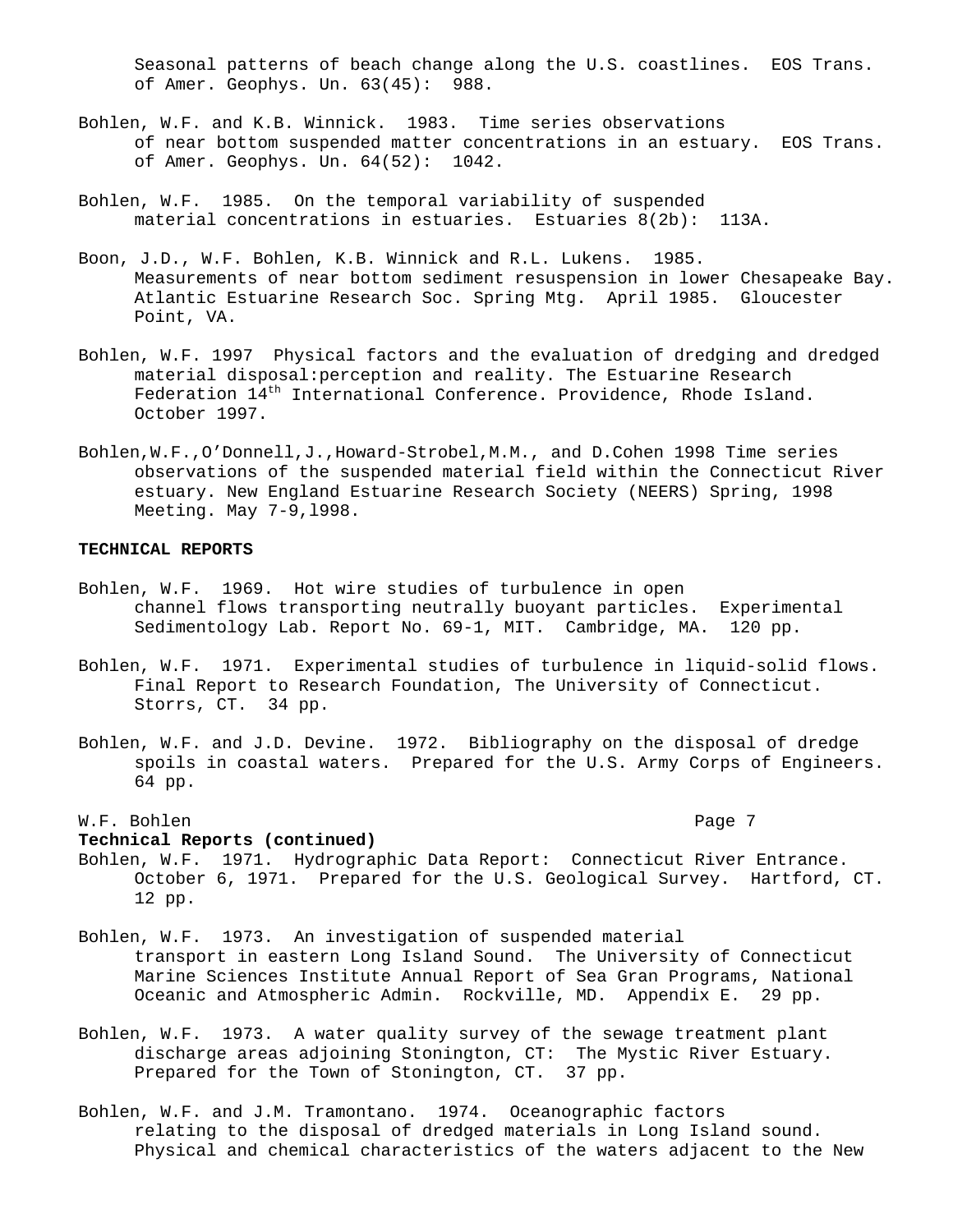Haven dredge spoils disposal site: Data Report 1972-73. Prepared for the New England Div., U.S. Army Corps of Eng. 44 pp. and Appendix.

- Bohlen, W.F. and J.M. Tramontano. 1974. Oceanographic factors relating to the disposal of dredge materials in Long Island Sound. Physical and chemical characteristics of the waters adjacent to the New Haven dredge spoils disposal site: Date Report 1973-74. Prepared for the New England Div., U.S. Army Corps of Eng. 34 pp. and Appendix.
- Bohlen, W.F. 1974. An investigation of suspended material concentrations in eastern Long Island Sound. The University of Connecticut Marine Sciences Institute Final Report to Office of Sea Grant Programs, National Oceanic and Atmospheric Admin. Rockville, MD. pp. 100-131.
- Bohlen, W.F., A.J. Nalwalk and H.R. Robinson. 1974. A photographic study of the bottom condition characteristics of the New Haven dredge spoils disposal site, 1972-1974. Prepared for the New England Div., U.S. Army Corps of Engin. 33 pp.
- Bohlen, W.F. and J.M. Tramontano. 1976. An examination of the impact of dredging on suspended material transport in the lower Thames River estuary. Prepared for the National Oceanic and Atmospheric Admin., MAFC. Sandy Hook, NJ.
- Bohlen, W.F. and D.F. Cundy. 1978. Observations of the suspended material field and local hydraulic characteristics in the vicinity of Pawson Marsh, Branford, CT: June 1975-October 1975. Prepared for the U.S. Army Corps of Eng., Waterways Exp. Station, Vicksburg, MS. Marine Sciences Institute, The University of Connecticut, Groton, CT.
- Bohlen, W.F., D.F. Cundy and J.M. Tramontano. 1980. An investigation of the impact of dredging on suspended material transport within the Thames River estuary. Prepared for the U.S. Navy, Naval Facilities Engineering Command.Philadelphia,PA. 41pp. and Tables.

### W.F. Bohlen Page 8

#### **TECHNICAL REPORTS (continued)**

- Bohlen, W.F. and J.A. Hamilton. 1980. An investigation of storm-induced sediment resuspension in the vicinity of the New London dredge spoils disposal area: instrumentation and preliminary results - 1980. Prepared for Science Applications, Inc. Newport, RI. 50 pp.
- Bohlen, W.F. and K.B. Winnick. 1983. A survey of surface waves in Long Island Sound. Prepared for State of Connecticut Department of Environmental Protection. 6 pp. and Appendix.
- Morton, R.W., W.F. Bohlen and D.G. Aubrey. 1983. Beach changes at Milford and Fairfield beaches, Connecticut, 1962-1971. U.S. Army Corps of Engineers. Misc. Paper CERC-83-5. Coastal Engineering Research Center. Vicksburg, MS. 41 pp. and Appendix.
- Bohlen, W.F. and K.B. Winnick. 1984. Observations of nearbottom suspended material concentrations at the FVP site Central Long Island Sound dredge spoils disposal area: pre-disposal conditions, August 16, 1982-April 8, 1983. Prepared for Science Applications, Inc. Newport,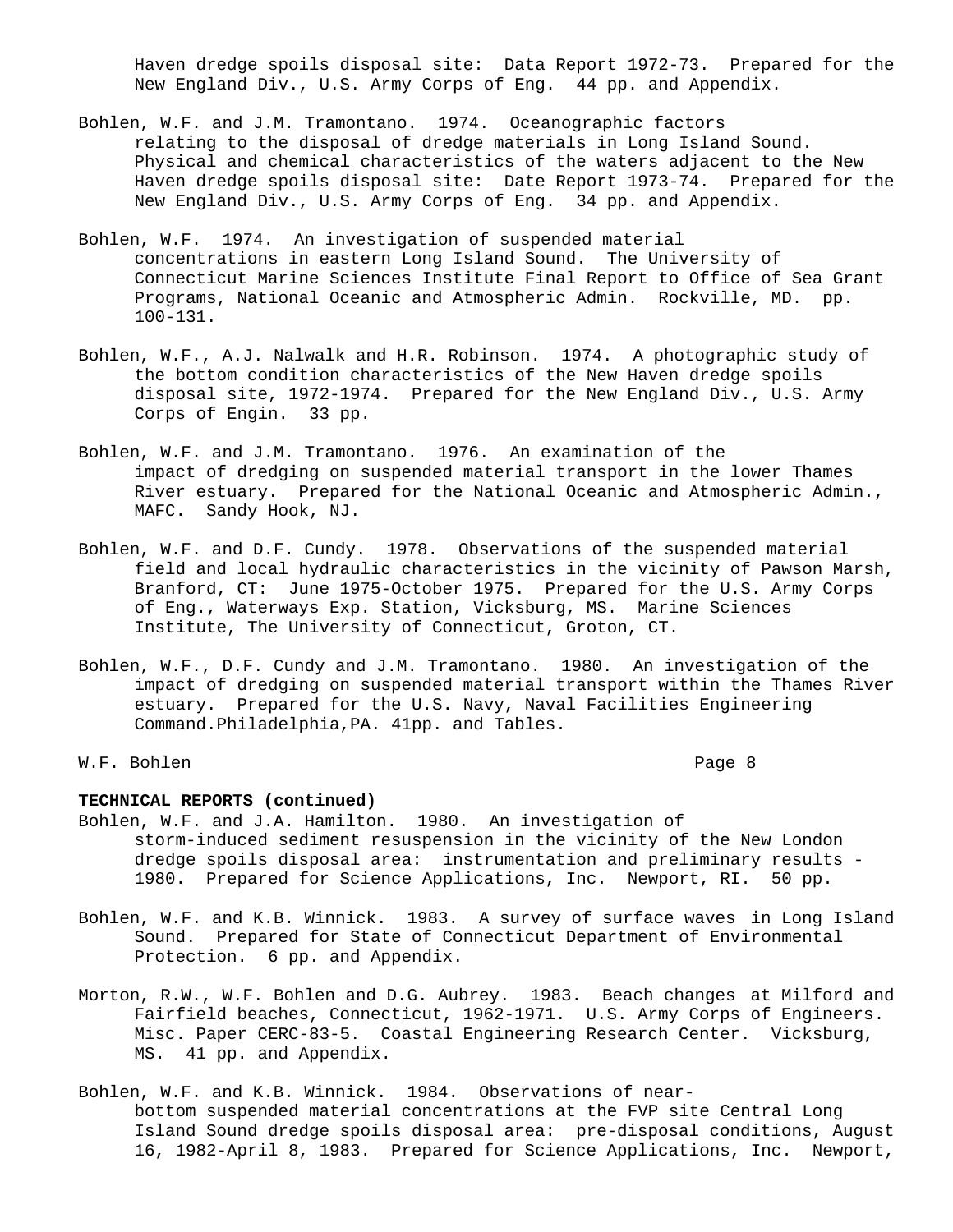RI. 25 pp. and Figures and Appendix.

- Bohlen, W.F. and K.B. Winnick. 1984. Observations of nearbottom suspended material concentrations at the FVP site Central Long Island dredge spoils disposal area: immediate pre-disposal, disposal and immediate post-disposal period. Prepared for Science Applications, Inc. Newport, RI. 17 pp. + Figures and App.
- Bohlen, W.F. and K.B. Winnick. 1985. An evaluation of the effects of the storm of March 29, 1984, on sediment resuspension in central Long Island Sound. Prepared for Science Applications, Inc. Newport, RI.
- Welsh, B.L., W.F. Bohlen and J.D. Buck. 1985. An investigation of impacts produced by settling basin discharges on the Copps Brook/Quiambog Cove System. Prepared for the Connecticut American Water Company. Greenwich, CT. 26 pp. and Appendix.
- Bohlen, W.F. and K.B. Winnick. 1985. Time series observations of near-bottom suspended material concentrations in the vicinity of the Boston Foul Ground Dredged material disposal area: July 2, 1985-August 6, 1985. Prepared for Science Applications, Inc. Newport, RI. 6 pp. and Figures.
- Bohlen, W.F. and K.B. Winnick. 1985. An evaluation of the effects of the storm of March 29, 1984, on sediment resuspension in central Long Island Sound. Prepared for Science Applications, Inc. Newport, RI. 13 pp. and Figures.
- Welsh, B.L., W.F. Bohlen and J.D. Buck. 1985. An investigation of impacts produced by settling basin discharges from the Connecticut American Water Treatment Facility within Copps Brook and adjoining Quiambog Cove, Stonington, CT. Prepared for the Connecticut American Water Co. Marlton, NJ.29pp.+App W.F. Bohlen Page 9

#### **TECHNICAL REPORTS (continued)**

- Bohlen, W.F. 1985. Investigation of sediment transport associated with dredging and the disposal of dredged materials: a discussion of standard procedures. Prepared for Science Applications, Inc. Newport, RI. 13 pp.
- Bohlen, W.F. and K.B. Winnick. 1986. DAISY Deployment Report: Central Long Island Sound. August 12-15, 1986. Prepared for U.S. Environmental Protection Agency. Environmental Research Lab. Narragansett, RI. 12 pp.
- Pritchard, D.W., W.F. Bohlen and H. Carter. 1986. Report of the Long Island Sound Modeling Workshop. 27-28 January 1986. Stony Brook, NY. Prepared for the U.S. Environmental Protection Agency. 29 pp. and Appendix.
- Bohlen, W.F. and K.B. Winnick. 1986. Time series observations of the near-bottom suspended material field adjacent to the field verification site: central Long Island sound Disposal Area. Prepared for the U.S. Environmental Protection Agency. Environmental Research Lab.<br>Narragansett, RI. 160 pp. Narragansett, RI.
- Bohlen, W.F. 1986. Observations of the effect of Hurricane Gloria on the suspended material field in eastern Long Island Sound. Prepared for Science Applications, Inc. Newport, RI. 17 pp. and Figures.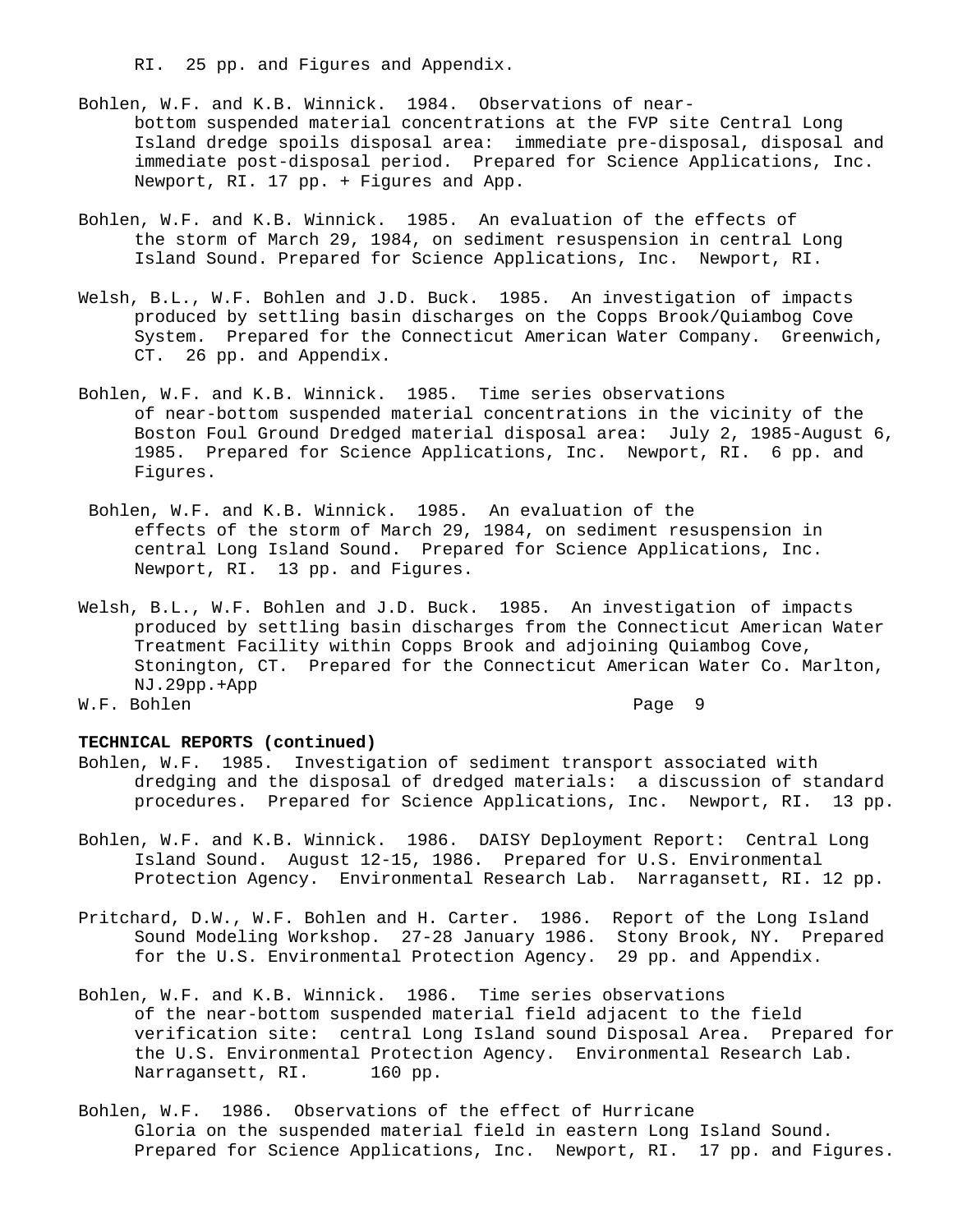- Bohlen, W.F.1990.Sediment capping of subaqueous dredged material disposal mounds:the New England experience.Prepared for Science Applications International Corporation. Newport,RI.88pp.and Figs,
- Bohlen, W.F., D. Cohen and K.H. Strobel. 1990. Eastern Long Island Sound hydrographic surveys 1986-1989. Summary and implications for future work. Prepared for U.S. Environmental Protection Agency. Region<br>I. Boston, MA. 26 pp. I. Boston, MA.
- Bohlen, W.F., D. Cohen and K.H. Strobel. 1990. Sediment transport studies Long Island Sound. Prepared for U.S. Environmental Protection Agency.<br>Region I. Boston, MA. 5 pp. Region I. Boston, MA.
- Bohlen,W.F.,D.R. Cohen, and K.Howard-Strobel, 1992. An investigation of the circulation of coastal waters adjoining Millstone Point, Waterford, Connecticut. Prepared for Northeast Utilities Service Company, Hartford, Ct. 70pps
- Bohlen,W.F., D.R. Cohen, M.M. Howard-Strobel and L.M. Huzzey, 1992. Water quality and hydrographic surveys, Eastern Long Island Sound and Block Island Sound. Prepared for the U.S. Environmental Protection Agency. Region 1. Boston, Ma. 18pps + Appendices.
- Bohlen,W.F., D.R.Cohen and M.M. Howard-Strobel, 1992. An investigation of water column currents and suspended sediment dispersion associated with dredged material disposal operations; Cornfield Shoals Disposal Site, Eastern Long Island Sound. Prepared for SAIC Newport, Rhode Island. 49pps + Figs. W.F. Bohlen Page 10

#### **TECHNICAL REPORTS (continued)**

- Bohlen,W.F., D.R. Cohen and M.M. Howard-Strobel, 1992. An investigation of sedimentation induced by gas pipeline laying operations in the vicinity of the oyster bed lease areas, Milford, Connecticut. Prepared for Iroquois Gas Transmission System. Shelton, Connecticut. 40pps + Figs.
- Bohlen, W.F., Howard-Strobel,M.M., Cohen,D.R. and E.T. Morton 1996. An investigation of the dispersion of sediments resuspended by dredging operations in New Haven Harbor. Prepared for SAIC Newport, Rhode Island.12 pps + Figs & App. DAMOS Cont. No. 112).
- O'Donnell,J. and W.F. Bohlen 1998 The exchange of water and sediment between the Connecticut River and Long Island Sound. Final Report Grant CWF-267-R. State of Connecticut Department of Environmental Protection. Long Island Sound Research Fund. 2 vols.
- Bohlen, W.F., Cohen, D.R. and M.M. Howard-Strobel 1999 An investigation of the sediment transport regime within Olsen's Bayou and implications regarding associated contaminant dispersion. Calcasieu River-Southwestern Louisiana Coastal Plain. Prepared for Browning Ferris Industries and Conoco Incorporated. 25pps +Figs and App.
- O'Donnell, J. and W.F. Bohlen 2002 The structure and variability of the residual circulation in long Island sound: The Final Report, August,2002. State of Connecticut Department of Environmental Protection. Long Island Sound Research Fund. 43 pps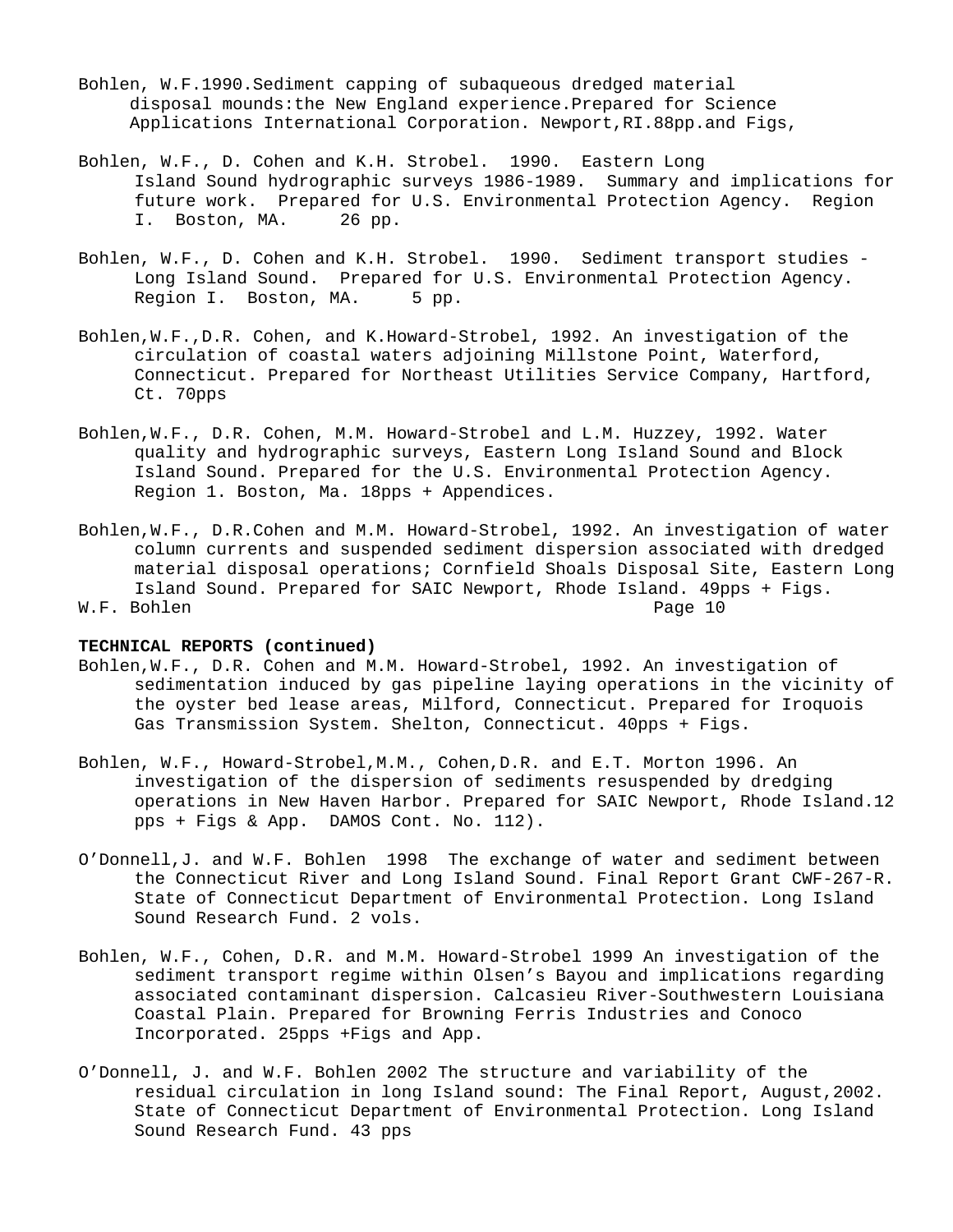- Howard-Strobel,M.M. and W.F. Bohlen 2003 Local climate trends and the occurrence of hypoxia in western Long Island Sound. Final Report. Submitted to the Office of Long Island Sound Programs. State of Connecticut Department of Environmental Protection.
- Bohlen,W.F.,Howard-Strobel,M.M. and D.R. Cohen 2003 An investigation of sediment transport and circulation in the vicinity of the Thimble Islands, Branford, Connecticut. Prepared for Natural Resource Group, Minneapolis, Minn. and Islander East Pipeline Company, Branford, Connecticut.
- Bohlen,W.F. Cohen,D.R. and M.M. Howard-Strobel 2004 Time series observations of the near-bottom suspended material field at selected sites in lower New York Harbor 1995-1996. Prepared for the Hudson River Foundation. New York, N.Y. 12pps + Figs & Tables
- Bohlen, W.F. and M.M. Howard-Strobel 2009 An analysis of the effects of the removal and replacement of submarine electrical cables on the sediment transport regime in Sheffield Harbor, Norwalk, Connecticut. Prepared for the ESS Group Inc., Wellesley, Ma. 21pps + Figs
- Bohlen,W.F. and M.M. Howard-Strobel 2009 Analysis of the Sediment Transport Regime in Sheffield Harbor before, during and after construction of the Long Island Sound Replacement Cable Project.Prepared for the ESS Group Wellesley,MA 22pps + Figs and Appendices

W.F. Bohlen Page 11

#### **CONSULTING REPORTS**

- McDonald, M., Rabideau, R. and W.F. Bohlen, 1973. A field study of the geology and hydrography of the Mumford Cove area. Tech. Rpt. No. U4440-72- 143. General Dynamics Corp., Electric Boat Div., 64pps.
- Bohlen,W.F. and G.A. Gilmore, 1973. Oil spill control on the lower Mississippi River. Prepared for the American Petroleum Inst.,Washington, D.C. Project OSR-3. 63pps + Appendix.
- Bohlen,W.F., 1973. The hydrographic characteristics of Trading Cove, mixing and dispersion. Prepared for United Nuclear Corp. 28pps.
- Bohlen,W.F., 1974. The dispersion characteristics of mycelium. Prepared for Pfizer Inc., Groton, Conn. 23pps.
- Bohlen,W.F., 1974. A water quality survey of the sewage treatment plant discharge areas adjoining Stonington, Connecticut:1973-1974. Prepared for the Town of Stonington, Stonington,Ct. 50pps.
- Bohlen,W.F. 1974 The sediment transport regime within Rotten Bayou and the Jordan River. Prepared for Environmental Devices Corp. Marion, Ma. 8pps.
- Bohlen, W.F. 1975 Laboratory investigations of the physical transport characteristics of shad roe. Prepared for Normandeau Associates, Bedford, New Hampshire. 30pps + Appendix.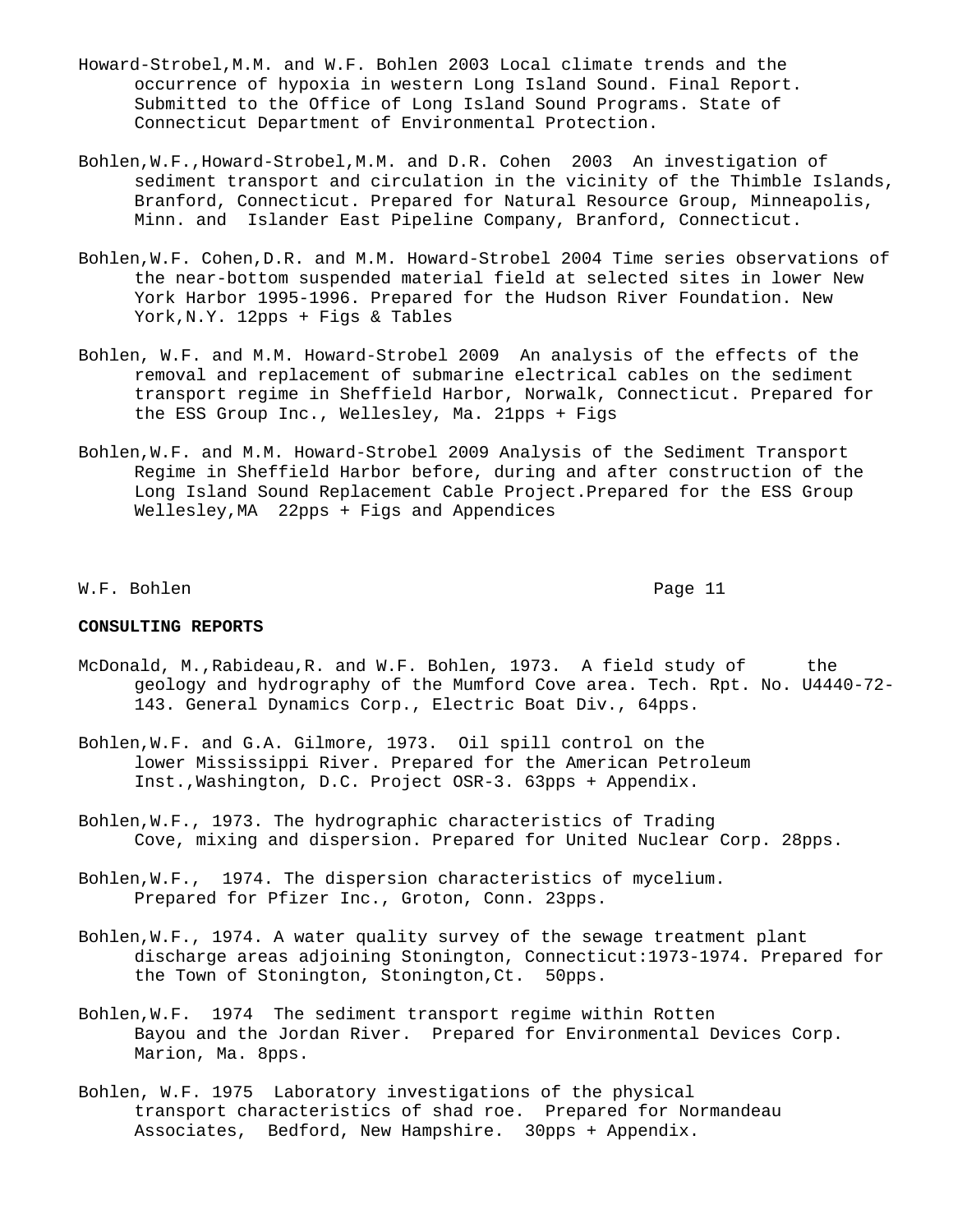- Bohlen, W.F. 1975 An investigation of sediment transport in South Cove, Old Saybrook, Connecticut. Prepared for the Waterfront Advisory Comm. Town of Old Saybrook, Old Saybrook, Ct. 20pps + Appendix.
- Bohlen, W.F. 1976 An investigation of the sediment transport system and its relationship to PCB transfers within the upper Hudson River. Prepared for Lawler, Matusky and Skelly Engineers, Tappan,N.Y. 15pps.
- Bohlen, W.F. 1977 The influence of channel modifications in Lewis Gut on the stability of Long Beach, Stratford, Connecticut. Prepared for the Town of Stratford, Stratford, Ct. 33pps+Appendix.
- Bohlen, W.F. 1978 On the response of the Revere Beach shorefront to the storm of February 6-7,l978. Prepared for the Metropolitan District Commission, Commonwealth of Massachusetts. 14pps.
- Bohlen, W.F. 1978 An investigation of beachfront erosion,governing factors and recommended solutions. Revere Beach Master Plan: Oceanographic Studies. Prepared for Carol R. Johnson and Assoc. Inc. and the Metropolitan District Commission, Commonwealth of Massachusetts.50pps+App W.F. Bohlen

- Bohlen, W.F. 1980 An investigation of shorefront erosion: Lynn Beach, Massachusetts. Prepared for the Metropolitan District Commission, Commonwealth of Massachusetts. 30pps +Figs and Appendix.
- Bohlen, W.F. 1981 An evaluation of the causes of shorefront erosion:Castle Island, Boston, Massachusetts. Prepared for Fay, Spofford and Thorndike Inc. Boston, Ma. 33pps + Figs.
- Bohlen, W.F. and R.B. Whitlatch 1981 An evaluation of selected geological and biological characteristics of the area adjacent to Stratford Marina, Stratford, Ct. Prepared for Environmental Design Assoc. New Canaan, Ct. 55pps+Appendix.
- Bohlen, W.F. 1981 An analysis of environmental impacts associated with beach restoration: Lynn Beach, Massachusetts. Prepared for the Metropolitan District Commisssion, Commonwealth of Massachusetts . 79pps + Appendix.
- Morton, R.W.,Bohlen, W.F.,Aubrey, D.G. and M.R. Miller 1981 Beach changes at Misquamicut Beach, Rhode Island 1962-1973. Prepared for the U.S. Army Corps of Engineers, Coastal Engineering Research Center. 63pps + App .
- Morton, R.W. Bohlen, W.F. and D.G. Aubrey 1982 Beach changes at Jones Beach, Long Island, N.Y. 1962-1974 Prepared for the U.S. Army Corps of Engineers, Coastal Engineering Research Center. 2 vols + Appendix.
- Bohlen, W.F. and L.E. Johnson 1983 Clinton Harbor, Connecticut : wave energy analysis and sediment transport study. Prepared for the U.S. Army Corps of Engineers, New England Division, Waltham, Ma. 75pps.
- Bohlen, W.F. 1983 An evaluation of beachfront impacts associated with reconstruction of a stone groin: Lindemann Property, Greenwich, Ct. Prepared for Keith E. Simpson Associates, New Canaan, Ct. 14pps + Figs.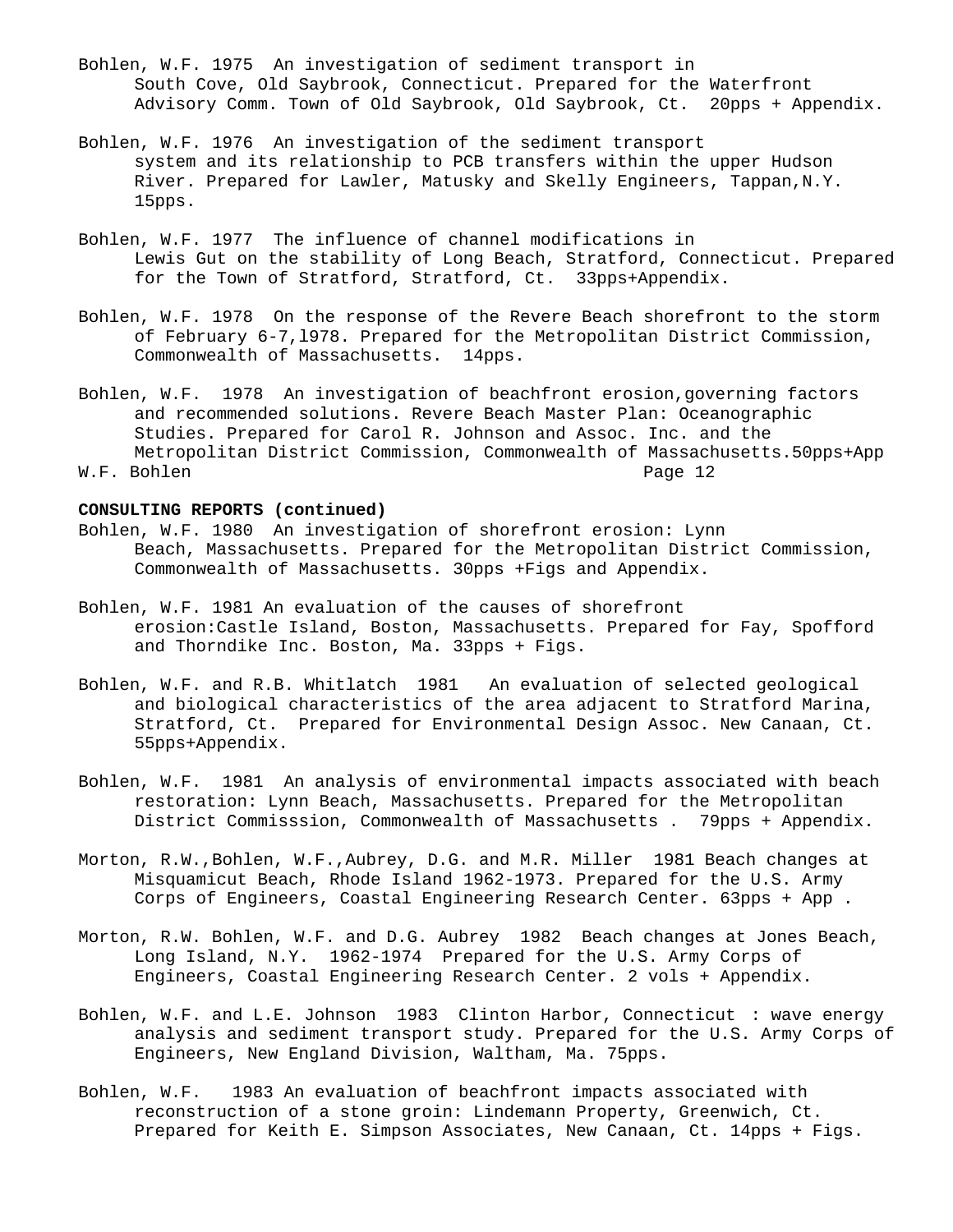- Bohlen, W.F. 1983 Dredging and sedimentation control in selected coastal embayments: Waterford, Ct. Prepared for Town of Waterford Flood and Erosion Control Board. Waterford, Conn. 49pps + Figs
- Bohlen, W.F. 1984 An evaluation of the surface wave climate near the entrance to the Harbor of Mamaroneck, New York - Western Long Island Sound. Prepared for Coastal Environmental Asssociates, Gloucester Point, Va. 13pps + Figs.
- Bohlen, W.F. 1984 An investigation of the influence of a fixed stone seawall/jetty on local shoreline processes: W.B. Porter property, Compo Mill Beach, Westport, Ct. Prepared for Environmental Design Associates, Wilton,Ct. 30pps + Figs.
- Bohlen, W.F. 1985 An evaluation of the suitability of Oyster River sands as renourishment material for Woodmont Beach, Milford, Conn. Prepared for Milford Engineering Associates, Milford, Ct. 5pps + Plates.

W.F. Bohlen Page 13

- Bohlen, W.F. 1985 An assessment of effects associated with shoreline construction: Lunghino Property, Saugatuck Shores, Westport, Conn. Prepared for Donald F. Lunghino, Westport, Ct. 21pps + Figs.
- Bohlen, W.F. 1985 Summary evaluation of potential water quality impacts associated with the proposed single family house of E.W. Miller on Ninigret Pond, Charlestown, R.I. Prepared for Hayward and Holbrook Engineers and Surveyors, Mystic,Ct. 7pps.
- Bohlen, W.F. 1986 An evaluation of shoreline impacts associated with residential construction: Finney Property, Saugatuck Shores, Westport,Ct. Prepared for Senie, Stock and LaChance Attorneys, Westport, Ct. 9pps + Figs.
- Bohlen, W.F. 1987 Observations of groundwater flow characteristics Finney/Senie Property, 139 Harbor Road, Westport,Ct. Prepared for Senie, Stock and LaChance Attorneys, Westport,Ct. 9pps + Tables.
- Bohlen, W.F. 1987 An evaluation of potential impacts associated with the proposed extension of the navigational channel entering Bermuda Lagoon, Saugatuck Shores, Westport, Conn. Prepared for the Bermuda Surf Association, Westport, Ct. 15pps + Figs.
- Bohlen, W.F. 1987 On the affects of Gull Rock Jetty within the transport system system governing shoreline stability, Madison, Conn. Prepared for Town of Madison, First Selectman's Office, Madison, Ct. (Letter Report) 3pps + Figs.
- Bohlen, W.F. 1988 An investigation of sediment transport characteristics affecting portions of The Gulf, Milford, Ct. Prepared for the City of Milford Flood and Erosion Control Board, Milford, Ct. 20pps + Figs.
- Bohlen, W.F. 1988 An assessment of effects associated with shoreline construction: Lunghino Property, Saugatuck Shores, Westport, Conn. 1988 Revised Plans. Prepared for Donald F. Lunghino, Westport, Ct.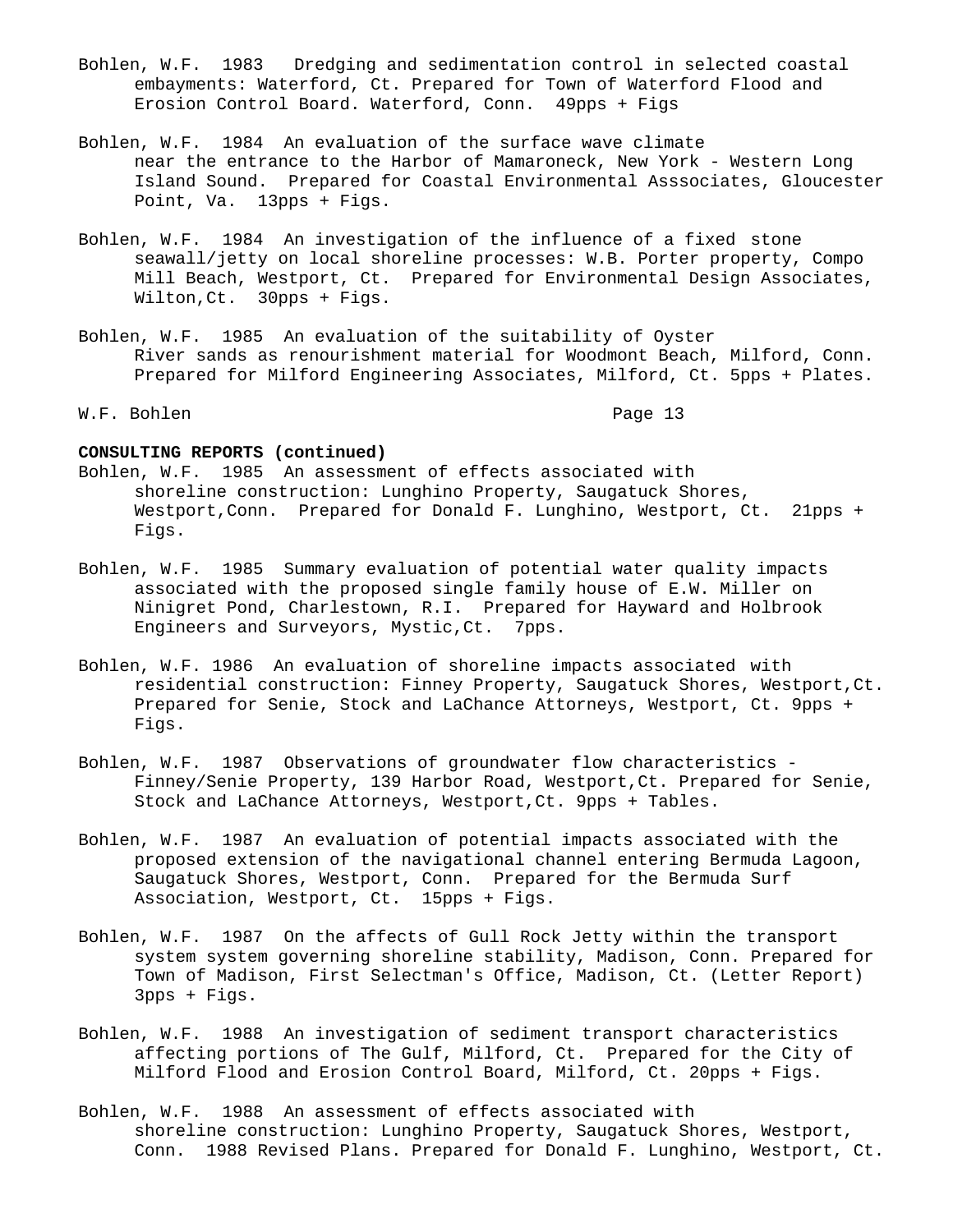30pps + Figs.

- Bohlen, W.F. and K.H. Strobel 1989 Storm wave conditions in Lower Boston Harbor adjoining Castle Island and the Pleasure Bay Causeway. Prepared for Fay, Spofford and Thorndike Inc., Lexington, Ma. (Letter Report). 3pps + Figs.
- Bohlen, W.F. 1989 An evaluation of shoreline erosion: Stew Leonard Jr. Property, Saugatuck Shores, Westport,Conn. Prepared for Stew Leonard Jr., Westport, Ct. 13pps + Figs.
- Bohlen, W.F. 1989 An investigation of sedimentation and sedimentary processes affecting Gorhams Pond, Darien,Conn. Prepared for Environmental Design Associates, Wilton, Ct. and Town of Darien, Darien, Ct. 19pps + Figs and Appendix.

W.F. Bohlen Page 14

- Bohlen, W.F. 1989 An evaluation of Connecticut River bed-load transport characteristics affecting the proposed River City project area, East Hartford, Conn. Prepared for Maratta Productions, Rocky Hill, Ct. 10pps + Figs.
- Bohlen, W.F. 1989 Coastal area management evaluation: Frymann Property, Wilson Point, Norwalk, Conn. Prepared for Kerschner Research and Development Corporation, Norwalk, Ct. 11pps + Figs.
- Bohlen,W.F. 1990 Some observations of sedimentary regime characteristics: North Mill Pond, Portsmouth, New Hampshire.Prepared for Balsam Environmental Consultants Inc. Salem,New Hampshire 24pps + App.
- Bohlen, W.F. 1990 An examination of factors governing the erosion of Plumb Beach, Brooklyn, New York. Prepared for Andropogon Associates Ltd. Philadelphia, Pa. 20pps + Figs.
- Bohlen, W.F. 1991 An investigation of the sedimentary processes affecting South Cove, Old Saybrook, Connecticut. Prepared for Close, Jensen & Miller P.C. Wethersfield, Connecticut. 26pps +Figs
- Bohlen,W.F. 1992 A review of the history and present form of the Mystic River jetty adjoining 5 Bay Street, Mystic, Town of Stonington, Connecticut. Prepared for Mr. Robert Krusewski, Mystic, Connecticut. 11pps + Maps & Figs.
- Bohlen,W.F. and M.M. Howard-Strobel 1992 The dispersion of drilling fluids discharged into the lower Housatonic River near Shelton, Connecticut. Prepared for Iroquois Gas Transmission System. Shelton, Ct. 31pps + Figs.
- Bohlen,W.F. 1993 An analysis of potential hydrographic effects associated with the proposed reconstruction of the Tomlinson Bridge, New Haven Connecticut. Prepared for Close, Jensen and Miller P.C. . Wethersfield, Ct. 20pps + Figs.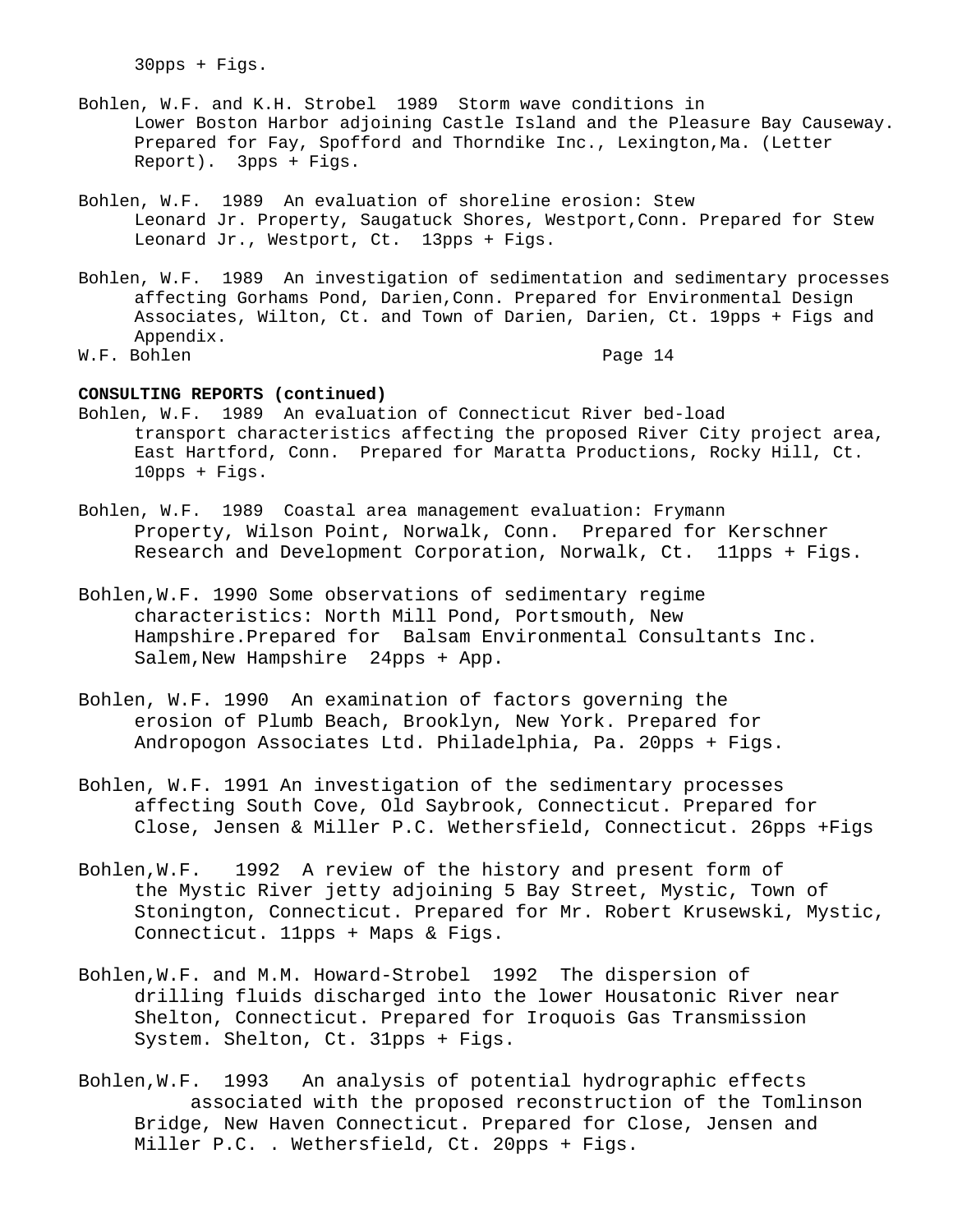- Bohlen, W.F., Howard-Strobel,M.M. and D.R. Cohen 1993 An investigation of the effect of reconstruction of the Route 146 roadway bridge on circulation and tidal dynamics of the Branford River, Branford, Connecticut. Final Report. Prepared for Close, Jensen and Miller P.C. Wethersfield, Ct. 45pps +Figs.
- Bohlen, W.F. and R.B. Whitlatch 1993 An evaluation of the effects of proposed improvements of the shoreline of Woodland Cemetery, Stamford, Connecticut on adjoining intertidal areas. Prepared for Keith E. Simpson Associates, New Canaan, Connecticut. 22pps + App.<br>Bohlen Page 15 W.F. Bohlen

#### **Consulting Reports (continued)**

- Bohlen, W.F. 1994 An investigation of the factors governing sedimentation in Indiantown Harbor, Old Saybrook, Ct. Prepared for The Indiantown Association Inc. Old Saybrook, Ct. 26 pps + Figs & App.
- Bohlen,W.F.,Howard-Strobel,M.M. and D.R. Cohen 1994 An investigation of the influence of the replacement of bridge 348 on the circulation, tidal characteristics, and sediment transport in the Menunketesuck River,Clinton,Ct.Prepared forClose,Jensen and Miller P.C.Wethersfield,Ct.24 pps+Figs.
- Bohlen,W.F. 1996 An analysis of sediment settling velocities: Runnins River. East Providence, Rhode Island. Prepared for Roux Associates Inc. Islandia, New York. 6pps +Figs & App.
- Bohlen, W.F. 1996 An evaluation of the potential for dispersion of drilling muds introduced into the Connecticut River in the vicinity of Middletown, Connecticut. Prepared for Algonquin Gas Transmission Company, Boston, Massachusetts 13 pps + App & Figs.
- Bohlen,W.F. 1998 An evaluation of factors affecting sedimentation and dredging volumes in the Arthur Kill near Tufts Point - Shoal #9. Prepared for SK Services (East) L.C. Port Newark, N.J. 15 pps + Figs.
- Bohlen,W.F. 1998 A field investigation of tidal elevations in and adjacent to the Hammock River, Clinton,Connecticut. Letter Report submitted to E.Coppola P.E. Killingworth, Ct.3pgs +Figs.
- Bohlen, W.F. 1999 An analysis of the wind wave field:Lake Onondaga Syracuse, N.Y. Sediment transport implications relative to macrophyte habitat viability. Prepared for EcoLogic LLC. Cazenovia,N.Y. 11pps + Figs.
- Bohlen, W.F. 1999 A laboratory analysis of erodibility and settling characteristics of sediments from the western basin of Hillview Reservoir, Yonkers, N.Y. Prepared for Metcalf & Eddy/Montgomery Watson. New York,N.Y. 12 pps + figs.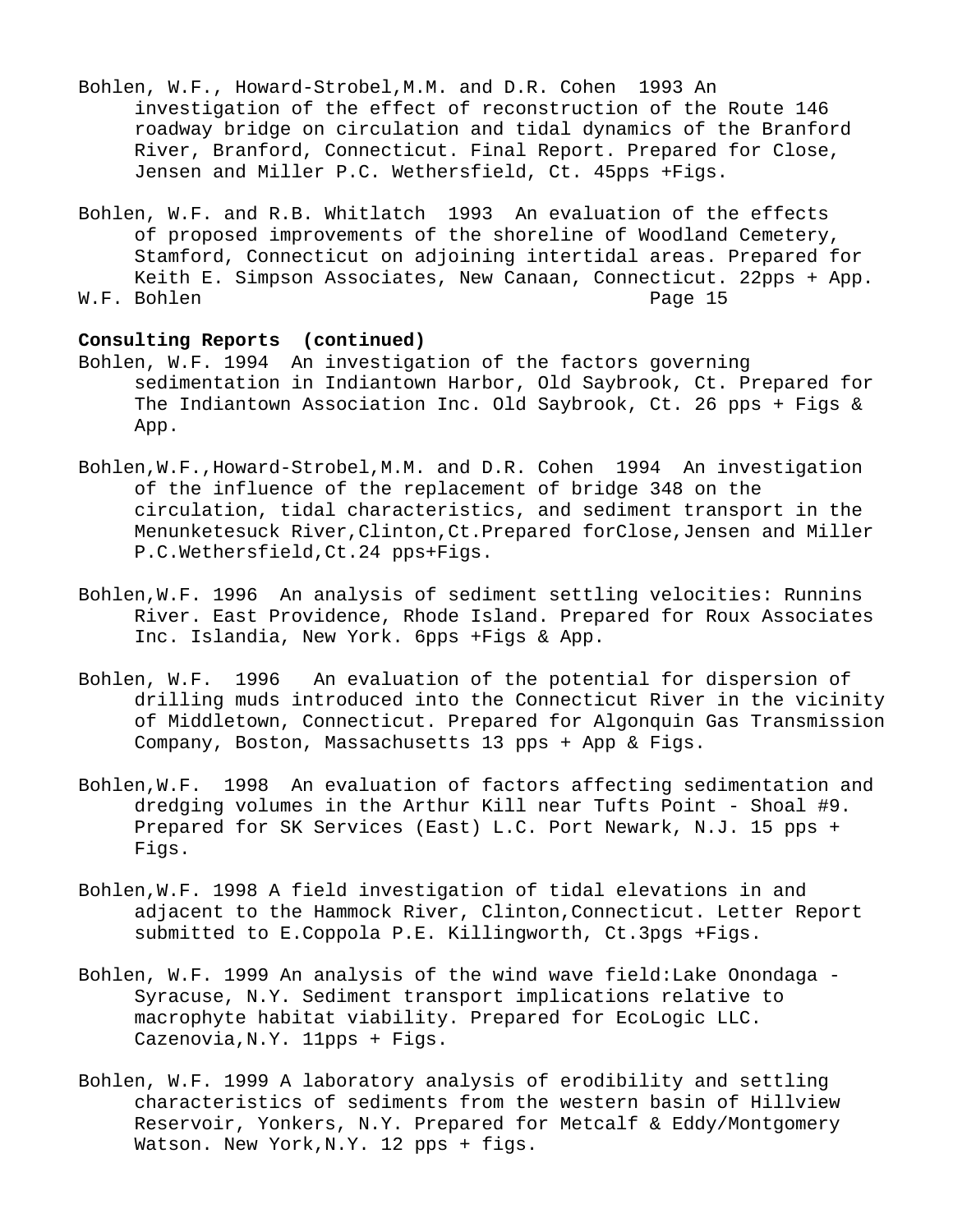- Bohlen,W.F.2000 an evaluation of potential sediment resuspension, transport and deposition associated with electrical power cable burial in New Haven harbor. Prepared for TransEnergie US, Westborough,Ma. 7pps
- Bohlen,W.F. 2001 The sediment transport regime affecting the entrance to the harbor of Milford, Connecticut and the role of the Gulf Street Bridge. Prepared for DeCarlo & Doll Inc. Hamden,Ct. 17pps +Figs**)** W.F. Bohlen

- Bohlen,W.F. 2001 A summary evaluation of the factors affecting beachfront erosion in the area between Linwood Street and Lake Street: West Haven, Ct. Prepared for Luchs Consulting Engineers LLC, West Haven, Ct. 10pps + Figs & App.
- Bohlen,W.F. 2001 Review of Massachusetts Dredged Material Management Plan for Gloucester, Ma. Prepared for LEC Environmental. Bourne, Ma. 4pps.
- Bohlen,W.F. 2001 An evaluation of sediment resuspension characteristics associated with hydraulic jetting of the proposed TransEnergie electrical cable within New Haven Harbor. Prepared for Cross-Sound Cable Company LLC, Westborough, Ma. 10pps
- Bohlen,W.F. 2002 An investigation of factors governing sediment transport affecting the shoreline contours of Chapman Beach, Westbrook, Ct. Prepared for the District of Chapman Beach.Westbrook, Connecticut 9pgs + Figs.
- Bohlen,W.F. 2002 Potential sediment dispersion resulting from submarine cable replacement activities. Long Island Sound - Connecticut. Prepared for, Environmental Sciences Services Inc. Wellesley, Ma. 22pps + Figs.
- Bohlen,W.F. 2002 An analysis of potential sediment dispersion associated with proposed air/water-jetting operations in New Haven Harbor, Connecticut.;Prepared for Cross-Sound Cable Co.LLC, Westborough,Ma. 9 pps + Tables.
- Bohlen,W.F. 2004 An investigation of surficial sediment characteristics: Tilley-Pratt Pond Essex, Connecticut. Prepared for The Friends of Tilley Pratt Pond, Essex, Ct. 30pps
- Bohlen,W.F. 2004 Sediment transport and the form of Knollwood Beach: Old Saybrook, Connecticut. Prepared for the Knollwood Beach Association Inc. Old Saybrook, Ct. 8 pps + Figs.
- Bohlen,W.F. 2004 An investigation of tidal hydraulics in lower Sasco Creek Southport, Connecticut. Prepared for Bookmark at Southport